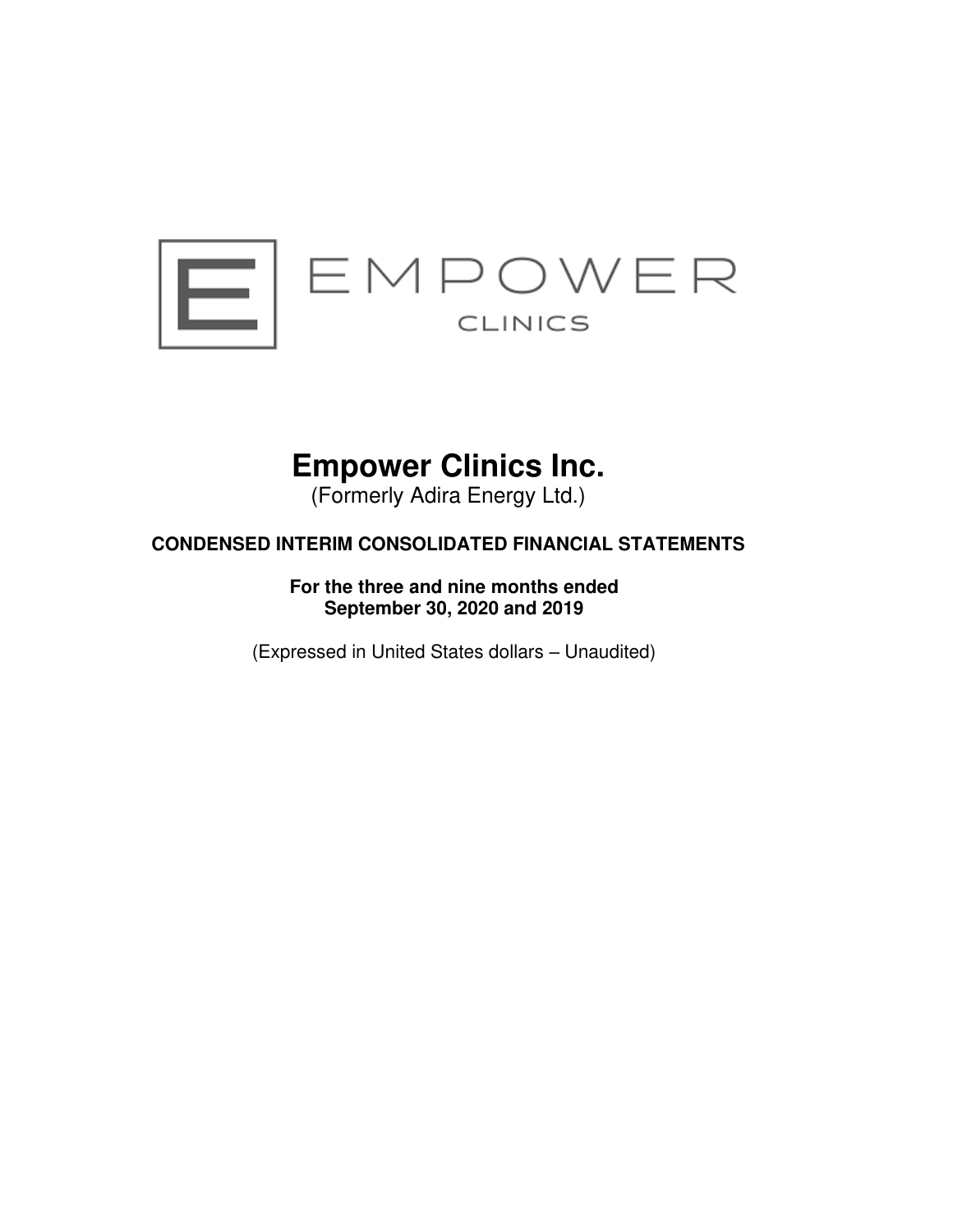## **Notice of Disclosure of Non-auditor Review of the Condensed Interim Consolidated Financial Statements for the three and nine months ended September 30, 2020 and 2019.**

Pursuant to National Instrument 51-102, Part 4, subsection 4.3(3)(a) issued by the Canadian Securities administrators, if an auditor has not performed a review of the interim financial statements, they must be accompanied by a notice indicating that the financial statements have not been reviewed by an auditor.

The accompanying unaudited condensed interim consolidated financial statements of Empower Clinics Inc. ("the Company" or "Empower") for the interim period ended September 30, 2020 and 2019, have been prepared in accordance with the International Accounting Standard 34 - Interim Financial Reporting as issued by the International Accounting Standards Board and are the responsibility of the Company's management.

The Company's independent auditors, MNP LLP, have not performed a review of these condensed interim consolidated financial statements.

November 24, 2020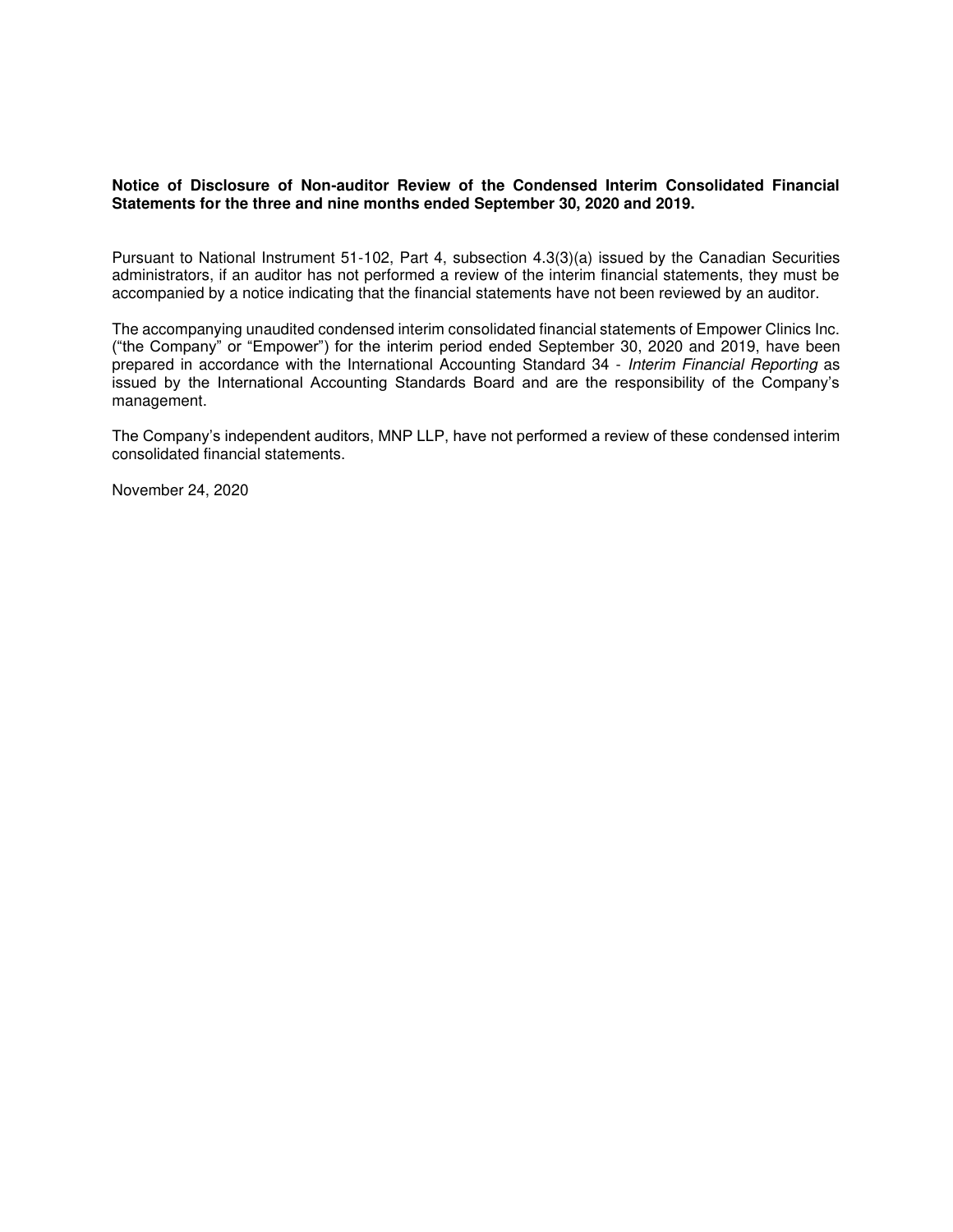(Formerly Adira Energy Ltd.)

CONDENSED INTERIM CONSOLIDATED STATEMENTS OF FINANCIAL POSITION

(in United States dollars) - Unaudited

|                                                            | Note   | September 30,<br>2020 | December 31,<br>2019 |
|------------------------------------------------------------|--------|-----------------------|----------------------|
|                                                            |        | \$                    | \$                   |
| <b>ASSETS</b>                                              |        |                       |                      |
| <b>Current</b><br>Cash                                     |        |                       |                      |
| Accounts receivable                                        |        | 112,539<br>65,191     | 179,153<br>24,482    |
| Prepaid expenses                                           |        | 22,029                | 38,382               |
| Inventory                                                  |        | 62,666                | 21,848               |
| Promissory note                                            | 5      | 128,198               |                      |
| Total current assets                                       |        | 390,623               | 263,865              |
|                                                            |        |                       |                      |
| Promissory note<br>Property and equipment                  | 5<br>6 |                       | 122,573<br>797,423   |
| Intangible assets                                          | 7      | 596,667<br>342,396    | 254,640              |
| Goodwill                                                   | 7      | 117,218               | 117,218              |
|                                                            |        |                       |                      |
| <b>Total assets</b>                                        |        | 1,446,904             | 1,555,719            |
|                                                            |        |                       |                      |
| <b>LIABILITIES</b>                                         |        |                       |                      |
| <b>Current</b>                                             |        |                       |                      |
| Accounts payable and accrued liabilities                   | 8,20   | 1,915,514             | 1,874,990            |
| Current portion of notes payable                           | 9      | 891,874               | 969,891              |
| Convertible debentures payable                             | 12     |                       | 427,320              |
| Convertible notes payable                                  | 10     | 190,460               | 192,717              |
| Secured loan payable                                       | 11     | 796,714               | 761,711              |
| Current portion of lease liability                         | 13     | 173,733               | 219,800              |
| Current portion of warrant liability<br>Conversion feature | 12     | 186,144               |                      |
| <b>Total current liabilities</b>                           |        |                       | 2.795<br>4,449,224   |
|                                                            |        | 4,154,439             |                      |
| Loan payable                                               | 14     | 29,987                |                      |
| Lease liability                                            | 13     | 405,481               | 515,096              |
| Deferred revenue                                           |        | 25,000                |                      |
| <b>Warrant liability</b>                                   | 15     | 14,452                | 106,312              |
| <b>Total liabilities</b>                                   |        | 4,629,359             | 5,070,632            |
|                                                            |        |                       |                      |
| <b>EQUITY</b>                                              |        |                       |                      |
| Issued capital                                             | 16(a)  | 9,528,015             | 7,827,310            |
| Shares to be issued                                        | 16(a)  |                       | 22,050               |
| Contributed surplus                                        |        | 1,613,233             | 1,501,361            |
| Warrant reserve                                            |        | 68,932                | 146,685              |
| Deficit                                                    |        | (14, 392, 635)        | (13,012,319)         |
| Total shareholders' deficiency                             |        | (3, 182, 455)         | (3,514,913)          |
| Total liabilities and shareholders' deficiency             |        | 1,446,904             | 1,555,719            |
|                                                            |        |                       |                      |

Nature of operations and going concern (note 1) Events after the reporting period (note 22)

Approved and authorized by the Board of Directors on November 24, 2020:

*"*Steven McAuley*"* Director *""Dustin Klein"* Director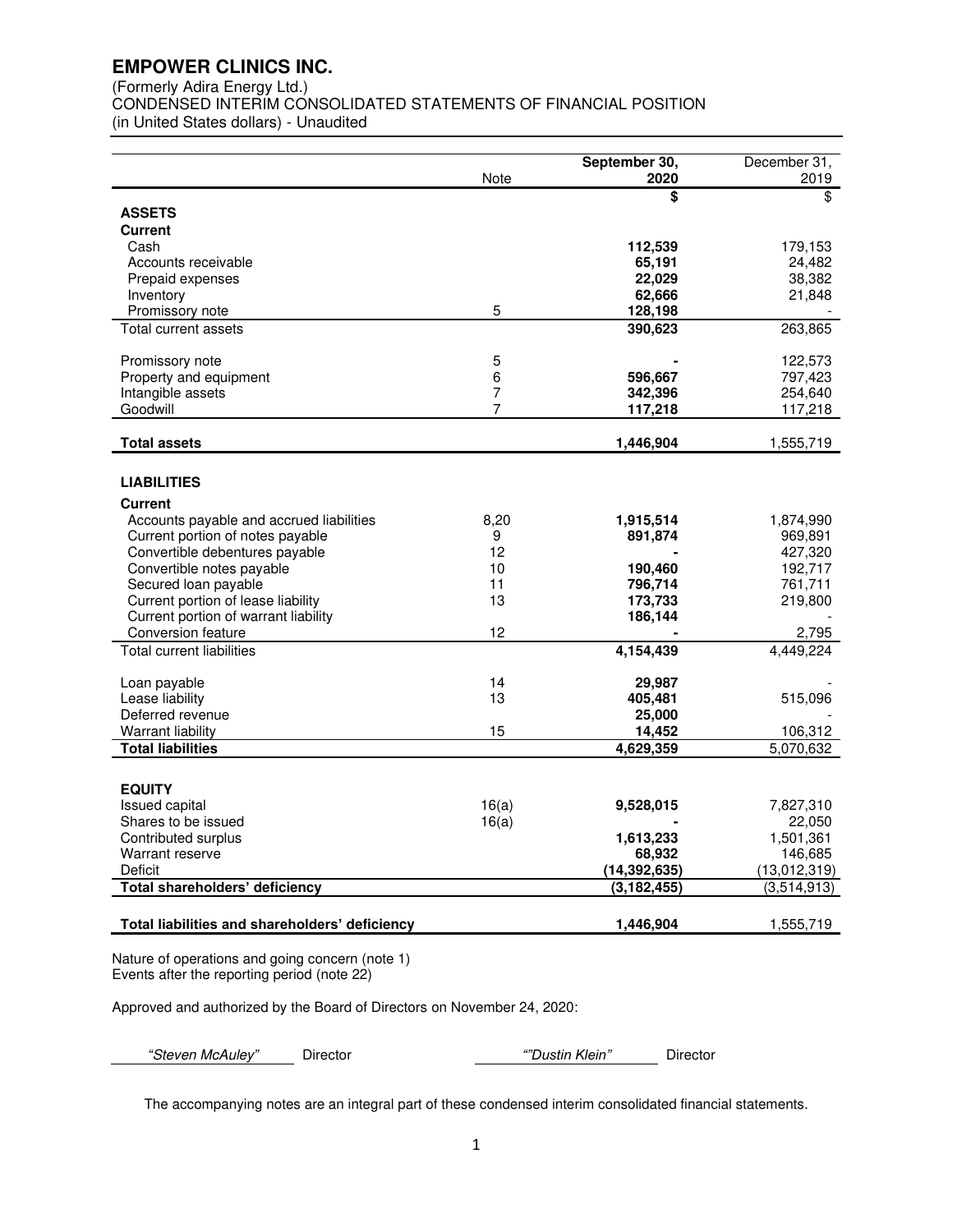## (Formerly Adira Energy Ltd.)

CONDENSED INTERIM CONSOLIDATED STATEMENTS OF LOSS AND COMPREHENSIVE LOSS (in United States dollars, except number of shares outstanding) - Unaudited

|                                         |           |                   | Three months ended |                     | Nine months ended |
|-----------------------------------------|-----------|-------------------|--------------------|---------------------|-------------------|
|                                         |           |                   | September 30,      |                     | September 30,     |
|                                         | Note      | 2020              | 2019               | 2020                | 2019              |
|                                         |           | \$                | \$                 | \$                  | \$                |
| Revenues                                |           |                   |                    |                     |                   |
| Clinic services<br>Product revenues     | 20        | 629,854<br>12,890 | 663,003            | 2,306,111<br>49,644 | 1,409,143         |
| Total revenues                          |           | 642,744           | 663,003            | 2,355,755           | 1,409,143         |
|                                         |           |                   |                    |                     |                   |
| <b>Direct clinic expenses</b>           |           |                   |                    |                     |                   |
| Medical personnel costs                 |           | 221,016           | 30,643             | 662,950             | 114,481           |
| Travel clinic costs                     |           | 23,756            | 24,754             | 73,720              | 63,079            |
| Cost of goods sold                      |           | 1,545             |                    | 21,952              |                   |
| Total direct clinic expenses            |           | 246,317           | 55,397             | 758,622             | 177,560           |
|                                         |           |                   |                    |                     |                   |
| <b>Earnings from clinic operations</b>  |           | 396,427           | 607,606            | 1,597,133           | 1,231,583         |
|                                         |           |                   |                    |                     |                   |
| Operating expenses                      | 17,20     | 1,031,570         | 1,042,785          | 2,377,928           | 2,343,660         |
| Legal and professional fees             | 4         | 127,774           | 321,835            | 349,970             | 755,514           |
| Depreciation and amortization expense   | 6,7       | 79,702            | 79,495             | 240,446             | 197,906           |
| Share-based payments                    | 16(c), 20 | 1,738             | 7,388              | 31,592              | 479,508           |
| <b>Loss from operations</b>             |           | (844, 357)        | (843, 897)         | (1,402,803)         | (2,545,005)       |
| Other expenses (income)                 |           |                   |                    |                     |                   |
| Accretion expense                       | 9,12      | 15,828            | 91,432             | 360,924             | 207,031           |
| Interest income                         | 5         | (1,920)           | (1,905)            | (5,625)             | (4,771)           |
| Interest expense                        | $9 - 13$  | 37,292            | 53,430             | 138,948             | 129,089           |
| Loss on disposal of property, plant and |           |                   |                    |                     |                   |
| equipment                               | 6         |                   |                    |                     | 114,516           |
| Gain on debt settlement of accounts     |           |                   |                    |                     |                   |
| payable                                 | 8,16(c)   | (25, 978)         |                    | (49, 277)           |                   |
| Gain on change in fair value of warrant |           |                   |                    |                     |                   |
| liability                               | 15        | (435, 607)        | (512, 415)         | (475, 539)          | (673, 289)        |
| Gain on change in fair value of         |           |                   |                    |                     |                   |
| conversion feature                      | 12        |                   | (126, 542)         | (2,795)             | (190, 968)        |
| Restructuring                           |           |                   | 169,606            |                     | 169,606           |
| Other expense (income), net             |           | 26,063            | (12, 971)          | 10,877              | 61,089            |
|                                         |           | (384, 322)        | (339, 365)         | (22, 487)           | (187, 697)        |
| Net loss and comprehensive loss for     |           |                   |                    |                     |                   |
| the period                              |           | (460, 035)        | (504, 532)         | (1,380,316)         | (2,359,579)       |
|                                         |           |                   |                    |                     |                   |
| Loss per share<br>Basic                 |           | (0.00)            | (0.00)             | (0.01)              | (0.02)            |
| Diluted                                 |           | (0.00)            | (0.00)             | (0.01)              | (0.02)            |
|                                         |           |                   |                    |                     |                   |
| Weighted average number of shares       |           |                   |                    |                     |                   |
| outstanding                             |           |                   |                    |                     |                   |
| <b>Basic</b>                            |           | 188,681,499       | 135,255,379        | 167,469,011         | 110,411,923       |
| Diluted                                 |           | 188,681,499       | 135,255,379        | 167,469,011         | 110,411,923       |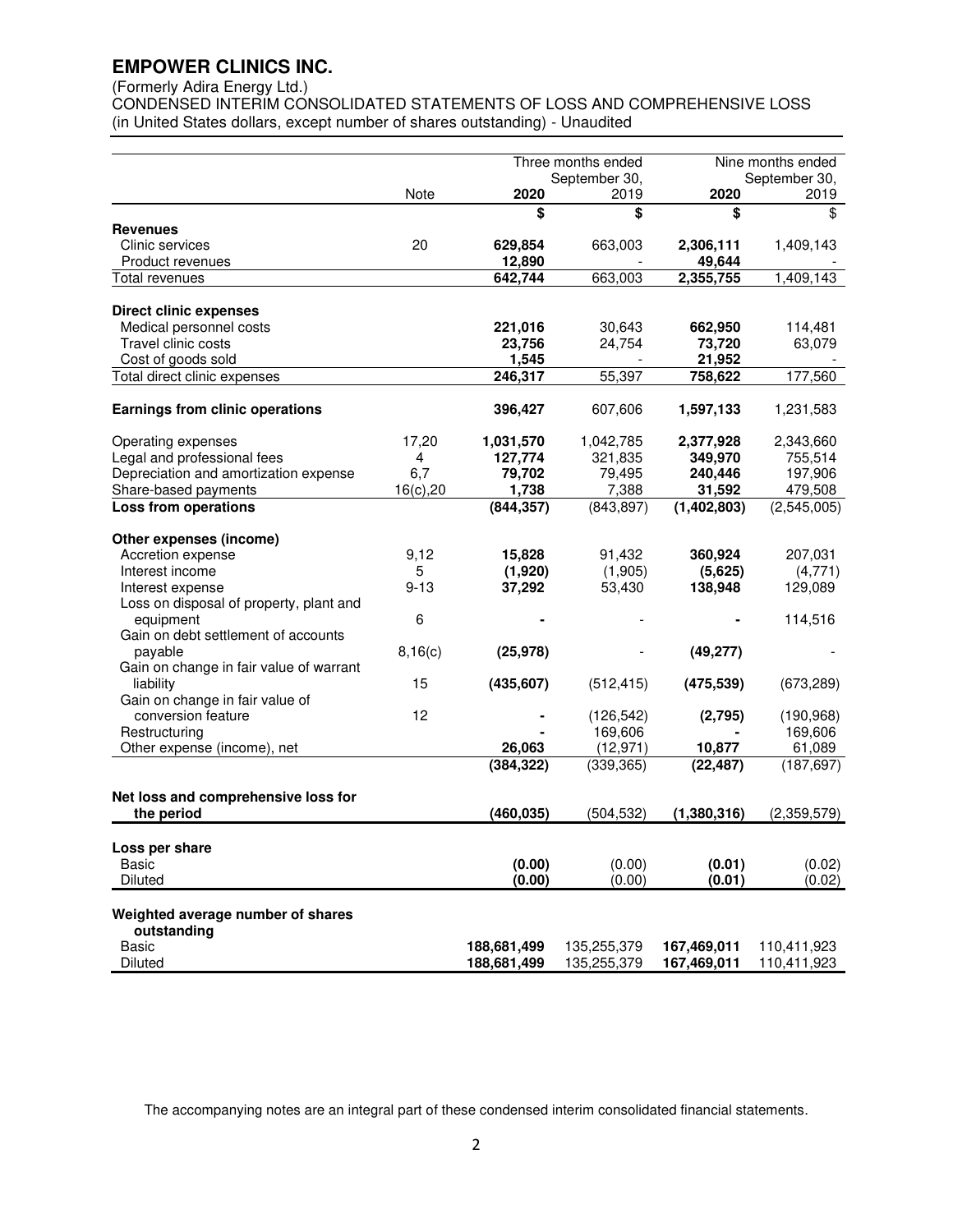(Formerly Adira Energy Ltd.)

CONDENSED INTERIM CONSOLIDATED STATEMENTS OF CASH FLOWS

(in United States dollars) - Unaudited

|                                                    |           |               | Nine months ended September 30, |
|----------------------------------------------------|-----------|---------------|---------------------------------|
|                                                    | Note      | 2020          | 2019                            |
|                                                    |           | \$            | \$                              |
| <b>Operating activities</b>                        |           |               |                                 |
| Net loss and comprehensive loss for the period     |           | (1,380,316)   | (2,359,579)                     |
| Items not involving cash:                          |           |               |                                 |
| Depreciation and amortization expense              | 6,7       | 240,446       | 197,906                         |
| Share-based payments                               | 16(c), 20 | 31,592        | 479,508                         |
| Accretion expense                                  | 9,12      | 360,924       | 207,031                         |
| Interest expense                                   | $9 - 13$  | 138,948       | 129,089                         |
| Loss on disposal of property, plant and equipment  | 6         |               | 114,516                         |
| Gain on change in fair value of warrant liability  | 15        | (475, 539)    | (673, 289)                      |
| Gain on change in fair value of conversion feature | 12        | (2,795)       | (190, 968)                      |
| Warrants issued for services                       |           |               | 208,846                         |
| Common shares issued for services                  | 16(a), 20 | 180,458       | 134,635                         |
| Share-based compensation                           | 16(a), 20 | 143,811       | 287,784                         |
| Gain on debt settlement of accounts payable        | 12,16(a)  | (49, 277)     |                                 |
| Unrealized foreign exchange (gain) loss            |           | (293, 655)    | (18, 357)                       |
|                                                    |           | (1, 105, 403) | (1, 482, 878)                   |
| Changes in working capital:                        |           |               |                                 |
| Accounts receivable                                |           | (40, 709)     | (66, 934)                       |
| Prepaid expenses                                   |           | 259,453       | (22, 439)                       |
| Inventory                                          |           | (40, 818)     |                                 |
| Accounts payable and accrued liabilities           |           | 370,983       | (247, 419)                      |
| Deferred revenue                                   |           | 25,000        |                                 |
| Net cash used in operating activities              |           | (531, 494)    | (1,819,670)                     |
| <b>Investing activities</b>                        |           |               |                                 |
| Acquisition of property and equipment              |           |               | (3,828)                         |
| Investment in Sun Valley                           |           |               | (625, 808)                      |
| Acquisition of intangible assets                   |           | (127, 446)    |                                 |
| Net cash used in investing activities              | 7         |               | (629, 636)                      |
|                                                    |           | (127, 446)    |                                 |
| <b>Financing activities</b>                        |           |               |                                 |
| Proceeds from issue of shares                      | 16(a)     | 751,579       | 1,825,214                       |
| Advance of loan payable                            | 14        | 29,987        |                                 |
| Advance of convertible debentures payable          |           |               | 717,851                         |
| Advance of notes payable                           |           |               | 33,842                          |
| Share issue costs                                  | 16(a)     | (3,998)       | (70,097)                        |
| Cash acquired in acquisition of Sun Valley         |           |               | 94,090                          |
| Proceeds on sale of assets held for sale           |           |               | 5,472                           |
| Lease payments                                     | 13        | (185, 242)    | (136, 156)                      |
| Net cash provided by financing activities          |           | 592,326       | 2,470,216                       |
|                                                    |           |               |                                 |
| Increase in cash                                   |           | (66, 614)     | 20,910                          |
| Cash, beginning of period                          |           | 179,153       | 157,668                         |
| Cash, end of period                                |           | 112,539       | 178,578                         |

Supplemental disclosure with respect to cash flows (note 18)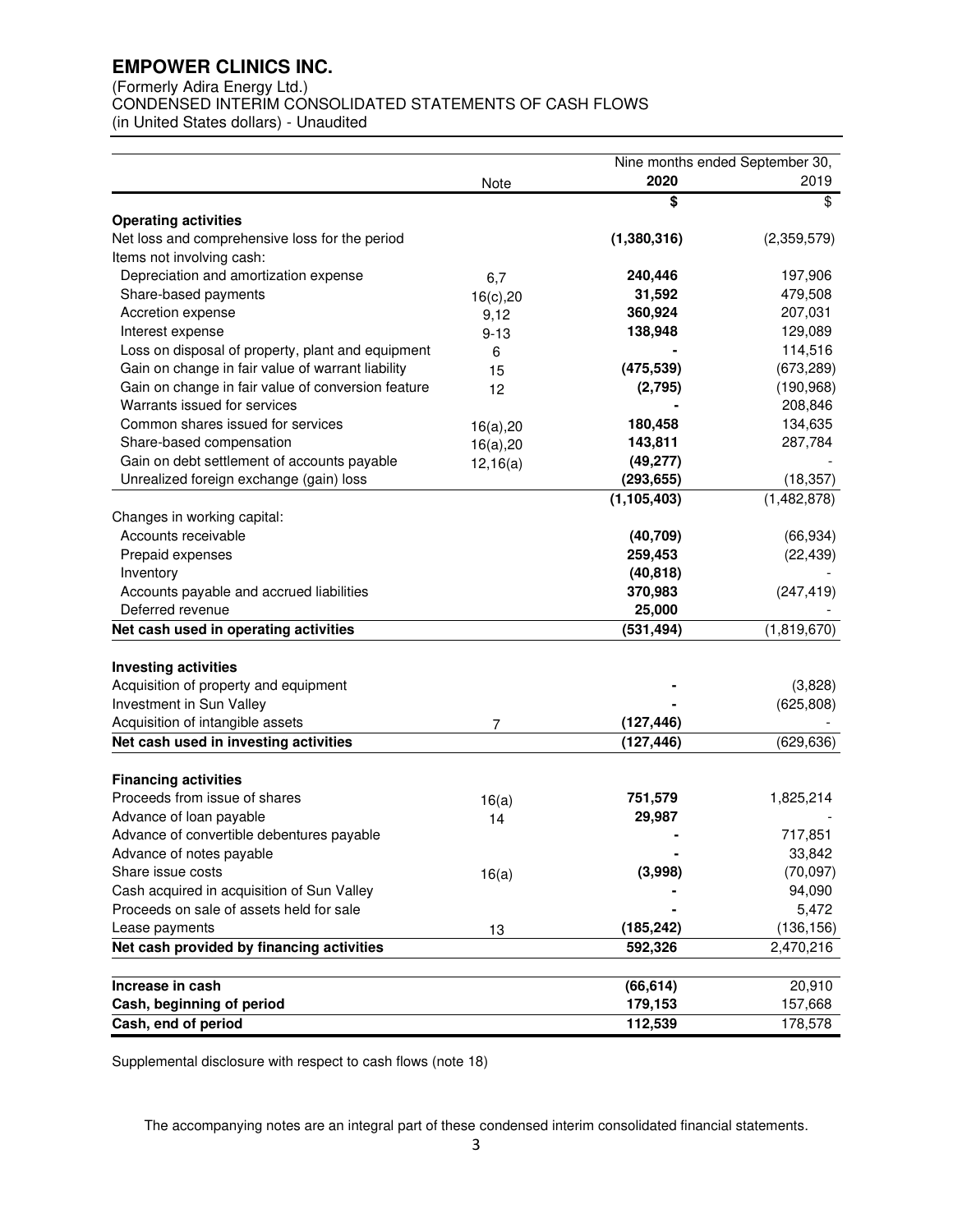## (Formerly Adira Energy Ltd.) CONDENSED INTERIM CONSOLIDATED STATEMENTS OF CHANGES IN EQUITY (in United States dollars, except number of shares outstanding) - Unaudited

|                                                 |        |               |                       | Shares to be | Warrant | <b>Contributed</b> |                |             |
|-------------------------------------------------|--------|---------------|-----------------------|--------------|---------|--------------------|----------------|-------------|
|                                                 | Note   | <b>Shares</b> | <b>Issued capital</b> | issued       | reserve | surplus            | <b>Deficit</b> | Total       |
|                                                 |        |               |                       |              |         |                    |                |             |
| Balance, December 31, 2018                      |        | 77,847,598    | 5,401,024             |              | 80,280  | 892,417            | (9,369,941)    | (2,996,220) |
| Adjustment on application of IFRS 16            |        |               |                       |              |         |                    | (4,997)        | (4,997)     |
| Adjusted balance, January 1, 2019               |        | 77,847,598    | 5,401,024             | -            | 80,280  | 892,417            | (9,374,938)    | (3,001,217) |
| Shares issued for Sun Valley acquisition        | 4,11   | 22,409,425    | 3,047,682             |              |         |                    |                | 3,047,682   |
| Shares issued for cash                          | 11     | 24,452,500    | 1,016,779             |              |         |                    |                | 1,016,779   |
| Shares issued for conversion of notes payable   | 7.11   | 2,500,000     | 118,330               |              |         |                    |                | 118,330     |
| Shares issued for conversion of convertible     |        |               |                       |              |         |                    |                |             |
| debentures                                      | 11     | 3,991,524     | 161,382               |              |         |                    |                | 161,382     |
| Shares issued for compensation                  | 11,16  | 7,400,000     | 772,731               |              |         |                    |                | 772,731     |
| Shares held in escrow                           |        |               | (2,501,241)           |              |         | 2,000,000          |                | (501, 241)  |
| Shares issued for services                      | 11     | 3,186,861     | 480,323               |              |         |                    |                | 480,323     |
| Shares cancelled                                | 11     | (4,657,553)   | (954, 277)            |              |         |                    | 954,277        |             |
| Shares issued for exercise of warrants          | 10, 11 | 431,075       | 80,033                |              |         |                    |                | 80,033      |
| Shares issued as finders fee                    | 11     | 136,000       | 10,127                |              |         |                    |                | 10,127      |
| Share issue costs                               | 11     |               | (92, 033)             |              | 21,936  |                    |                | (70,097)    |
| Share-based payments                            | 11,16  |               |                       |              |         | 479,508            |                | 479,508     |
| Purchase of Sun Valley non-controlling interest | 4      |               |                       |              |         |                    | (21,048)       | (21, 048)   |
| Net loss and comprehensive loss for the period  |        |               |                       |              |         |                    | (2,359,579)    | (2,359,579) |
| Balance, September 30, 2019                     |        | 133,944,045   | 7,580,337             |              | 102,216 | 3,371,925          | (10, 801, 288) | 213,713     |

|                                                |       |               |                       | Shares to be | Warrant   | <b>Contributed</b> |                          |               |
|------------------------------------------------|-------|---------------|-----------------------|--------------|-----------|--------------------|--------------------------|---------------|
|                                                | Note  | <b>Shares</b> | <b>Issued capital</b> | issued       | reserve   | surplus            | <b>Deficit</b>           | Total         |
|                                                |       |               |                       |              |           |                    |                          |               |
| Balance, December 31, 2019                     |       | 137,697,430   | 7,827,310             | 22,050       | 146,685   | 1,501,361          | (13,012,319)             | (3,514,913)   |
| Shares issued to former CEO                    | 16    | 651,875       | 15,239                | (15, 239)    |           |                    |                          |               |
| Shares issued for cash                         | 16    | 30.742.334    | 490,468               | ۰            |           |                    | $\overline{a}$           | 490,468       |
| Shares issued to settle accounts payable       | 12,16 | 5,841,586     | 196,974               | ۰            |           |                    | $\overline{\phantom{a}}$ | 196,974       |
| Vesting of escrow shares                       | 16,20 |               | 143,811               |              |           |                    | $\overline{\phantom{a}}$ | 143,811       |
| Shares issued for services                     | 16    | 9,500,000     | 270,292               |              |           |                    |                          | 270,292       |
| Shares issued for conversion of debentures     | 8.16  | 11,659,984    | 583,635               |              |           |                    |                          | 583,635       |
| Obligation to issue shares                     | 16    | 150,000       | 6,811                 | (6, 811)     |           |                    | $\overline{\phantom{a}}$ |               |
| Share issue costs                              | 16    |               | (6, 525)              |              | 2,527     |                    |                          | (3,998)       |
| Reclassification of expired warrants           |       |               |                       |              | (80, 280) | 80,280             |                          |               |
| Share based payments                           | 16    |               |                       |              |           | 31,592             |                          | 31,592        |
| Net loss and comprehensive loss for the period |       |               |                       | ۰            |           |                    | (1,380,316)              | (1,380,316)   |
| Balance, September 30, 2020                    |       | 196,243,209   | 9,528,015             |              | 68,932    | 1,613,233          | (14,392,635)             | (3, 182, 455) |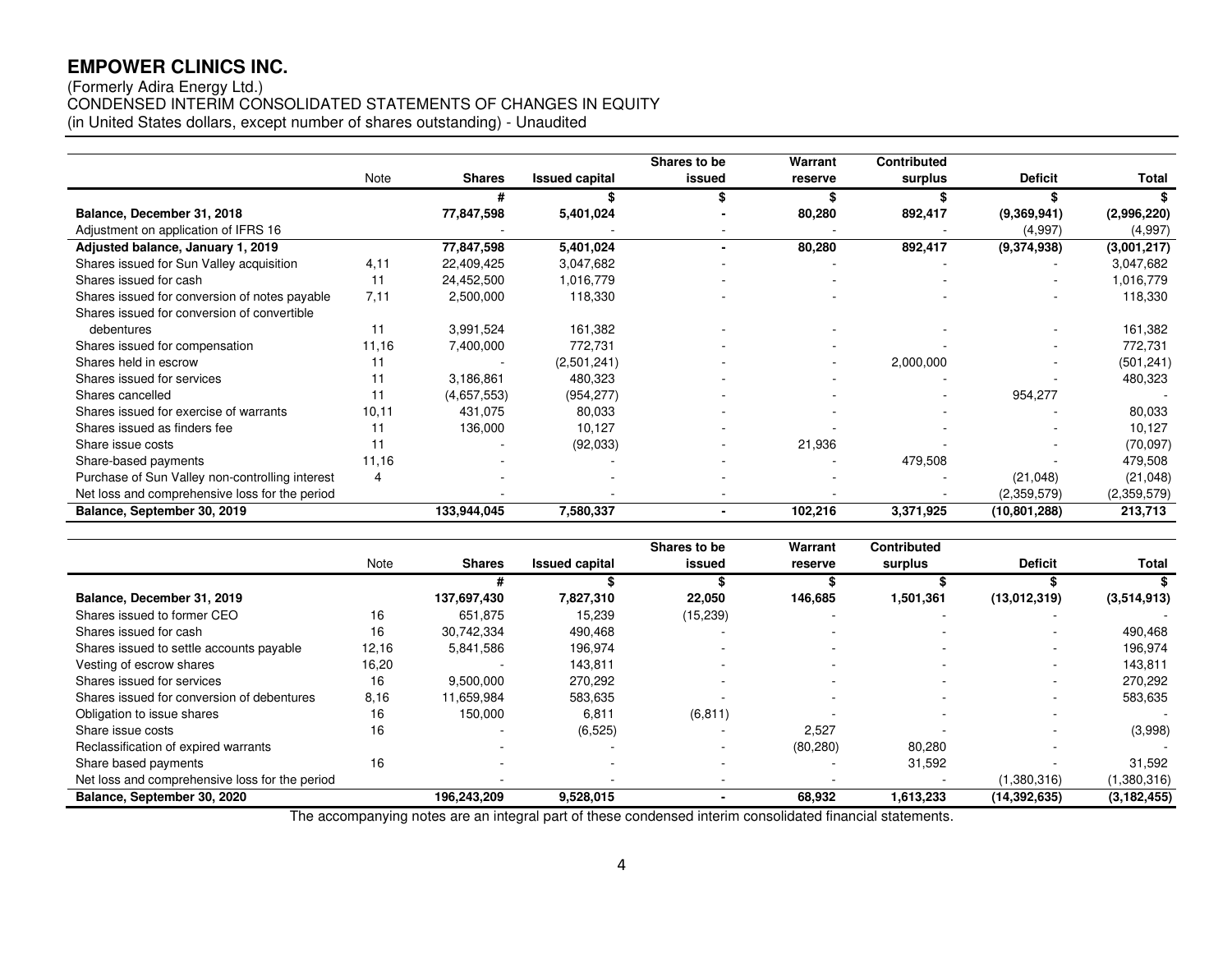## **1. NATURE OF OPERATIONS AND GOING CONCERN**

Empower Clinics Inc. ("Empower" or the "Company") was incorporated under the laws of the Province of British Columbia on April 28, 2015. The Company is a leading owner and operator of medical cannabis clinics and developer of medical products in the US, focused on enabling individuals to improve and protect their health.

This business is conducted through Empower's wholly-owned Nevada, USA subsidiary, Empower Healthcare Corp. and on April 16, 2019, the Company incorporated a wholly-owned Delaware corporation, Empower Healthcare Assets Inc. ("EHA"). Through a series of transactions on April 30, 2019, EHA acquired all the outstanding membership interest of Sun Valley Certification Clinics Holdings, LLC and its subsidiaries Sun Valley Alternative Health Centers, LLC, Sun Valley Alternative Health Centers West, LLC, Sun Valley Alternative Health Centers NV, LLC, Sun Valley Alternative Health Centers Tucson, LLC, Sun Valley Alternative Health Centers Mesa, LLC, and Sun Valley Certification Clinics Franchising, LLC (collectively "Sun Valley") (note 4).

The registered office of the Company is located at Suite 918 - 1030 West Georgia Street, Vancouver, British Columbia, Canada, V6C 1G8. The Company's U.S. headquarters are at 105 SE 18th Avenue, Portland, Oregon.

#### **Reverse takeover**

On April 23, 2018, the Company completed its previously disclosed reverse takeover transaction ("RTO") of Adira Energy Ltd. ("Adira"). Following the RTO, on April 30, 2018 the Company listed on the Canadian Securities Exchange (the "CSE") under ticker symbol "EPW" then subsequently changed its ticker symbol on April 10, 2019 to "CBDT", on the OTC, part of the OTC Markets Group, under the ticker "EPWCF" and on the Frankfurt Stock Exchange under the ticker "8EC". On closing of the RTO, the Company's name was changed from Adira Energy Ltd to Empower Clinics Inc.

#### **Share consolidation**

On April 19, 2018, in anticipation of the completion of the RTO, Adira filed articles of amendment to complete an approved share consolidation of Adira's issued and outstanding common shares on the basis of 6.726254 preconsolidated common shares for one post-consolidated common share. The share consolidation affects all issued and outstanding common shares, options and warrants. All information relating to basic and diluted earnings per share, issued and outstanding common shares (note 16(a)), share options (note 16(b)) and warrants (note 16(c)), and per share amounts in these condensed interim consolidated financial statements have been adjusted retrospectively to reflect the share consolidation.

#### **Going concern**

At September 30, 2020, the Company had a working capital deficiency of \$3,818,968 (December 31, 2019 - \$4,185,359), has not yet achieved profitable operations, and has accumulated deficit of \$14,392,635 (December 31, 2019 - \$13,012,319). The ability of the Company to ensure continuing operations is dependent on the Company's ability to raise sufficient funds to finance development activities and expand sales.

Further, the Arizona Marijuana Legalization Initiative appeared on the ballot in Arizona as an initiated state statute on November 3, 2020 and was approved. The ballot initiative legalizes the possession and use of recreational marijuana for adults (age 21 years or older). The ballot initiative allows people to grow no more than six marijuana plants for personal use in their residence, as long as the plants are within an enclosed area with a lock and beyond public view. The legalization in Arizona could have a material adverse affect on the Company's operations within the state. Management of the Company cannot be certain as to the impact that legalization of recreational adult use would have on their clinic operations; however, it is expected that it reasonably possible that it would result in a decline in patient visits and thus patient revenue, as was experienced in Oregon.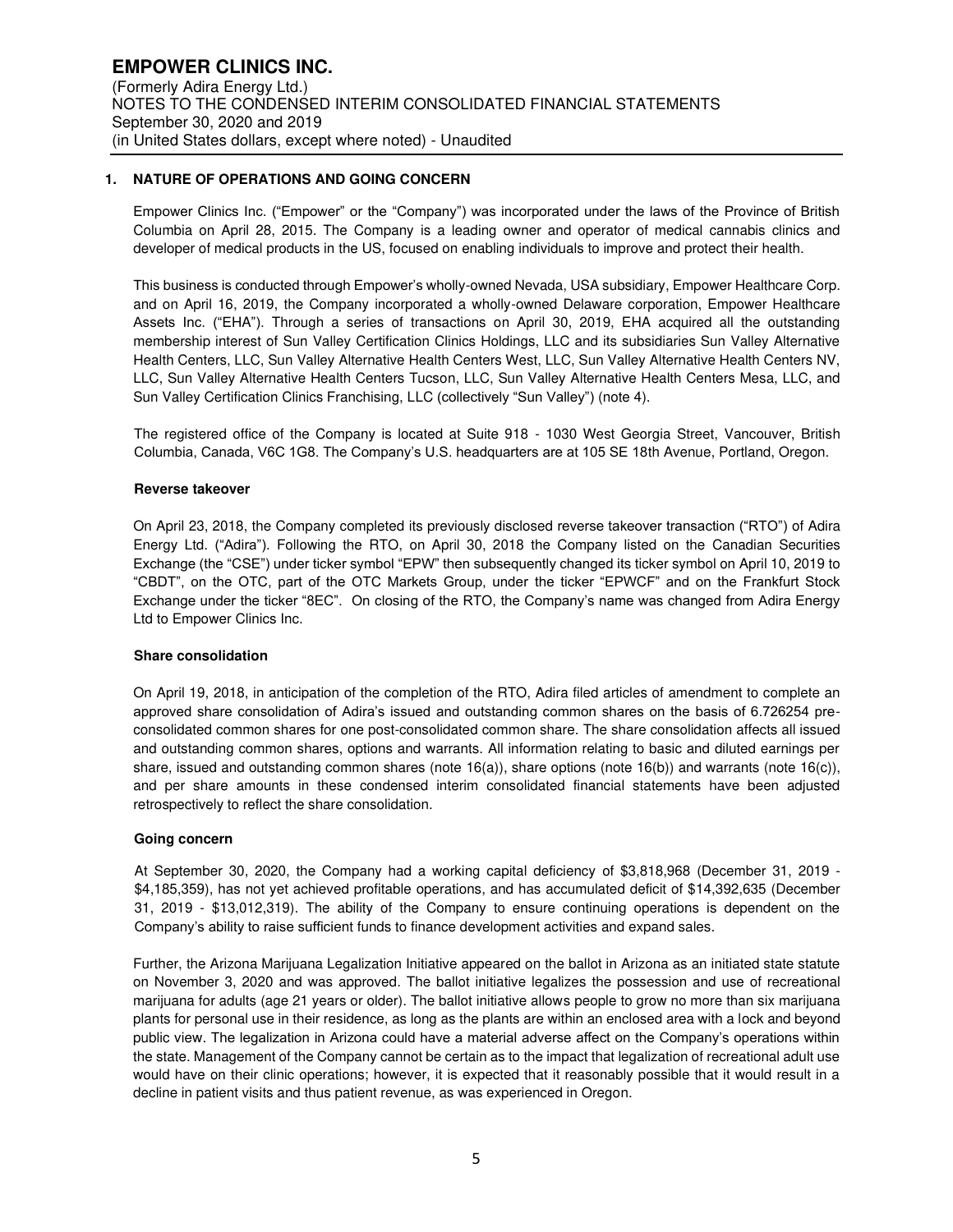## **1. NATURE OF OPERATIONS AND GOING CONCERN (continued)**

These circumstances represent a material uncertainty that may cast significant doubt on the Company's ability to continue as a going concern and ultimately the appropriateness of the use of accounting principles applicable to a going concern.

These condensed interim consolidated financial statements ("financial statements") have been prepared using accounting principles applicable to a going concern and do not reflect adjustments, which could be material, to the carrying values of the assets and liabilities. See note 22 for events after the reporting period.

### **2. BASIS OF PREPARATION**

### **a) Statement of compliance**

These financial statements were approved by the Board of Directors and authorized for issue on November 24, 2020.

These financial statements have been prepared in accordance with International Accounting Standard 34 - Interim Financial Reporting using accounting policies consistent with International Financial Reporting Standards ("IFRS") as issued by the International Accounting Standards Board. As such, these financial statements do not contain all the disclosures required by IFRS for annual financial statements and should be read in conjunction with the Company's audited annual consolidated financial statements for the years ended December 31, 2019, 2018 and 2017 ("annual financial statements").

The Company has reclassified certain items on the comparative consolidated statements of loss and comprehensive loss and consolidated statements of cash flows to improve clarity.

#### **b) Basis of presentation**

These financial statements have been prepared using the historical cost basis, except for certain financial assets and liabilities which are measured at fair value, as specified by IFRS for each type of asset, liability, income and expense as set out in the accounting policies below.

#### **c) Functional and presentation currency**

These financial statements are presented in United States ("US") dollars, except as otherwise noted, which is the functional currency of the Company and each of the Company's subsidiaries. References to C\$ are to Canadian dollars.

## **d) Basis of consolidation**

On April 16, 2018, the Company completed a reverse takeover transaction with Adira Energy Ltd. The transaction was structured as a series of transactions, including a Canadian three-cornered amalgamation transaction. As a result of these reorganizations described above, the accompanying financial statements include the accounts of the Company and its wholly-owned subsidiaries.

Control exists where the parent entity has power over the investee and is exposed, or has rights, to variable returns from its involvement with the investee and has the ability to affect those returns through its power over the investee. Subsidiaries are included in the financial statements from the date control commences until the date control ceases.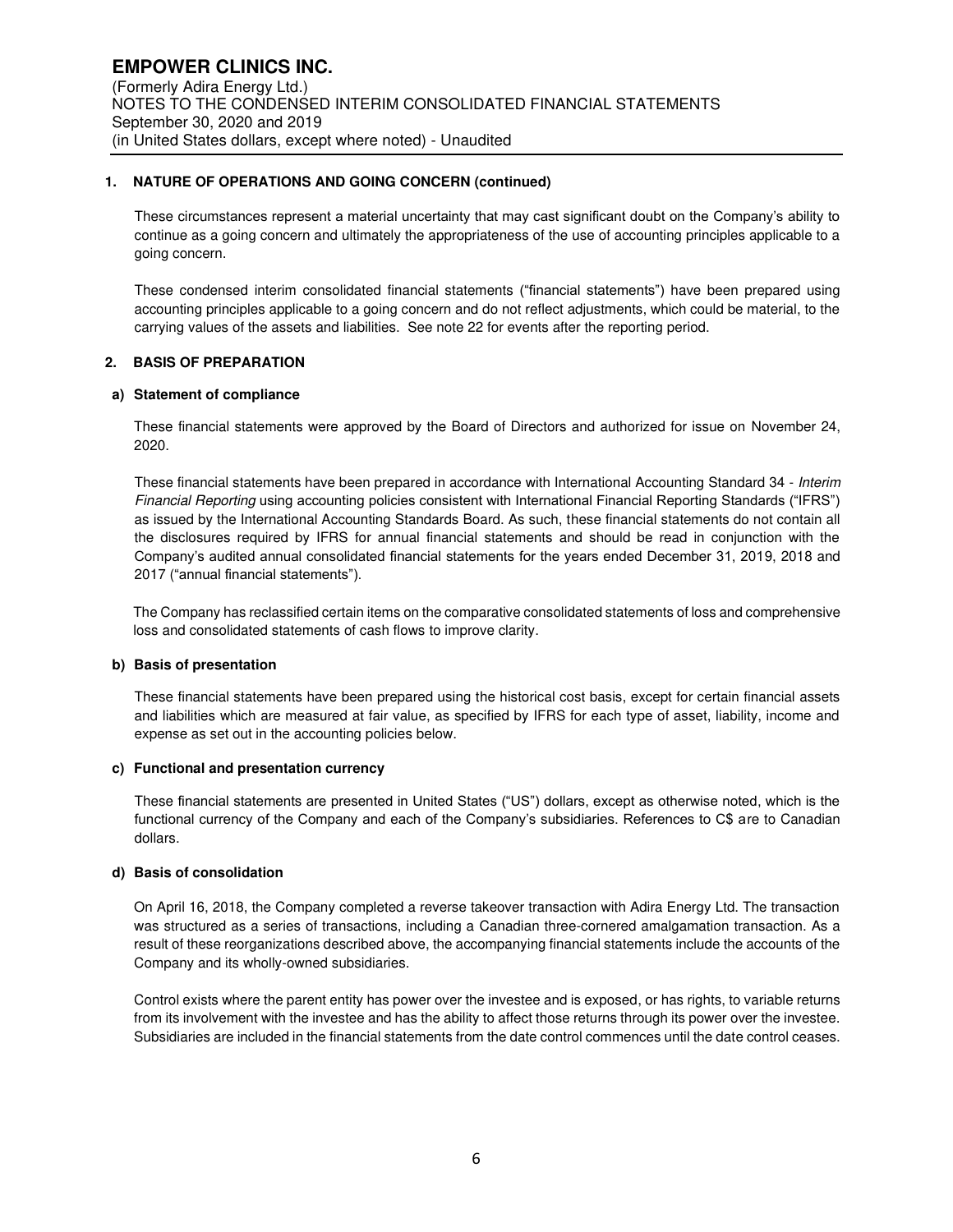## **2. BASIS OF PREPARATION (continued)**

 All inter-company balances, transactions, revenues and expenses have been eliminated on consolidation. These financial statements incorporate the accounts of the Company and the following subsidiaries:

|                                           | Country of    | Percentage | <b>Functional</b> |                           |
|-------------------------------------------|---------------|------------|-------------------|---------------------------|
| Name of subsidiary                        | Incorporation | Ownership  | Currency          | <b>Principal Activity</b> |
| S.M.A.A.R.T. Holdings Inc.                | USA           | 100%       | USD               | Holding company           |
| Empower Healthcare Corp.                  | Canada        | 100%       | USD.              | Holding company           |
| Empower Healthcare Corp.                  | <b>USA</b>    | 100%       | USD.              | Clinic operations         |
| SMAART, Inc.                              | USA           | 100%       | USD               | Holding company           |
| The Hemp and Cannabis Co. (1)             | <b>USA</b>    | 100%       | USD.              | Holding company           |
| THCF Access Point (1)                     | <b>USA</b>    | 100%       | USD               | Holding company           |
| Empower Healthcare Assets Inc. (2)        | <b>USA</b>    | 100%       | USD               | Holding company           |
| Sun Valley Heath Holdings, LLC (3)        | <b>USA</b>    | 100%       | USD.              | Holding company           |
| Sun Valley Health Franchising, LLC 3)     | <b>USA</b>    | 100%       | USD               | Clinic operations         |
| Sun Valley Health, LLC (3)                | <b>USA</b>    | 100%       | USD               | Clinic operations         |
| Sun Valley Health West, LLC (3)           | <b>USA</b>    | 100%       | USD               | Clinic operations         |
| Sun Valley Health Tucson, LLC (3)         | <b>USA</b>    | 100%       | <b>USD</b>        | Clinic operations         |
| Sun Valley Health Mesa, LLC (3)           | <b>USA</b>    | 100%       | USD               | Clinic operations         |
| Sun Valley Alternative Health             |               |            |                   |                           |
| Centres NV, LLC (3)                       | <b>USA</b>    | 100%       | USD               | Clinic operations         |
| <b>Empower Healthcare Facility Assets</b> |               |            |                   |                           |
| $Inc.$ $(4)$                              | <b>USA</b>    | 100%       | USD               | Holding company           |
| <b>Empower Heritage Sandy Assets</b>      |               |            |                   |                           |
| Corp. $(4)$                               | USA           | 100%       | USD               | Holding company           |
| Dosed Wellness Ltd. (1)(5)                | Canada        | 100%       | USD               | Holding company           |

(1) These companies were inactive during the period ended September 30, 2020.

(2) This Company was incorporated on April 27, 2019.

 $^{(3)}$  These companies were acquired as part of the Sun Valley acquisition on April 30, 2019 (note 5).

(4) These companies were incorporated on March 4, 2020.

(5) This Company was incorporated on May 15, 2020.

## **3. SIGNIFICANT ACCOUNTING POLICIES**

The accounting policies applied in the preparation of these financial statements are consistent with those applied and disclosed in note 3 to the annual consolidated financial statements with exception of the following:

i. Amendments to IAS 1 *–* Presentation of fina*ncial statements ("IAS 1") and IAS 8 –* Accounting policies, changes *in accounting estimates and errors ("IAS 8").*

The amendments are intended to make the definition of material in IAS 1 easier to understand and are not intended to alter the underlying concept of materiality in IFRS Standards. The concept of 'obscuring' material information with immaterial information has been included as part of the new definition.

The threshold for materiality influencing users have been changed from 'could influence' to 'could reasonably be expected to influence'.

The definition of material in IAS 8 has been replaced by a reference to the definition of material in IAS 1. In addition, the IASB amended other Standards and the Conceptual Framework that contain a definition of material or refer to the term 'material' to ensure consistency.

The Company adopted the amendments to IAS 1 effective January 1, 2020, which did not have a material impact on the Company's financial statements.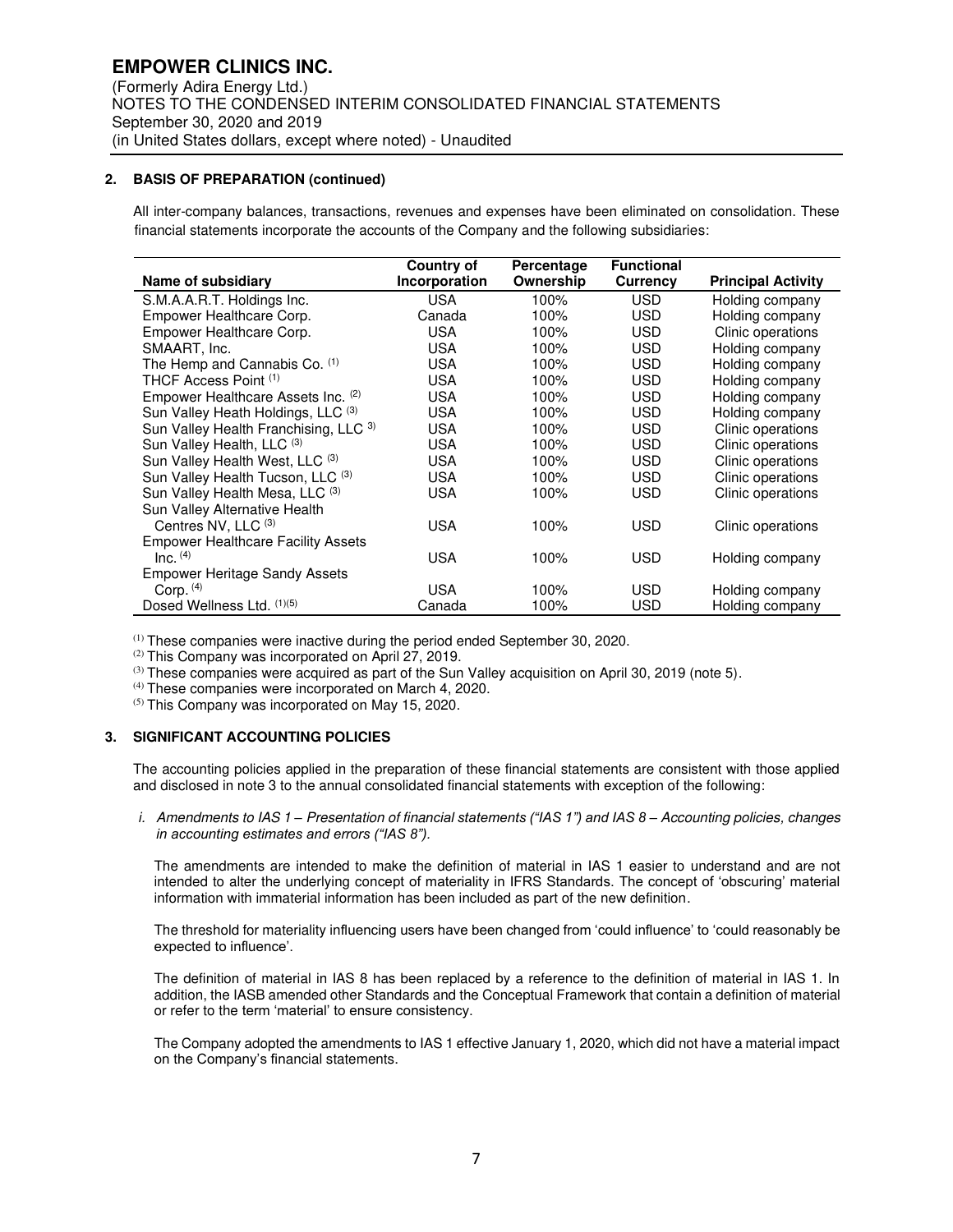### **3. SIGNIFICANT ACCOUNTING POLICIES (continued)**

#### ii. Franchise revenues

Franchise revenues consist primarily of royalties and initial franchise fees. Under franchise agreements, we provide franchisees with (i) a franchise license, which includes a license to use our intellectual property, (ii) preopening services, such as training and inspections, and (iii) ongoing services, such as development of training materials.

Royalties are calculated as a percentage of franchise clinic revenues over the term of the franchise agreement. The Company recognizes royalty revenue from the rendering of patient services in the accounting period in which the physician's services are rendered.

Initial franchise fees are payable by the franchisee upon execution of a franchise agreement. Initial franchise fees are recognized as revenue on a straight-line basis over the term of the respective agreement. The term of the agreement commences upon opening of the clinic location.

#### **Significant estimates and assumptions**

The Company's management makes judgements in the process of applying the Company's accounting policies in the preparation of its interim financial statements. In addition, the preparation of the financial statements requires that the Company's management make assumptions and estimates of effects of uncertain future events on the carrying amounts of the Company's assets and liabilities at the end of the reporting period and the reported amounts of revenues and expenses during the reporting period. Actual results may differ from those estimates as the estimation process is inherently uncertain.

Estimates are reviewed on an ongoing basis based on historical experience and other factors that are considered to be relevant under the circumstances. Revisions to estimates and the resulting effects on the carrying amounts of the Company's assets and liabilities are accounted for prospectively. The Company's interim results are not necessarily indicative of its results for a full year. The significant judgements and estimates applied in the preparation of these interim financial statements are consistent with those applied and disclosed in note 3 of the annual financial statements.

## **4. ACQUISITION OF SUN VALLEY**

On April 30, 2019, the Company obtained control of Sun Valley for consideration with a fair value of \$3,054,593 comprised of cash of \$787,318, 22,409,425 common shares of the Company, and a promissory note of \$125,000 bearing interest at a rate of 4% per annum and due July 31, 2019. The promissory note was fair valued at \$123,709 using a discount rate of 6%. In addition, the Company paid a consultant finders fee equal to 5% of the aggregate purchase price which amounted to \$188,750 (C\$258,019). The finders fee is recorded within legal and professional fees on the consolidation statements of loss and comprehensive loss.

The transaction has been accounted for by the Company as a business combination under IFRS 3 - Business Combinations.

Initial cash payment of \$637,318 was made on the Closing Date with remaining \$150,000 held back as security for working capital adjustments recorded by Sun Valley. Accounts payable and accrued liabilities include the \$150,000 holdback, of which \$75,000 is expected to be released on the six-month anniversary of the Closing Date with the remaining \$75,000 to be released on the one-year anniversary of the Closing Date. On January 23, 2020, the Company issued 2,000,000 common shares as settlement of the holdback in the amount of \$100,000.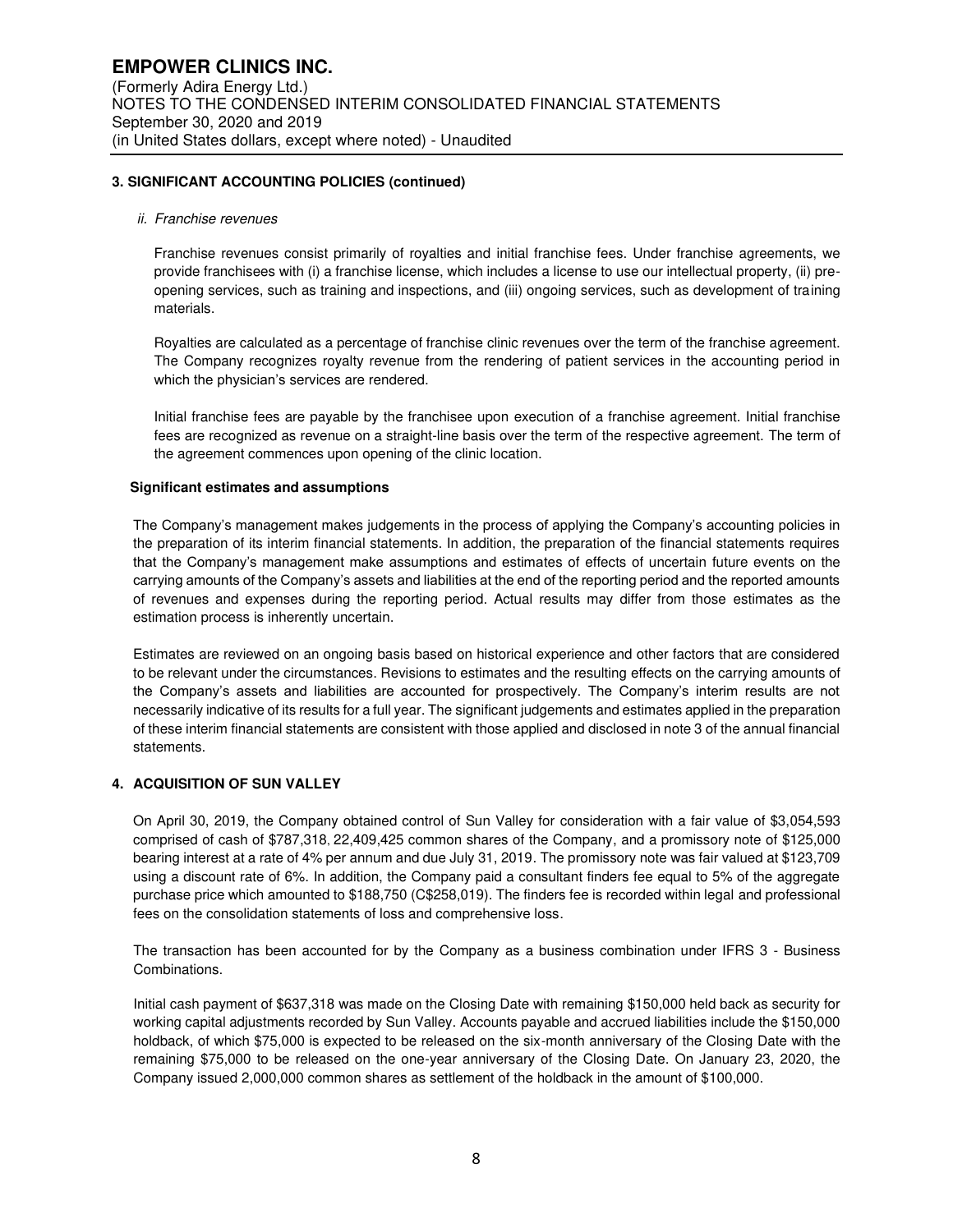### **4. ACQUISITION OF SUN VALLEY (continued)**

Common shares of the Company were issued on the Closing Date with 7,703,543 common shares valued at the closing price on April 30, 2019 of \$0.13 (C\$0.175) for fair value of \$1,001,458 and 14,705,882 common shares being held in escrow ("Escrow Shares") with a fair value of \$1,142,108. Fair value of the Escrow Shares was determined by discounting the fair value of the Escrow Shares using the closing share price on April 30, 2019 of \$0.13 (C\$0.175), volatility of 150% and escrow period of 3 to 36 months. The Escrow Shares will vest in quarterly instalments over 36 months from the Closing Date.

The following table summarizes the final purchase price allocation:

| <b>Assets Acquired</b>                         |           |
|------------------------------------------------|-----------|
|                                                | \$        |
| Cash and cash equivalents                      | 94,090    |
| Accounts receivable                            | 366       |
| Security deposits                              | 19,753    |
| Property and equipment                         | 124,811   |
| Right-of-use assets                            | 431,544   |
| <b>Patient list</b>                            | 171,243   |
| <b>Brands</b>                                  | 184,996   |
|                                                | 1,026,803 |
| <b>Liabilities Assumed</b>                     |           |
| Accounts payable and accrued liabilities       | 35,281    |
| Lease liabilities                              | 431,544   |
|                                                |           |
| Net assets at fair value, as at April 30, 2019 | 559,978   |
| Consideration                                  |           |
| Fair value of 7,703,543 common shares issued   | 1,001,458 |
| Fair value of 14,705,882 Escrow Shares issued  | 1,142,108 |
| Cash                                           | 787,318   |
| Promissory note                                | 123,709   |
| <b>Total Consideration</b>                     | 3.054,593 |
| Goodwill                                       | 2,494,615 |

During the year ended December 31, 2019, the business combination resulted in revenues of \$1,526,383 and net loss and comprehensive loss of \$503,235. Had the business combination been affected at January 1, 2019, revenue of the Company would have been \$999,968 higher and the net loss and comprehensive loss of the Company would have decreased by \$153,633 for the year ended December 31, 2019.

## **5. PROMISSORY NOTE**

On January 11, 2019, the Company acquired a promissory note in the amount of \$122,500. Interest revenue for the three and nine months ended September 30, 2020 was \$1,920 and \$5,625, respectively (2019 - \$1,905 and \$4,771, respectively). The promissory note accrues interest at a rate of 6% per annum and is due in full on February 1, 2021.

The maximum credit exposure related to the promissory note is \$122,500. The land is being developed by the purchaser into a duplex which will be sold upon completion. The promissory note is secured by the land and building sold. Despite the negative impacts of COVID-19 on the global economy, the Oregon Real Estate Board sales figures show an eleven percent annual median sale price increase in September 2020 as compared to September 2019. Company has not provided for credit losses with respect to the promissory note as full recovery is anticipated and in the event of default, the value of the collateral has increased since the time of sale and therefore is anticipated to be sufficient to recover the principal and interest balances.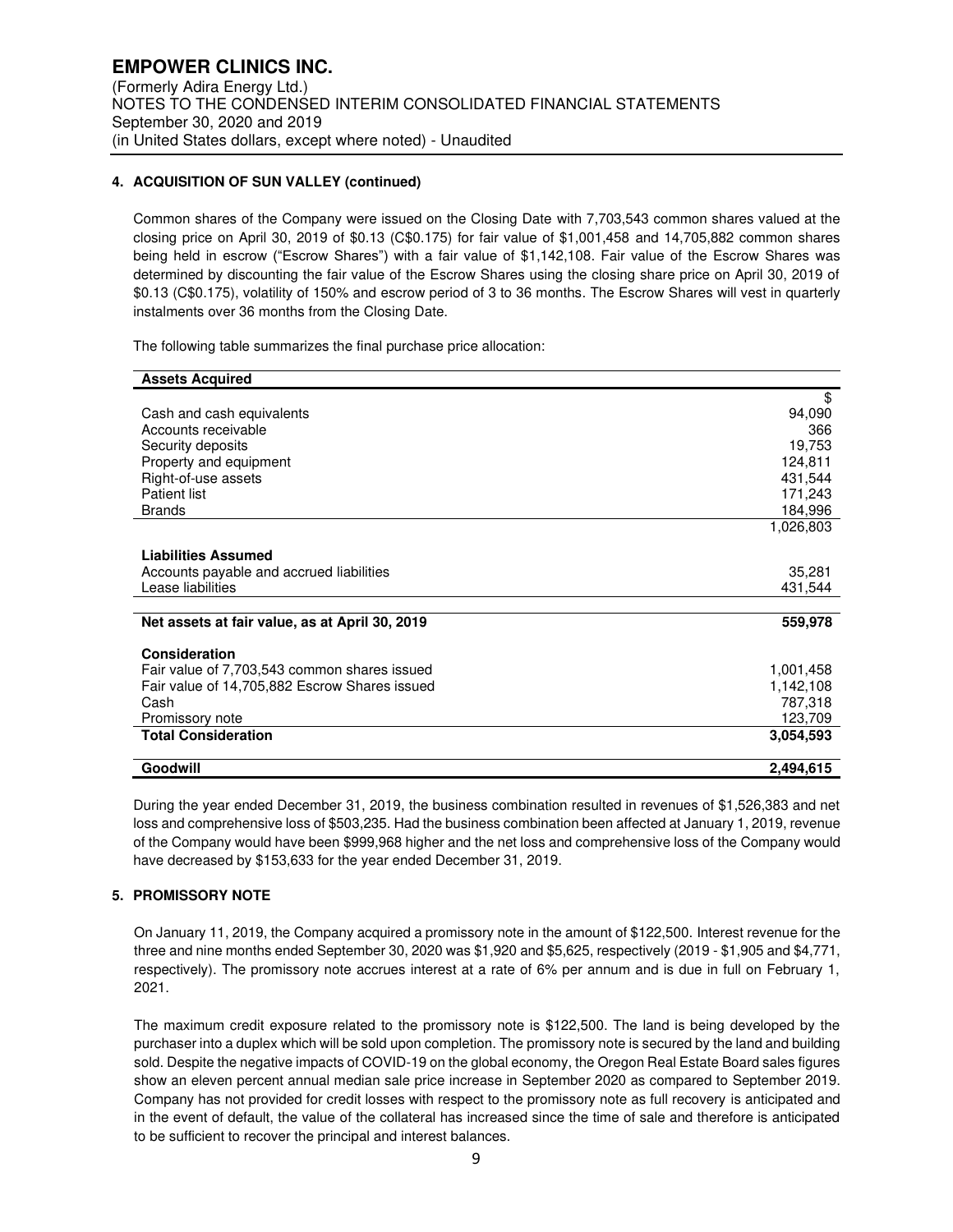(Formerly Adira Energy Ltd.) NOTES TO THE CONDENSED INTERIM CONSOLIDATED FINANCIAL STATEMENTS September 30, 2020 and 2019 (in United States dollars, except where noted) - Unaudited

## **6. PROPERTY AND EQUIPMENT**

A continuity of property and equipment for the nine months ended September 30, 2020 and the year ended December 31, 2019 is as follows:

|                                 | Right of use           | Right of use Sun | Right of use CBD    | Furniture and | Leasehold    |            |
|---------------------------------|------------------------|------------------|---------------------|---------------|--------------|------------|
|                                 | <b>Empower clinics</b> | Valley clinics   | extraction facility | equipment     | improvements | Total      |
|                                 | \$                     | \$               |                     | \$            | \$           | \$         |
| Cost                            |                        |                  |                     |               |              |            |
| Balance, December 31, 2018      |                        |                  |                     | 28,360        | 118,465      | 146,825    |
| Adoption of IFRS 16             | 324,972                |                  |                     |               |              | 324,972    |
| Acquisition of Sun Valley       |                        | 431,544          |                     | 32,952        | 91,859       | 556,355    |
| Additions                       | 23,006                 |                  | 402,533             | 3,828         |              | 429,367    |
| Impairment                      | (79, 125)              |                  |                     | (2,610)       | (114, 517)   | (196, 252) |
| Write off                       | (245, 847)             |                  |                     | (25,750)      | (3,949)      | (275, 546) |
| Balance, December 31, 2019      |                        |                  |                     |               |              |            |
| and September 30, 2020          | 23,006                 | 431,544          | 402,533             | 36,780        | 91,858       | 985,721    |
|                                 |                        |                  |                     |               |              |            |
| <b>Accumulated amortization</b> |                        |                  |                     |               |              |            |
| Balance, December 31, 2018      |                        |                  |                     | (19, 765)     |              | (19, 765)  |
| Adoption of IFRS 16             | (196, 479)             |                  |                     |               |              | (196,479)  |
| Amortization                    | (57, 991)              | (107, 265)       | (31, 307)           | (13, 164)     | (37, 873)    | (247, 600) |
| Write off                       | 245,847                |                  |                     | 25,750        | 3,949        | 275,546    |
| Balance, December 31, 2019      | (8,623)                | (107,265)        | (31, 307)           | (7, 179)      | (33, 924)    | (188,298)  |
| Amortization                    | (8,631)                | (120,681)        | (40, 257)           | (8,589)       | (22, 598)    | (200, 756) |
| Balance, September 30, 2020     | (17,254)               | (227,946)        | (71,564)            | (15,768)      | (56, 522)    | (389, 054) |
|                                 |                        |                  |                     |               |              |            |
| Carrying amount                 |                        |                  |                     |               |              |            |
| Balance, December 31, 2019      | 14,383                 | 324,279          | 371,226             | 29,601        | 57,934       | 797,423    |
| Balance, September 30, 2020     | 5,752                  | 203,598          | 330,969             | 21,012        | 35,336       | 596,667    |

On May 9, 2019, the Company terminated the lease for the Chicago clinic. As a result of the lease termination, the Company derecognized the right-of-use asset with a cost of \$255,859 and accumulated amortization of \$184,787 and recorded an impairment loss \$71,072 representing the undepreciated portion of the right-of-use asset above the lease liability which is included as impairment loss on write off of property and equipment on the consolidated statements of loss and comprehensive loss.

The Company also derecognized the associated lease liability of \$76,626 and recorded a gain of \$5,549 representing the excess of the right-of-use asset above the lease liability which is included as impairment loss on write off of property and equipment on the consolidated statements of loss and comprehensive loss. In addition, the Company recognized an impairment loss of \$114,516 representing the carrying value of leasehold improvements written-off for the Chicago clinic on termination of the lease. This is included as impairment loss on write off of property and equipment on the consolidated statements of loss and comprehensive loss.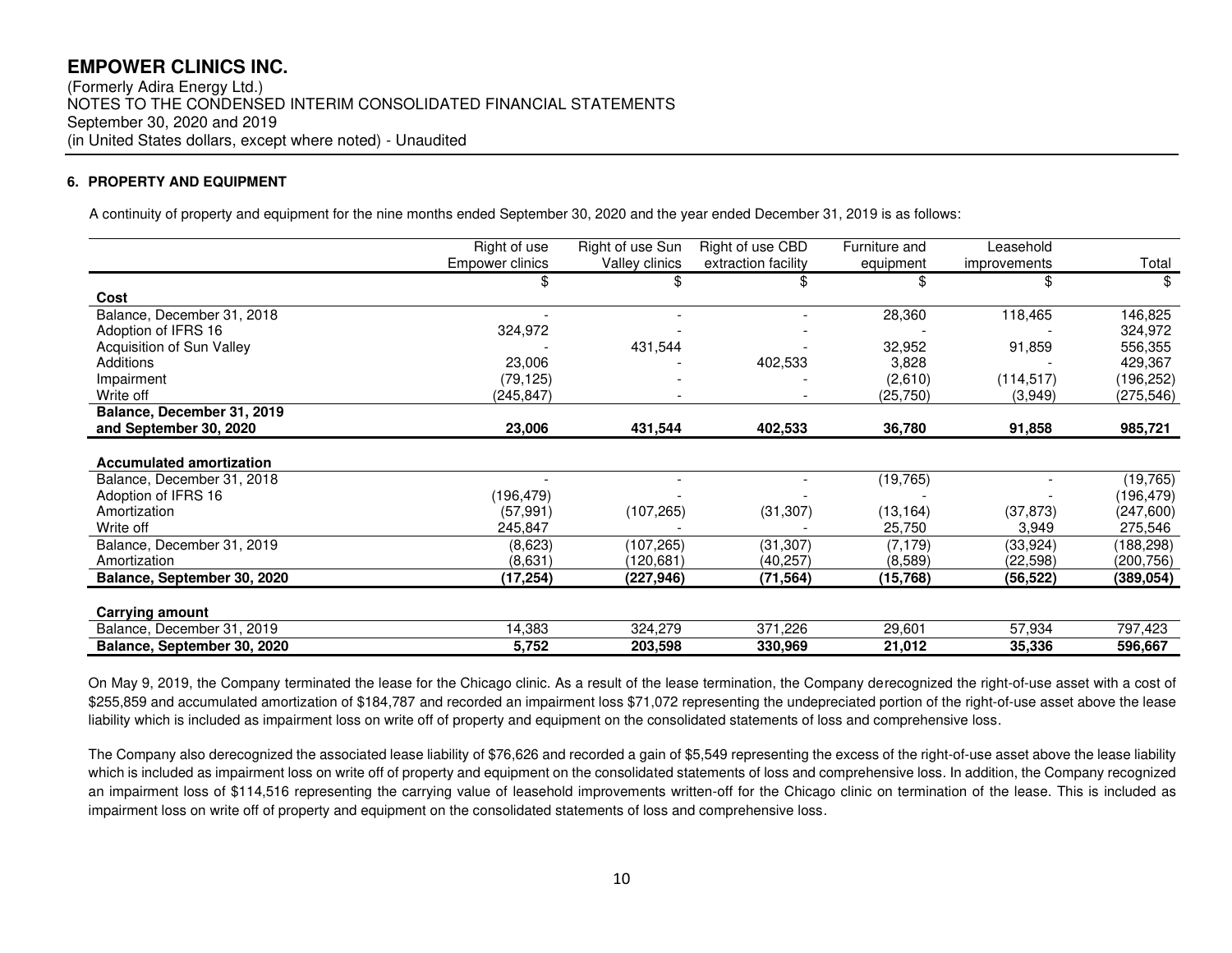### **6. PROPERTY AND EQUIPMENT (continued)**

The Company defaulted on the Spokane lease and as a result, lost access to the facility. As a result of this default, the Company derecognized the right-of-use asset with a cost of \$69,113 and accumulated amortization of \$61,060 and recorded a loss of \$8,053 representing the carrying value of the right-of-use asset which is included as impairment loss on write off of property and equipment on the consolidated statements of loss and comprehensive loss. The lease liability of \$9,700 has not been derecognized as the Company negotiates a settlement with the landlord of the facility. In addition, the Company recognized a loss on disposal of \$2,610 representing the carrying value of the furniture and equipment.

Below are the details of leases terminated during the year ended December 31, 2019 (no leases were terminated during the nine months ended September 30, 2020) and related assets written off and impairment losses recognized on undepreciated amounts:

|                                | As at December 31, 2019 |          |           |
|--------------------------------|-------------------------|----------|-----------|
|                                | Chicago lease           | Total    |           |
|                                |                         |          |           |
| Cost                           | 255,859                 | 69.113   | 324.972   |
| Less: Accumulated depreciation | (184,787)               | (61,060) | (245,847) |
| <b>Impairment</b>              | 71.072                  | 8.053    | 79.125    |

### **7. INTANGIBLE ASSETS AND GOODWILL**

A continuity of intangible assets for the nine months ended September 30, 2020 and the year ended December 31, 2019 is as follows:

|                                 | Patient records | Brands,<br>trademarks and<br>domain names | Management<br>software | Total     |
|---------------------------------|-----------------|-------------------------------------------|------------------------|-----------|
|                                 | \$              | \$                                        | \$                     | \$        |
| Cost                            |                 |                                           |                        |           |
| Balance, December 31, 2018      | 292,093         | 98,700                                    | 51,100                 | 441,893   |
| <b>Additions</b>                | 171,243         | 184,996                                   |                        | 356,239   |
| Impairment                      | (73,756)        | (20,001)                                  |                        | (93, 757) |
| Balance, December 31, 2019      | 389,580         | 263,695                                   | 51,100                 | 704,375   |
| <b>Additions</b>                |                 |                                           | 127,446                | 127,446   |
| Balance, September 30, 2020     | 389,580         | 263,695                                   | 178,546                | 831,821   |
| <b>Accumulated amortization</b> |                 |                                           |                        |           |
| Balance, December 31, 2018      | (220,476)       | (98, 700)                                 | (51, 100)              | (370,276) |
| Amortization                    | (79,459)        |                                           |                        | (79,459)  |
| Balance, December 31, 2019      | (299,935)       | (98, 700)                                 | (51, 100)              | (449,735) |
| Amortization                    | (39,690)        |                                           |                        | (39,690)  |
| Balance, September 30, 2020     | (339,625)       | (98, 700)                                 | (51,100)               | (489,425) |
| Carrying amount                 |                 |                                           |                        |           |
| Balance, December 31, 2019      | 89,645          | 164.995                                   |                        | 254,640   |
| Balance, September 30, 2020     | 49,955          | 164,995                                   | 127,446                | 342,396   |

During the nine months ended September 30, 2020, the Company recognized an impairment loss of \$nil (year ended December 31, 2019 - \$93,757) in relation to patient records and brand.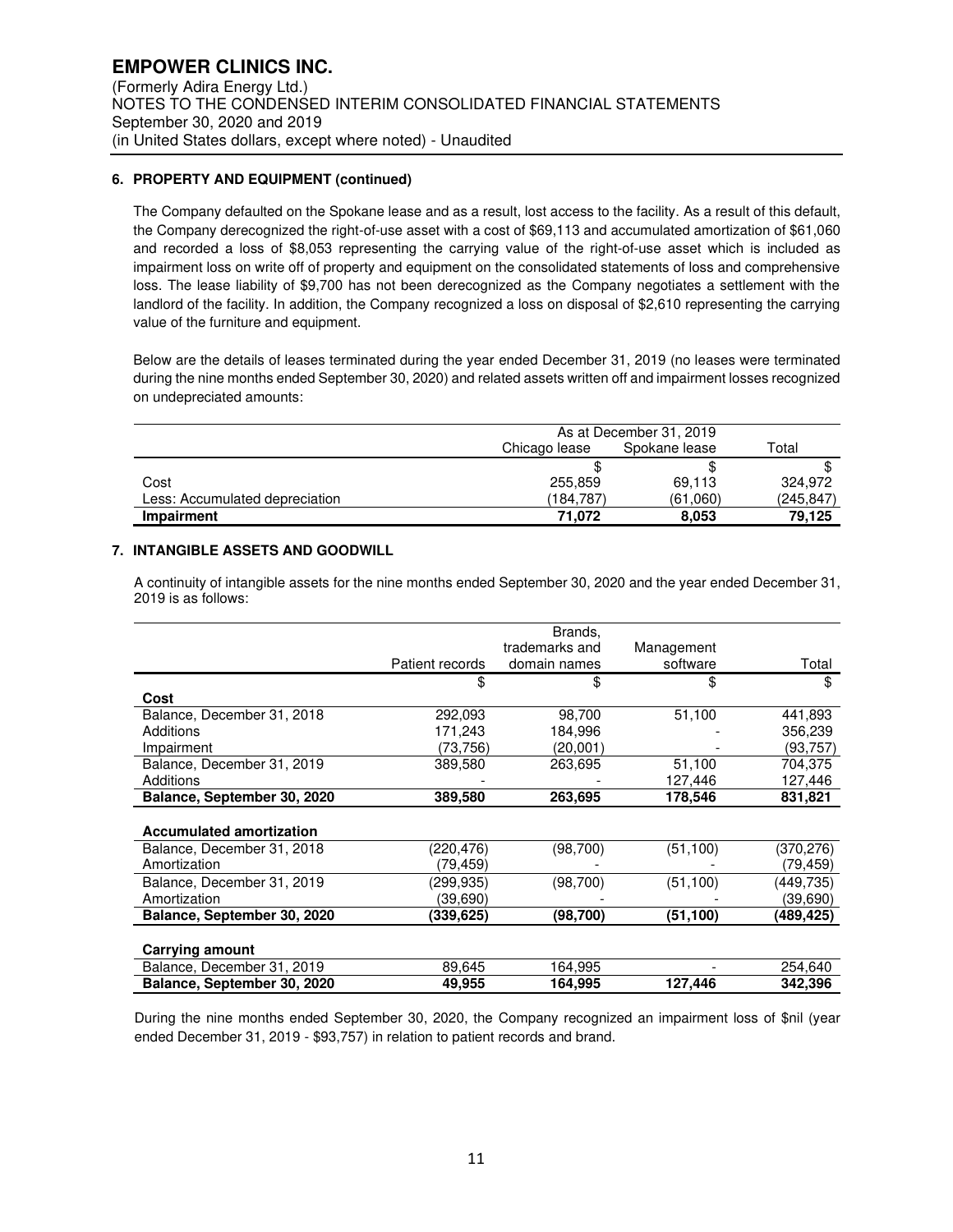### **7. INTANGIBLE ASSETS AND GOODWILL (continued)**

A continuity of goodwill is as follows:

|                            | Total       |
|----------------------------|-------------|
|                            |             |
| Balance, December 31, 2018 |             |
| Additions                  | 2,494,615   |
| Impairment                 | (2,377,397) |
| Balance, December 31, 2019 |             |
| and September 30, 2020     | 117.218     |

At December 31, 2019, the estimated recoverable amount of the Sun Valley CGU was lower than the segment's carrying value. The Company recognized a goodwill impairment loss totalling \$2,377,397 and an intangible asset impairment loss totalling \$93,757 related to patient records and brands. The impairment loss on the Sun Valley CGU goodwill and intangible assets related to a change in expected future cash flows as a result of changes in the Arizona licensing regulations on June 7, 2019 which now requires certification on a two-year period whereas it was on a one-year basis prior to the change in regulation. The change in licensing regulations is expected to result in increased attrition and lower patient totals in Arizona as compared to that considered at the acquisition date which resulted in an impairment test being conducted on June 7, 2019. Further, management also considered the impact of potential legalization of recreational cannabis as an indicator of impairment.

The impairment was determined based on value in use calculation which uses cash flow projection covering a fiveyear period and a discount rate of 22% per annum. The cash flow beyond five-year period has been extrapolated using terminal growth rate of 1.5% per annum. Key assumptions used in the cash flow projection both as of acquisition date and as at June 7, 2019, the impairment trigger date, related to attrition of 59%. The new patient attraction rate was estimated to be 68% as of acquisition date and 24% post legalization

## **8. ACCOUNTS PAYABLE AND ACCRUED LIABILITIES**

|                                        | September 30,<br>2020 | December 31.<br>2019 |
|----------------------------------------|-----------------------|----------------------|
|                                        |                       |                      |
| Trade payables and accrued liabilities | 1,377,777             | 1,367,253            |
| Payroll liabilities                    | 537.737               | 507,737              |
|                                        | 1,915,514             | 1,874,990            |

On January 23, 2020, the Company issued 4,800,000 common shares as settlement for accounts payable in the amount of \$182,607 (C\$240,000). The Company recorded a gain on debt settlement of \$18,261 representing the excess of the carrying value of the accounts payable above the fair value of common shares issued (note  $16(a)(i)$ ).

On May 7, 2020, the Company issued 347,142 common shares as settlement for accounts payable in the amount of \$23,189 (C\$32,500). The Company recorded a gain on debt settlement of \$4,538 representing the excess of the carrying value of the accounts payable above the fair value of common shares issued (note 16(a)(vii)).

On May 20, 2020, the Company issued 694,444 common shares as settlement for accounts payable in the amount of \$17,996 (C\$25,000). The Company recorded a gain on debt settlement of \$500 representing the excess of the carrying value of the accounts payable above the fair value of common shares issued (note  $16(a)(x)$ ).

On September 23, 2020, the Company issued 3,000,000 common shares as settlement for accounts payable in the amount of \$112,292 (C\$150,000). The Company recorded a gain on debt settlement of \$22,458 representing the excess of the carrying value of the accounts payable above the fair value of common shares issued (note 16(a)(xiii)).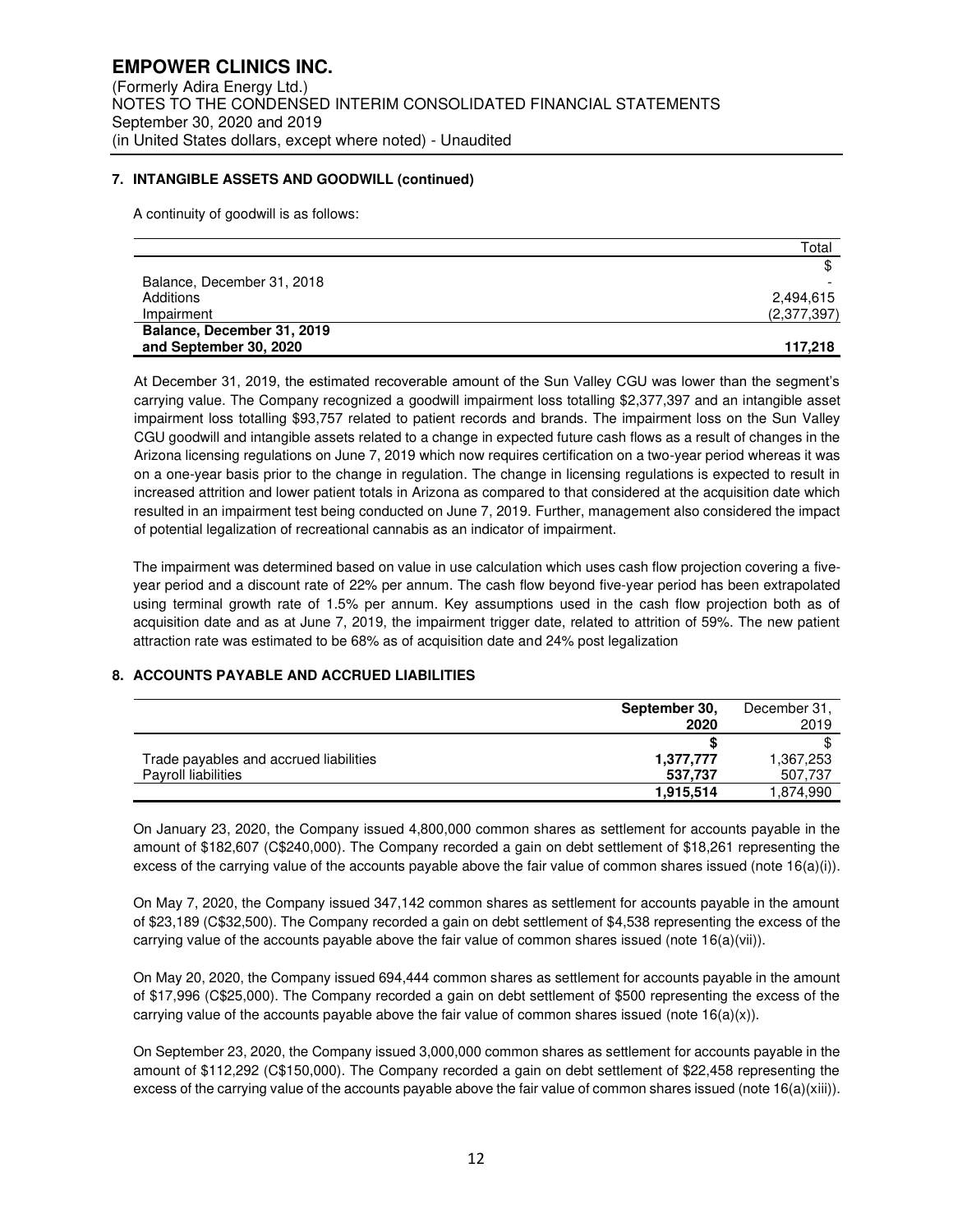## **8. ACCOUNTS PAYABLE AND ACCRUED LIABILITIES (continued)**

On July 30, 2019, the Company issued 1,686,861 common shares as settled for accounts payable in the amount of \$223,283 (C\$294,019). The Company recorded a gain on debt settlement of \$15,130 representing the excess of the carrying value of the accounts payable above the fair value of common shares issued (note 16(a)(xxvii) and note 16(a)(xxix)).

## **9. NOTES PAYABLES**

|                                    | September 30, | December 31, |
|------------------------------------|---------------|--------------|
|                                    | 2020          | 2019         |
|                                    |               |              |
| Balance, beginning of period       | 969,891       | 760,715      |
| Issue of notes payable $(c)(d)(e)$ |               | 321,935      |
| Converted to shares (c)(d)(e)      | (148,745)     | (186, 942)   |
| Realized foreign exchange gain     |               | (2,267)      |
| Unrealized foreign exchange gain   | (27,451)      | (10,916)     |
| Accretion expense (e)              | 42.298        | 12.337       |
| Interest expense                   | 55,881        | 75,029       |
| Balance, end of period             | 891,874       | 969,891      |
| Less: non-current portion          |               |              |
| <b>Current portion</b>             | 891,874       | 969,891      |

- a) On September 15, 2017, the Company issued promissory notes payable that could be drawn down for up to \$150,000 and \$75,000 maturing on December 31, 2017. During the period ended December 31, 2017, \$232,985 and \$117,000 had been drawn respectively. Upon maturity, the promissory note payable will be repayable on demand and will bear interest at 6% per annum. On October 23, 2018, the Company converted \$117,000 of the debt plus \$7,389 of interest into shares.
- b) On February 5, 2018 and March 12, 2018, the Company issued promissory notes payable in the amounts of \$55,000 and \$150,000 respectively. The promissory note payable is repayable on demand and bears interest at 6% per annum.
- c) On January 21, 2019, the Company issued a promissory note payable in the amount of \$33,842 (C\$45,000). This promissory note payable is due December 31, 2020 and bears interest at 6% per annum. On April 2, 2019, the Company converted the promissory note plus \$667 (C\$892) of interest into 450,000 units of the Company consisting of one common share and one share purchase warrant. Each share purchase warrant entitles the holder to acquire one common share at an exercise price equal to  $$0.14$  (C $$0.19$ ) (note  $16(a)(xviii)$ ).
- d) On April 30, 2019, the Company issued a promissory note payable in the amount of \$125,000. The promissory note is due July 31, 2019 and bears interest at a rate of 4% per annum (note 4). The Company was in default and extended the maturity date to August 31, 2020. The default resulted in a penalty of \$15,000 if the loan was not repaid in full by July 31, 2019 and an additional \$15,000 in the loan was not paid in full by August 31, 2019. During the three and nine months ended September 30, 2020, the Company recorded interest expense of \$950 and \$2,887, respectively (three months and nine months ended September 30, 2019 - \$1,260 and \$1,685, respectively) with respect to the promissory note payable. On September 22, 2020, the Company converted the promissory note plus \$667 (C\$892) of interest into 2,500,000 common shares of the Company (note 16(a)(xii)).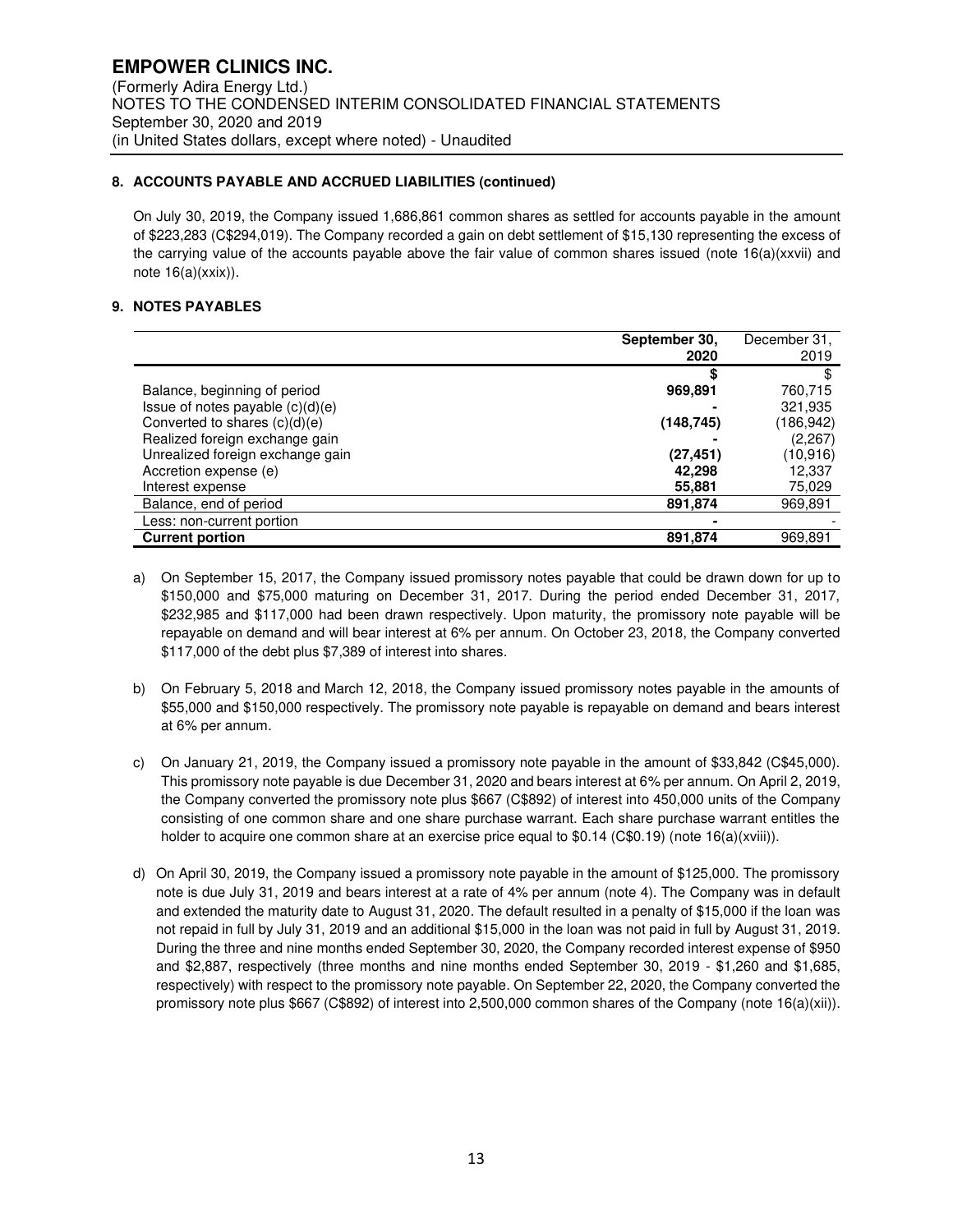## **9. NOTES PAYABLES (continued)**

e) On October 1, 2019, the Company issued a promissory note payable in the amount of \$188,765 (C\$250,000). This promissory note payable is due April 1, 2020 and bears interest at 10% per annum. Pursuant to the issuance of the note payable the Company incurred transaction costs including an administrative charge of \$18,876 (C\$25,000) and an obligation to issue 150,000 common shares of the Company with a fair value of \$6,811. The note payable has been recognized at amortized cost of \$163,093 (C\$216,000). During the three and nine months ended September 30, 2020, the Company recorded interest expense of \$4,881 and \$13,960, respectively (three and nine months ended September 30, 2019 - \$nil and \$nil, respectively) and accretion expense of \$15,828 and \$42,298, respectively (three and nine months ended September 30, 2019 - \$nil and \$nil, respectively) with respect to the promissory note payable.

On May 20, 2020, the Company issued a total of 844,444 common shares of which 694,444 were to settle the administrative charge of \$18,876 (C\$25,000) and the remaining 150,000 common shares were to settle the obligation to issues shares of the Company (note  $16(a)(ix)$ ) and note  $16(a)(x)$ ). As of the date of these financial statements, the note has not been repaid and the Company is in default.

## **10. CONVERTIBLE NOTES PAYABLE**

|                                         | September 30,<br>2020 | December 31,<br>2019 |
|-----------------------------------------|-----------------------|----------------------|
|                                         |                       |                      |
| Balance, beginning of period            | 192,717               |                      |
| Issue of notes payable                  |                       | 188,893              |
| Unrealized foreign exchange (gain) loss | (5.049)               | 3,596                |
| Interest expense                        | 2,792                 | 228                  |
| Balance, end of period                  | 190,460               | 192,717              |
| Less: non-current portion               |                       |                      |
| <b>Current portion</b>                  | 190,460               | 192.717              |

On December 9, 2019, the Company issued a convertible promissory note payable in the amount of \$188,893 (C\$250,000). The convertible promissory note payable is due December 9, 2021 and bears interest at 2% per annum. The convertible promissory note is convertible at a share price equal to the closing share price on the date prior to conversion for total shares equal to the face value of the note divided by the closing share price. As the settlement is fixed at the face value of the obligation the Company has determined that the conversion option has \$nil value.

## **11. SECURED LOAN PAYABLE**

On June 12, 2015, the Company, through its wholly owned subsidiary EHC, acquired all of the assets of Presto in consideration for the assumption by the Company of Presto's liability to Bayview Equities Ltd (the "Secured Party") in the amount of \$550,000 plus accrued interest of \$35,893. The liability is secured by a grant to the Secured Party of a security interest in all the assets of EHC. The liability bears interest at 6% per annum and is due upon demand.

|                              | September 30, | December 31. |
|------------------------------|---------------|--------------|
|                              | 2020          | 2019         |
|                              |               |              |
| Balance, beginning of period | 761.711       | 717,460      |
| Interest                     | 35,003        | 44,251       |
| Balance, end of period       | 796.714       | 761.711      |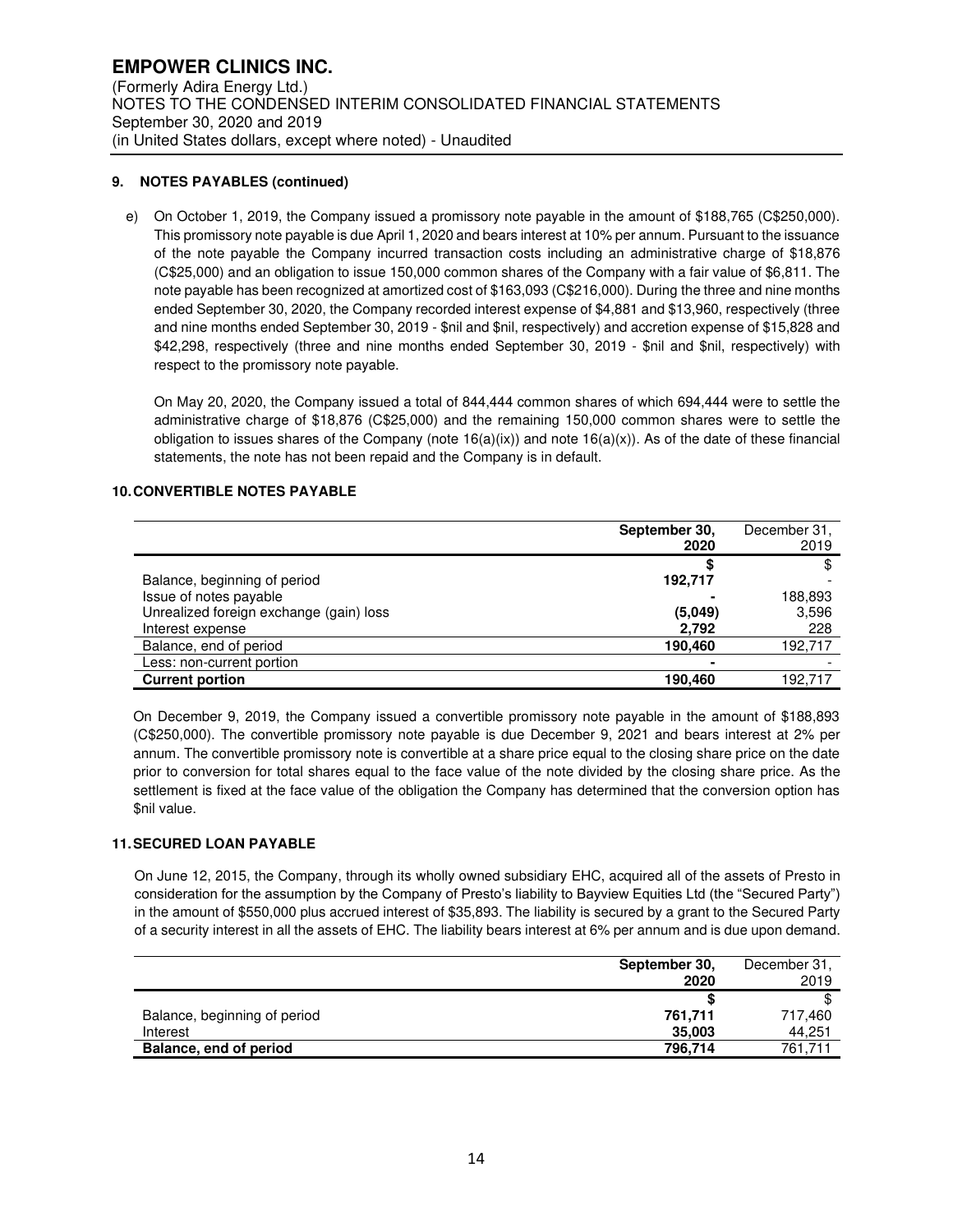## **12. CONVERTIBLE DEBENTURES**

Convertible debentures consist of the following:

|                                                            | September 30,<br>2020 | December 31,<br>2019 |
|------------------------------------------------------------|-----------------------|----------------------|
|                                                            | S                     |                      |
| Balance, beginning of period                               | 427,320               | 274.466              |
| Proceeds from Issuance of convertible debentures (a)(b)(c) |                       | 753,491              |
| Amount allocated to conversion option (a)(b)(c)            |                       | (753, 491)           |
| Amount converted to units $(a)(b)(c)$                      | (734, 028)            |                      |
| Unrealized foreign exchange (gain) loss                    | (27, 630)             | 5.564                |
| Interest expense                                           | 15.712                | 45.112               |
| Accretion expense                                          | 318,626               | 102,178              |
| Balance, end of period                                     |                       | 427.320              |

Conversion feature consists of the following:

|                                                    | September 30, | December 31, |
|----------------------------------------------------|---------------|--------------|
|                                                    | 2020          | 2019         |
|                                                    |               |              |
| Balance, beginning of period                       | 2,795         | 22,565       |
| Amount allocated to conversion option (b)(c)       |               | 753.491      |
| Amount converted to units (b)                      |               | (189, 735)   |
| Gain on change in fair value of conversion feature | (2,795)       | (583, 526)   |
| Balance, end of period                             |               | 2,795        |

Fair value of the conversion feature is based on the following assumptions for the Black-Scholes option pricing on the respective grant dates:

| <b>Grant Date</b>  | Expected<br>Life (years) | Unit Price           | Expected<br>Volatility | Risk-Free<br>Rate |    | <b>Grant Date Fair</b><br>Value |
|--------------------|--------------------------|----------------------|------------------------|-------------------|----|---------------------------------|
| March 1, 2017      |                          | \$0.0056 (C\$0.0075) | 100.0%                 | 0.76%             | \$ | 662.061                         |
| June 26, 2017      |                          | \$0.0056 (C\$0.0075) | 100.0%                 | 0.76%             | S  | 82,332                          |
| July 31, 2017      |                          | \$0.0056 (C\$0.0075) | 100.0%                 | $0.76\%$          | \$ | 72,831                          |
| July 31, 2017      |                          | \$0.0056 (C\$0.0075) | 100.0%                 | 0.76%             | S  | 169.959                         |
| July 31, 2017      |                          | \$0.0056 (C\$0.0075) | 100.0%                 | 0.76%             | \$ | 34.832                          |
| August 22, 2017    |                          | \$0.0056 (C\$0.0075) | 100.0%                 | $0.76\%$          | S  | 25,332                          |
| September 27, 2018 |                          | $$0.14$ (C\$0.18)    | 100.0%                 | 1.85%             | \$ | 172,386                         |
| April 2, 2019      |                          | \$0.20(C\$0.27)      | 100.0%                 | $1.57\%$          | S  | 599,460                         |
| May 3, 2019        |                          | \$0.24 (C\$0.32)     | 100.0%                 | 1.67%             | S  | 154.031                         |

Fair value of the conversion feature is based on the following assumptions for the Black-Scholes option pricing on the respective revaluation dates:

|                   | Expected       |                  | Expected   | Risk-Free | <b>Reporting Date</b> |
|-------------------|----------------|------------------|------------|-----------|-----------------------|
| Reporting Date    | $Life$ (years) | Unit Price       | Volatilitv | Rate      | <b>Fair Value</b>     |
| December 31, 2019 | J.25-0.34      | \$0.03 (C\$0.04) | $100.0\%$  | 71%       | 2.795                 |

Expected dividend yield is 0% for all measurement dates.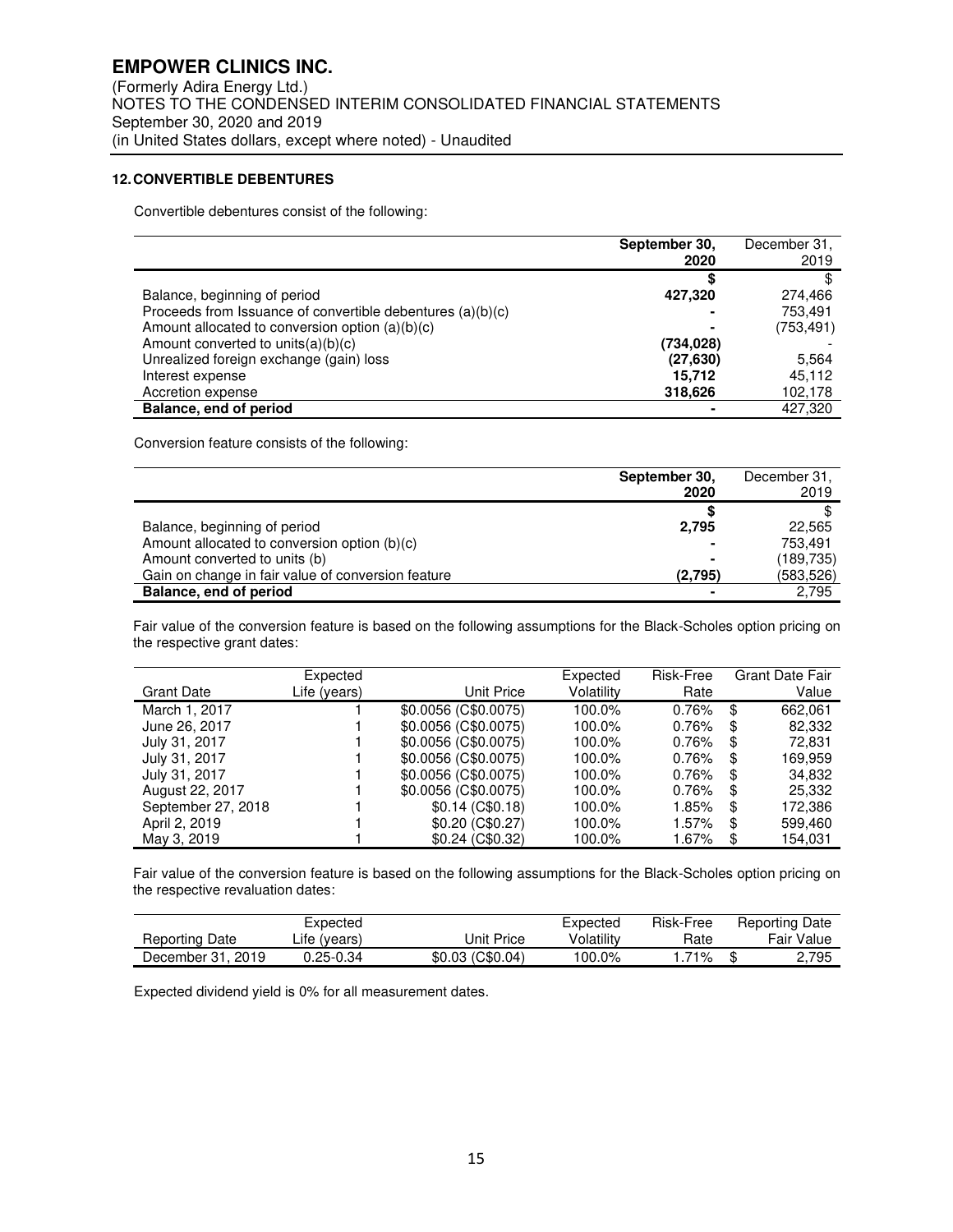### **12. CONVERTIBLE DEBENTURES (continued)**

a) On September 27, 2018, the Company raised \$442,437 (C\$575,060) through the issue of convertible debentures, expiring on September 27, 2019. The holder may at any time during the term of the convertible debenture convert all or part into units of the Company consisting of one common share and one share purchase warrant. Each warrant entitles the holder to acquire one common share at an exercise price equal to \$0.14 (C\$0.19). The fair value of the conversion feature at the grant date was estimated at \$172,386 using the Black-Scholes option pricing model. A total of \$57,791 (C\$75,060) was converted to 422,678 units on December 14, 2018. The fair value assigned to the conversion feature was at \$nil and the fair value assigned to the debt component was \$18,990 on the conversion date.

A total of \$356,720 (C\$500,000) and accrued interest of \$42,180 (C\$56,376) was converted to 6,129,030 units on May 7, 2020. The fair value assigned to the conversion feature was at \$nil and the fair value assigned to the debt and interest component was \$406,233 on the conversion date (note 16(a)(vii)).

b) On April 2, 2019, the Company raised \$599,460 (C\$799,500) through the issue of convertible debentures, expiring on April 2, 2020. The Company incurred transaction costs of \$55,669 (C\$74,285) comprised of 40,000 common shares issued to agents with a fair value of \$0.14 (C\$0.20), based on share price on the date of issuance, for consideration of \$5,995 (C\$8,000) (Note 18(a)), 295,590 share purchase warrants issued to agents with an exercise price of \$0.12 (C\$0.16) and a fair value of \$21,305 (Note 18(c)) and cash of \$28,369 (C\$37,855). As part of the debenture financing, the Company also issued 295,590 share purchase warrants to agents. The share purchase warrants have an exercise price of \$0.12 (C\$0.16) and expire on April 2, 2021 (note 18(c)). The holder may at any time during the term of the convertible debenture convert all or part into units of the Company consisting of one common share and one share purchase warrant. Each warrant entitles the holder to acquire one common share at an exercise price equal to \$0.16 (C\$0.21). The fair value of the conversion feature at the grant date was estimated at \$599,460 using the Black-Scholes option pricing model.

During the year ended December 31, 2019, \$326,210 (C\$432,000) was converted into 3,991,524 units of the Company consisting of one common share and one share purchase warrant (Note 17(a)). The cumulative fair value assigned to the conversion feature was at \$189,735 and the fair value assigned to the debt component was \$nil on the respective conversion dates (note 16(a)(xxx - xxxiv)).

On April 7, 2020, pursuant to the conversion of convertible debentures with a face value of \$268,554 (C\$367,500) and accrued interest of \$16,113 (C\$22,050), the Company issued 3,541,366 units. Each unit is comprised of one common share and one common share purchase warrant. The cumulative fair value assigned to the conversion feature was at \$nil and the fair value assigned to the debt and interest component was \$258,839 on the conversion date (note 16(a)(iv)).

c) On May 3, 2019, the Company raised \$154,031 (C\$207,270) through the issue of convertible debentures, expiring on September 27, 2019. The holder may at any time during the term of the convertible debenture convert all or part into units of the Company consisting of one common share and one share purchase warrant. Each warrant entitles the holder to acquire one common share at an exercise price equal to \$0.16 (C\$0.21). The fair value of the conversion feature at the grant date was estimated at \$154,031 using the Black-Scholes option pricing model.

On April 8, 2020, pursuant to the conversion of convertible debentures with a face value of \$147,691 (C\$207,270) and accrued interest of \$8,254 (C\$11,584), the Company issued 1,989,588 units. Each unit is comprised of one common share and one common share purchase warrant. The cumulative fair value assigned to the conversion feature was at \$nil and the fair value assigned to the debt and interest component was \$62,301 on the conversion date (note  $16(a)(v)$ ).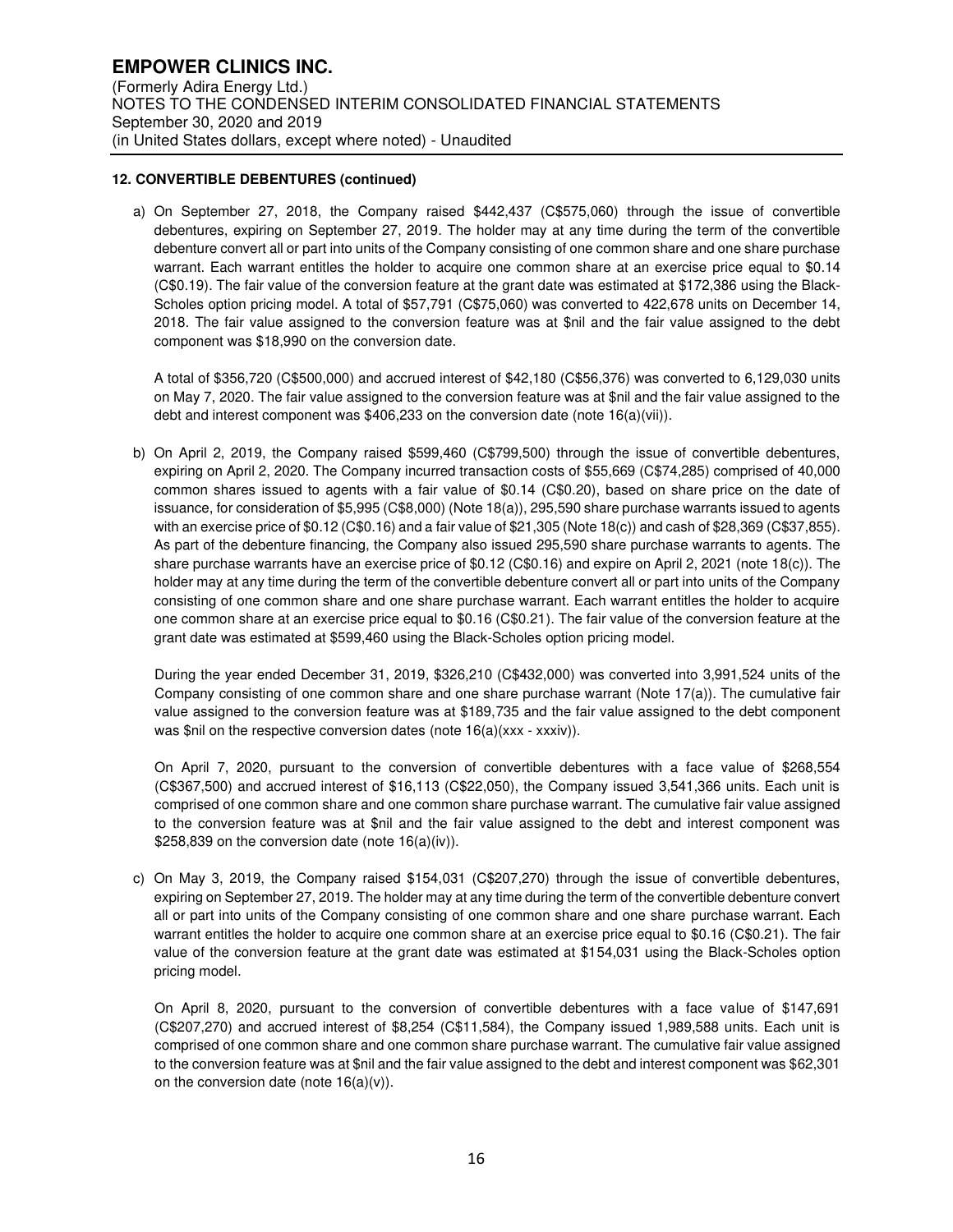## **13. LEASE LIABILITY**

The lease liability consists of the following:

|                             | Empower  | Sun Valley | CBD extraction |           |
|-----------------------------|----------|------------|----------------|-----------|
|                             | clinics  | clinics    | facility       | Total     |
|                             |          | \$         | \$             |           |
| Balance, December 31, 2018  |          |            |                |           |
| Adoption of IFRS 16         | 138.444  |            |                | 138,444   |
| Additions                   | 23,006   | 431.544    | 406,263        | 860,813   |
| Interest expense            | 4.318    | 13.404     | 7.955          | 25.677    |
| Payments                    | (64,681) | (112,798)  | (26,233)       | (203,712) |
| Termination of leases       | (86,326) |            |                | (86,326)  |
| Balance, December 31, 2019  | 14,761   | 332,150    | 387,985        | 734,896   |
| Interest expense            | 493      | 12.639     | 16.428         | 29,560    |
| Payments                    | (9,180)  | (129,333)  | (46,729)       | (185,242) |
| Balance, September 30, 2020 | 6.074    | 215.456    | 357.684        | 579,214   |
| Less: non-current portion   |          | 91,792     | 313,689        | 405,481   |
| <b>Current portion</b>      | 6,074    | 123,664    | 43.995         | 173,733   |

During the nine months ended September 30, 2020, the Company recognized an expense of \$35,043 with respect to short-term and low value leases.

## **14. LOAN PAYABLE**

On May 27, 2020, the Company received a Canadian Emergency Business Account loan in the amount of \$29,987 (C\$40,000). The loan bears no interest and matures on December 31, 2022.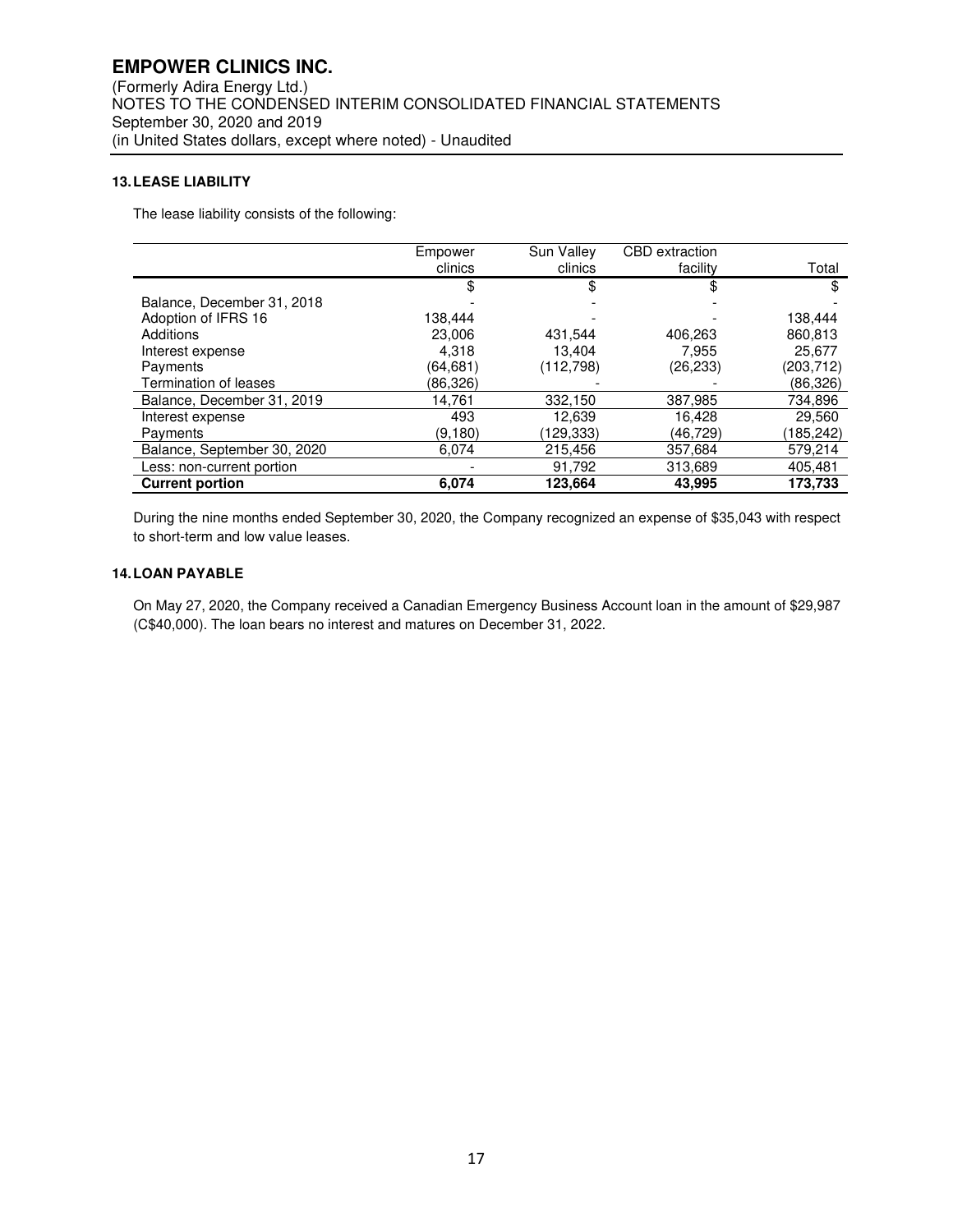## **15. WARRANT LIABILITY**

The warrants are classified as a financial instrument under the principles of IFRS 9, as the exercise price is in Canadian dollars while the functional currency of the Company is the US dollar. Accordingly, warrants are remeasured to fair value at each reporting date with the change in fair value charged to change in fair value of warrant liability.

| #<br>\$<br>C\$0.36<br>\$0.28<br>As at December 31, 2018<br>14,894,898<br>106,172<br>C\$0.36<br>\$0.28<br>October 22, 2019<br>(2,000,000)<br>Expiry<br>C\$0.36<br>October 22, 2019<br>\$0.28<br>(517, 132)<br>Expiry<br>C\$0.19<br>December 14, 2020<br>\$0.14<br>(312,903)<br>Expiry<br>C\$0.36<br>Exercise <sup>(1)</sup><br>June 11, 2019<br>\$0.28<br>(422, 678)<br>(18, 847)<br>C\$0.16<br>Shares issued (2)<br>April 2, 2021<br>\$0.12<br>21,115,000<br>1,521,921<br>C\$0.16<br>Shares issued (3)<br>May 3, 2021<br>\$0.12<br>429,109<br>5,762,500<br>C\$0.16<br>Convertible Debt Conversion (4)<br>July 22, 2021<br>\$0.12<br>1,018,245<br>42,749<br>C\$0.16<br>Convertible Debt Conversion (5)<br>August 12, 2021<br>\$0.12<br>928,817<br>33,745<br>C\$0.16<br>Convertible Debt Conversion (6)<br>\$0.12<br>August 19, 2021<br>929,864<br>28,973<br>C\$0.16<br>Convertible Debt Conversion (7)<br>August 26, 2021<br>\$0.12<br>909,090<br>23,992<br>C\$0.16<br>Convertible Debt Conversion (8)<br>September 13, 2021<br>\$0.12<br>102,696<br>1,800<br>C\$0.16<br>Convertible Debt Conversion (9)<br>September 20, 2021<br>\$0.12<br>102,812<br>2,479<br>C\$0.31<br>Marketing services agreement (10)<br>September 22, 2022<br>\$0.24<br>3,746,080<br>Change in fair value of warrant liability<br>(2,065,781)<br>As at December 31, 2019<br>46,257,289<br>106,312<br>C\$0.39<br>\$0.29<br>April 23, 2020<br>(11, 642, 183)<br>Expiry<br>C\$0.16<br>Convertible Debt Conversion (11)<br>April 7, 2022<br>\$0.12<br>3,541,366<br>54,189<br>C\$0.16<br>Convertible Debt Conversion (12)<br>\$0.12<br>April 8, 2022<br>1,989,588<br>30,433<br>C\$0.19<br>Convertible Debt Conversion (13)<br>May 7, 2021<br>\$0.14<br>6,129,030<br>42,429<br>C\$0.10 |                    |                    | Exercise | Warrants    | Warrant   |
|---------------------------------------------------------------------------------------------------------------------------------------------------------------------------------------------------------------------------------------------------------------------------------------------------------------------------------------------------------------------------------------------------------------------------------------------------------------------------------------------------------------------------------------------------------------------------------------------------------------------------------------------------------------------------------------------------------------------------------------------------------------------------------------------------------------------------------------------------------------------------------------------------------------------------------------------------------------------------------------------------------------------------------------------------------------------------------------------------------------------------------------------------------------------------------------------------------------------------------------------------------------------------------------------------------------------------------------------------------------------------------------------------------------------------------------------------------------------------------------------------------------------------------------------------------------------------------------------------------------------------------------------------------------------------------------------------------------------------------------------------------|--------------------|--------------------|----------|-------------|-----------|
|                                                                                                                                                                                                                                                                                                                                                                                                                                                                                                                                                                                                                                                                                                                                                                                                                                                                                                                                                                                                                                                                                                                                                                                                                                                                                                                                                                                                                                                                                                                                                                                                                                                                                                                                                         | <b>Issuance</b>    | <b>Expiry Date</b> | Price    | Outstanding | Liability |
|                                                                                                                                                                                                                                                                                                                                                                                                                                                                                                                                                                                                                                                                                                                                                                                                                                                                                                                                                                                                                                                                                                                                                                                                                                                                                                                                                                                                                                                                                                                                                                                                                                                                                                                                                         |                    |                    |          |             |           |
|                                                                                                                                                                                                                                                                                                                                                                                                                                                                                                                                                                                                                                                                                                                                                                                                                                                                                                                                                                                                                                                                                                                                                                                                                                                                                                                                                                                                                                                                                                                                                                                                                                                                                                                                                         |                    |                    |          |             |           |
|                                                                                                                                                                                                                                                                                                                                                                                                                                                                                                                                                                                                                                                                                                                                                                                                                                                                                                                                                                                                                                                                                                                                                                                                                                                                                                                                                                                                                                                                                                                                                                                                                                                                                                                                                         |                    |                    |          |             |           |
|                                                                                                                                                                                                                                                                                                                                                                                                                                                                                                                                                                                                                                                                                                                                                                                                                                                                                                                                                                                                                                                                                                                                                                                                                                                                                                                                                                                                                                                                                                                                                                                                                                                                                                                                                         |                    |                    |          |             |           |
|                                                                                                                                                                                                                                                                                                                                                                                                                                                                                                                                                                                                                                                                                                                                                                                                                                                                                                                                                                                                                                                                                                                                                                                                                                                                                                                                                                                                                                                                                                                                                                                                                                                                                                                                                         |                    |                    |          |             |           |
|                                                                                                                                                                                                                                                                                                                                                                                                                                                                                                                                                                                                                                                                                                                                                                                                                                                                                                                                                                                                                                                                                                                                                                                                                                                                                                                                                                                                                                                                                                                                                                                                                                                                                                                                                         |                    |                    |          |             |           |
|                                                                                                                                                                                                                                                                                                                                                                                                                                                                                                                                                                                                                                                                                                                                                                                                                                                                                                                                                                                                                                                                                                                                                                                                                                                                                                                                                                                                                                                                                                                                                                                                                                                                                                                                                         |                    |                    |          |             |           |
|                                                                                                                                                                                                                                                                                                                                                                                                                                                                                                                                                                                                                                                                                                                                                                                                                                                                                                                                                                                                                                                                                                                                                                                                                                                                                                                                                                                                                                                                                                                                                                                                                                                                                                                                                         |                    |                    |          |             |           |
|                                                                                                                                                                                                                                                                                                                                                                                                                                                                                                                                                                                                                                                                                                                                                                                                                                                                                                                                                                                                                                                                                                                                                                                                                                                                                                                                                                                                                                                                                                                                                                                                                                                                                                                                                         |                    |                    |          |             |           |
|                                                                                                                                                                                                                                                                                                                                                                                                                                                                                                                                                                                                                                                                                                                                                                                                                                                                                                                                                                                                                                                                                                                                                                                                                                                                                                                                                                                                                                                                                                                                                                                                                                                                                                                                                         |                    |                    |          |             |           |
|                                                                                                                                                                                                                                                                                                                                                                                                                                                                                                                                                                                                                                                                                                                                                                                                                                                                                                                                                                                                                                                                                                                                                                                                                                                                                                                                                                                                                                                                                                                                                                                                                                                                                                                                                         |                    |                    |          |             |           |
|                                                                                                                                                                                                                                                                                                                                                                                                                                                                                                                                                                                                                                                                                                                                                                                                                                                                                                                                                                                                                                                                                                                                                                                                                                                                                                                                                                                                                                                                                                                                                                                                                                                                                                                                                         |                    |                    |          |             |           |
|                                                                                                                                                                                                                                                                                                                                                                                                                                                                                                                                                                                                                                                                                                                                                                                                                                                                                                                                                                                                                                                                                                                                                                                                                                                                                                                                                                                                                                                                                                                                                                                                                                                                                                                                                         |                    |                    |          |             |           |
|                                                                                                                                                                                                                                                                                                                                                                                                                                                                                                                                                                                                                                                                                                                                                                                                                                                                                                                                                                                                                                                                                                                                                                                                                                                                                                                                                                                                                                                                                                                                                                                                                                                                                                                                                         |                    |                    |          |             |           |
|                                                                                                                                                                                                                                                                                                                                                                                                                                                                                                                                                                                                                                                                                                                                                                                                                                                                                                                                                                                                                                                                                                                                                                                                                                                                                                                                                                                                                                                                                                                                                                                                                                                                                                                                                         |                    |                    |          |             |           |
|                                                                                                                                                                                                                                                                                                                                                                                                                                                                                                                                                                                                                                                                                                                                                                                                                                                                                                                                                                                                                                                                                                                                                                                                                                                                                                                                                                                                                                                                                                                                                                                                                                                                                                                                                         |                    |                    |          |             |           |
|                                                                                                                                                                                                                                                                                                                                                                                                                                                                                                                                                                                                                                                                                                                                                                                                                                                                                                                                                                                                                                                                                                                                                                                                                                                                                                                                                                                                                                                                                                                                                                                                                                                                                                                                                         |                    |                    |          |             |           |
|                                                                                                                                                                                                                                                                                                                                                                                                                                                                                                                                                                                                                                                                                                                                                                                                                                                                                                                                                                                                                                                                                                                                                                                                                                                                                                                                                                                                                                                                                                                                                                                                                                                                                                                                                         |                    |                    |          |             |           |
|                                                                                                                                                                                                                                                                                                                                                                                                                                                                                                                                                                                                                                                                                                                                                                                                                                                                                                                                                                                                                                                                                                                                                                                                                                                                                                                                                                                                                                                                                                                                                                                                                                                                                                                                                         |                    |                    |          |             |           |
|                                                                                                                                                                                                                                                                                                                                                                                                                                                                                                                                                                                                                                                                                                                                                                                                                                                                                                                                                                                                                                                                                                                                                                                                                                                                                                                                                                                                                                                                                                                                                                                                                                                                                                                                                         |                    |                    |          |             |           |
|                                                                                                                                                                                                                                                                                                                                                                                                                                                                                                                                                                                                                                                                                                                                                                                                                                                                                                                                                                                                                                                                                                                                                                                                                                                                                                                                                                                                                                                                                                                                                                                                                                                                                                                                                         |                    |                    |          |             |           |
|                                                                                                                                                                                                                                                                                                                                                                                                                                                                                                                                                                                                                                                                                                                                                                                                                                                                                                                                                                                                                                                                                                                                                                                                                                                                                                                                                                                                                                                                                                                                                                                                                                                                                                                                                         |                    |                    |          |             |           |
|                                                                                                                                                                                                                                                                                                                                                                                                                                                                                                                                                                                                                                                                                                                                                                                                                                                                                                                                                                                                                                                                                                                                                                                                                                                                                                                                                                                                                                                                                                                                                                                                                                                                                                                                                         |                    |                    |          |             |           |
|                                                                                                                                                                                                                                                                                                                                                                                                                                                                                                                                                                                                                                                                                                                                                                                                                                                                                                                                                                                                                                                                                                                                                                                                                                                                                                                                                                                                                                                                                                                                                                                                                                                                                                                                                         |                    |                    |          |             |           |
|                                                                                                                                                                                                                                                                                                                                                                                                                                                                                                                                                                                                                                                                                                                                                                                                                                                                                                                                                                                                                                                                                                                                                                                                                                                                                                                                                                                                                                                                                                                                                                                                                                                                                                                                                         |                    |                    |          |             |           |
|                                                                                                                                                                                                                                                                                                                                                                                                                                                                                                                                                                                                                                                                                                                                                                                                                                                                                                                                                                                                                                                                                                                                                                                                                                                                                                                                                                                                                                                                                                                                                                                                                                                                                                                                                         |                    |                    |          |             |           |
|                                                                                                                                                                                                                                                                                                                                                                                                                                                                                                                                                                                                                                                                                                                                                                                                                                                                                                                                                                                                                                                                                                                                                                                                                                                                                                                                                                                                                                                                                                                                                                                                                                                                                                                                                         |                    |                    |          |             |           |
|                                                                                                                                                                                                                                                                                                                                                                                                                                                                                                                                                                                                                                                                                                                                                                                                                                                                                                                                                                                                                                                                                                                                                                                                                                                                                                                                                                                                                                                                                                                                                                                                                                                                                                                                                         |                    |                    |          |             |           |
|                                                                                                                                                                                                                                                                                                                                                                                                                                                                                                                                                                                                                                                                                                                                                                                                                                                                                                                                                                                                                                                                                                                                                                                                                                                                                                                                                                                                                                                                                                                                                                                                                                                                                                                                                         |                    |                    |          |             |           |
|                                                                                                                                                                                                                                                                                                                                                                                                                                                                                                                                                                                                                                                                                                                                                                                                                                                                                                                                                                                                                                                                                                                                                                                                                                                                                                                                                                                                                                                                                                                                                                                                                                                                                                                                                         |                    |                    |          |             |           |
|                                                                                                                                                                                                                                                                                                                                                                                                                                                                                                                                                                                                                                                                                                                                                                                                                                                                                                                                                                                                                                                                                                                                                                                                                                                                                                                                                                                                                                                                                                                                                                                                                                                                                                                                                         |                    |                    |          |             |           |
|                                                                                                                                                                                                                                                                                                                                                                                                                                                                                                                                                                                                                                                                                                                                                                                                                                                                                                                                                                                                                                                                                                                                                                                                                                                                                                                                                                                                                                                                                                                                                                                                                                                                                                                                                         |                    |                    |          |             |           |
|                                                                                                                                                                                                                                                                                                                                                                                                                                                                                                                                                                                                                                                                                                                                                                                                                                                                                                                                                                                                                                                                                                                                                                                                                                                                                                                                                                                                                                                                                                                                                                                                                                                                                                                                                         |                    |                    |          |             |           |
|                                                                                                                                                                                                                                                                                                                                                                                                                                                                                                                                                                                                                                                                                                                                                                                                                                                                                                                                                                                                                                                                                                                                                                                                                                                                                                                                                                                                                                                                                                                                                                                                                                                                                                                                                         |                    |                    |          |             |           |
|                                                                                                                                                                                                                                                                                                                                                                                                                                                                                                                                                                                                                                                                                                                                                                                                                                                                                                                                                                                                                                                                                                                                                                                                                                                                                                                                                                                                                                                                                                                                                                                                                                                                                                                                                         |                    |                    |          |             |           |
|                                                                                                                                                                                                                                                                                                                                                                                                                                                                                                                                                                                                                                                                                                                                                                                                                                                                                                                                                                                                                                                                                                                                                                                                                                                                                                                                                                                                                                                                                                                                                                                                                                                                                                                                                         |                    |                    |          |             |           |
|                                                                                                                                                                                                                                                                                                                                                                                                                                                                                                                                                                                                                                                                                                                                                                                                                                                                                                                                                                                                                                                                                                                                                                                                                                                                                                                                                                                                                                                                                                                                                                                                                                                                                                                                                         |                    |                    |          |             |           |
|                                                                                                                                                                                                                                                                                                                                                                                                                                                                                                                                                                                                                                                                                                                                                                                                                                                                                                                                                                                                                                                                                                                                                                                                                                                                                                                                                                                                                                                                                                                                                                                                                                                                                                                                                         | Shares issued (14) | April 16, 2022     | \$0.07   | 16,325,000  | 249,370   |
| C\$0.12                                                                                                                                                                                                                                                                                                                                                                                                                                                                                                                                                                                                                                                                                                                                                                                                                                                                                                                                                                                                                                                                                                                                                                                                                                                                                                                                                                                                                                                                                                                                                                                                                                                                                                                                                 |                    |                    |          |             |           |
| Shares issued (15)<br>July 15, 2022<br>\$0.09<br>14,417,334<br>227,402                                                                                                                                                                                                                                                                                                                                                                                                                                                                                                                                                                                                                                                                                                                                                                                                                                                                                                                                                                                                                                                                                                                                                                                                                                                                                                                                                                                                                                                                                                                                                                                                                                                                                  |                    |                    |          |             |           |
| Change in fair value of warrant liability<br>(475, 539)                                                                                                                                                                                                                                                                                                                                                                                                                                                                                                                                                                                                                                                                                                                                                                                                                                                                                                                                                                                                                                                                                                                                                                                                                                                                                                                                                                                                                                                                                                                                                                                                                                                                                                 |                    |                    |          |             |           |
| As at September 30, 2020<br>77,017,424<br>200,596                                                                                                                                                                                                                                                                                                                                                                                                                                                                                                                                                                                                                                                                                                                                                                                                                                                                                                                                                                                                                                                                                                                                                                                                                                                                                                                                                                                                                                                                                                                                                                                                                                                                                                       |                    |                    |          |             |           |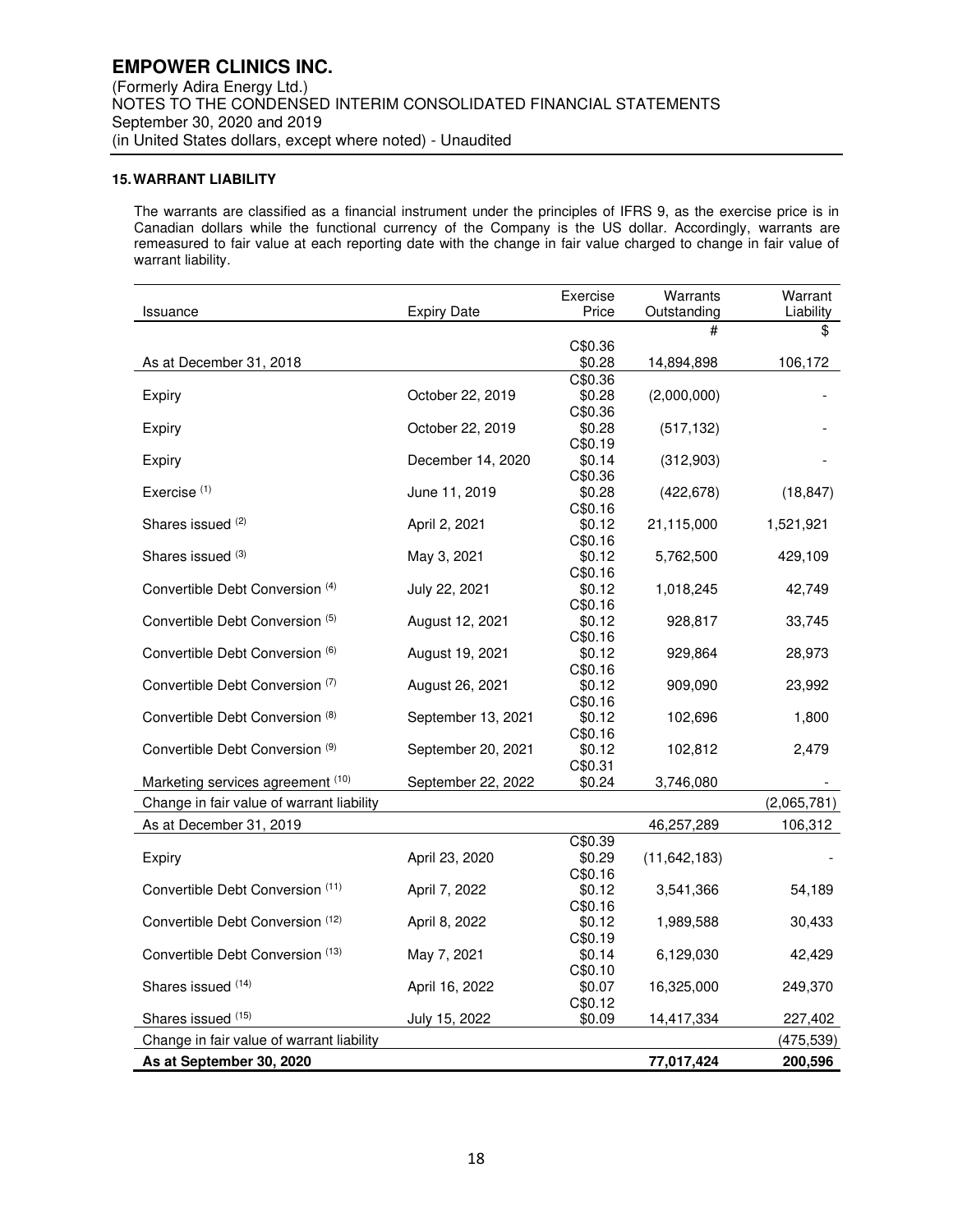#### **15. WARRANT LIABILITY (continued)**

- (1) On December 14, 2018, the Company issued 422,678 units; consisting of 422,678 common shares and 422,678 common share purchase warrants.
- $(2)$  On April 2, 2019, the Company issued 21,115,000 units; each consists of one common share and one common share purchase warrant (note 16(a)(xviii)). The warrants expire April 2, 2021.
- $(3)$  On May 3, 2019, the Company issued 5,762,500 units; each consists of one common share and one common share purchase warrant (note 16(a)(xx)). The warrants expire May 3, 2021.
- (4) On July 22, 2019, pursuant to the conversion of convertible debentures, the Company issued 1,018,245 units; consisting of 1,018,245 common shares and 1,018,245 common share purchase warrant (note 16(a)(xxvi)). The warrants expire July 22, 2021.
- (5) On August 12, 2019, pursuant to the conversion of convertible debentures, the Company issued 928,817 units; consisting of 928,817 common shares and 928,817 common share purchase warrant (note 16(a)(xxx)). The warrants expire August 12, 2021.
- $(6)$  On August 19, 2019, pursuant to the conversion of convertible debentures, the Company issued 949,864 units; consisting of 949,864 common shares and 949,864 common share purchase warrant (note 16(a)(xxxi)). The warrants expire August 19, 2021.
- $(7)$  On August 26, 2019, pursuant to the conversion of convertible debentures, the Company issued 909,090 units; consisting of 909,090 common shares and 909,090 common share purchase warrant (note 16(a)(xxxii). The warrants expire August 26, 2021.
- $(8)$  On September 13, 2019, pursuant to the conversion of convertible debentures, the Company issued 102,696 units; consisting of 102,696 common shares and 102,696 common share purchase warrant (note 16(a)(xxxiii)). The warrants expire September 13, 2021.
- (9) On September 30, 2019, pursuant to the conversion of convertible debentures, the Company issued 102,812 units; consisting of 102,812 common shares and 102,812 common share purchase warrant (note 16(a)(xxxiv). The warrants expire September 20, 2021.
- (10) On July 30, 2019, pursuant to a prior marketing services agreement entered into on September 10, 2017, the Company issued 3,746,080 common share purchase warrants. Each warrant entitles the holder to acquire one common share at a price of C\$0.31 (\$0.24) for a period of thirty-seven months following the date of issuance.
- (11) On April 7, 2020, pursuant to the conversion of convertible debentures, the Company issued 3,541,366 units; consisting of 3,541,366 common shares and 3,541,366 common share purchase warrant (note 16(a)(iv)). The warrants expire April 7, 2022.
- (12) On April 8, 2020, pursuant to the conversion of convertible debentures, the Company issued 1,989,588 units; consisting of 1,989,588 common shares and 1,989,588 common share purchase warrant (note 16(a)(v)). The warrants expire April 8, 2022.
- (13) On May 7, 2020, pursuant to the conversion of convertible debentures, the Company issued 6,129,030 units; consisting of 6,129,030 common shares and 6,129,030 common share purchase warrant (note 16(a)(vii)). The warrants expire May 7, 2021.
- (14) On April 16, 2020, the Company issued 16,325,000 units; each consists of one common share and one common share purchase warrant (note 16(a)(vi)). The warrants expire April 16, 2022.
- (15) On July 15, 2020, the Company issued 14,417,334 units; each consists of one common share and one common share purchase warrant (note 16(a)(xi). The warrants expire on July 15, 2022.

#### **16. EQUITY**

#### **a) Authorized share capital**

Unlimited number of common shares without nominal or par value.

At September 30, 2020, there were 196,243,209 issued and outstanding common shares (December 31, 2019 – 137,697,430). The Company does not currently pay dividends and entitlement will only arise upon declaration.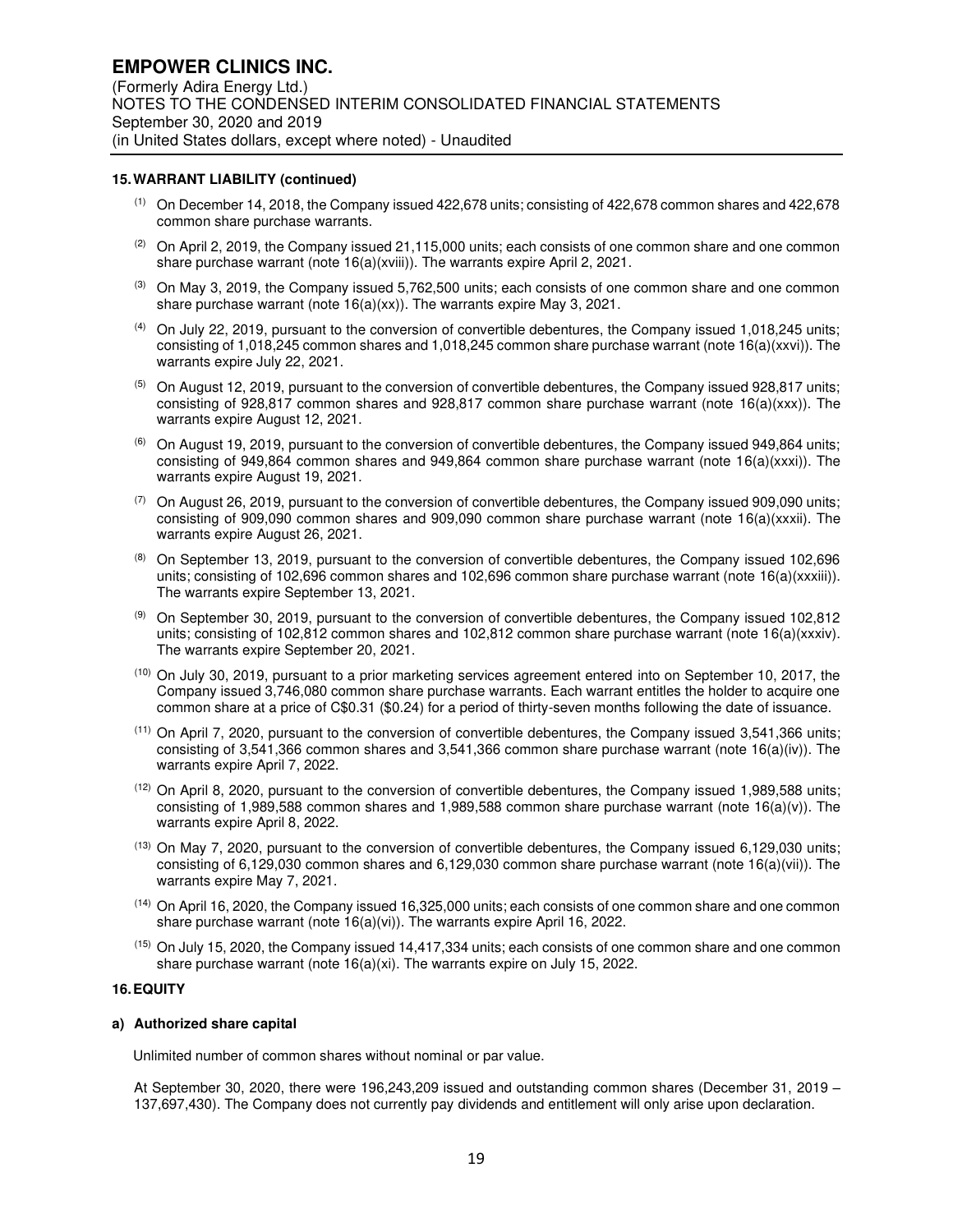A continuity of share capital is as follows:

|                                                 |                  | Number of   |                        |                 |               |
|-------------------------------------------------|------------------|-------------|------------------------|-----------------|---------------|
|                                                 | <b>Note</b>      | Common      | Total<br>Consideration | Warrant         | Share         |
| Issuance                                        |                  | Shares<br># | \$                     | Liability<br>\$ | Capital<br>\$ |
| Balance, December 31, 2018                      |                  | 77,847,598  |                        |                 | 5,401,024     |
| Share issued for Sun Valley                     |                  |             |                        |                 |               |
| acquisition                                     | (xix)            | 22,409,425  | 2,143,566              |                 | 2,143,566     |
| Share issued for cash                           | (xviii)(xx)      |             |                        |                 |               |
|                                                 | (xxvii)          | 24,452,500  | 1,829,866              | 1,773,993       | 55,873        |
| Share issued for conversion of<br>notes payable | (xviii)          | 2,500,000   | 184,291                | 177,037         | 7,254         |
| Shares issued for convertible                   | (xxvi)(xxx)      |             |                        |                 |               |
| debentures                                      | (xxxi)(xxxii)    |             |                        |                 |               |
|                                                 | (xxxiii) (xxxiv) | 3,991,524   | 189,735                | 133,738         | 55,997        |
| Shares issued for compensation                  | (xxiii)(xxiv)    | 7,400,000   | 304,721                |                 | 304,721       |
| Shares issued for services                      | (xvi)            | 1,500,000   | 257,041                |                 | 257,041       |
| Shares issued for settlement of                 | (xxviii)(xxix)   |             |                        |                 |               |
| accounts payable                                |                  | 1,686,861   | 208,153                |                 | 208,153       |
| Shares cancelled                                | (xiv)(xv)(xxx)   | (4,657,553) |                        |                 | (669, 236)    |
| Shares cancelled and to be<br>reissued          | (xv)             |             | (15, 239)              |                 | (15, 239)     |
| Shares issued for exercise of                   |                  |             |                        |                 |               |
| warrants                                        | (xvii)           | 431,075     | 42,440                 | (18, 847)       | 61,287        |
| Shares issued to agents                         | (xx)(xxi)        | 136,000     | 20,255                 |                 | 20,255        |
| Share issue costs                               |                  |             |                        |                 | (3,386)       |
| Balance, December 31, 2019                      |                  | 137,697,430 |                        |                 | 7,827,310     |
| Shares issued to former CEO                     | (iii)            | 651,875     | 15,239                 |                 | 15,239        |
| Shares issued to settle accounts                |                  |             |                        |                 |               |
| payable                                         | (i)(viii)(x)     | 5,841,586   | 196,974                |                 | 196,974       |
| Shares issued for compensation                  |                  |             | 143,811                |                 | 143,811       |
| Shares issued for services                      | (ii)(xii)(xiii)  | 9,500,000   | 270,292                |                 | 270,292       |
| Shares issued for cash                          | (vi)(xi)         | 30,742,334  | 947,912                | (457, 444)      | 490,468       |
| Shares issued for conversion of                 |                  |             |                        |                 |               |
| debentures                                      | (iv)(v)(vii)     | 11,659,984  | 696,016                | (112, 381)      | 583,635       |
| Obligation to issue shares                      | (ix)             | 150,000     | 6,811                  |                 | 6,811         |
| Share issue costs                               |                  |             | (6, 525)               |                 | (6, 525)      |
| Balance, September 30, 2020                     |                  | 196,243,209 |                        |                 | 9,528,015     |

The Company had the following common share transactions during the nine months ended September 30, 2020:

- i. On January 23, 2020, the Company issued 4,800,000 common shares for \$0.03 (C\$0.045) per common share for total fair value consideration of \$164,346 (C\$216,000) as settlement of accounts payable in the amount of \$182,607 (C\$240,000) resulting in a gain on debt settlement of \$18,261 (note 8).
- ii. On February 11, 2020, the Company issued 4,000,000 common shares for \$0.03 (C\$0.035) per common share for total fair value consideration of \$105,327 (C\$140,000) for marketing services.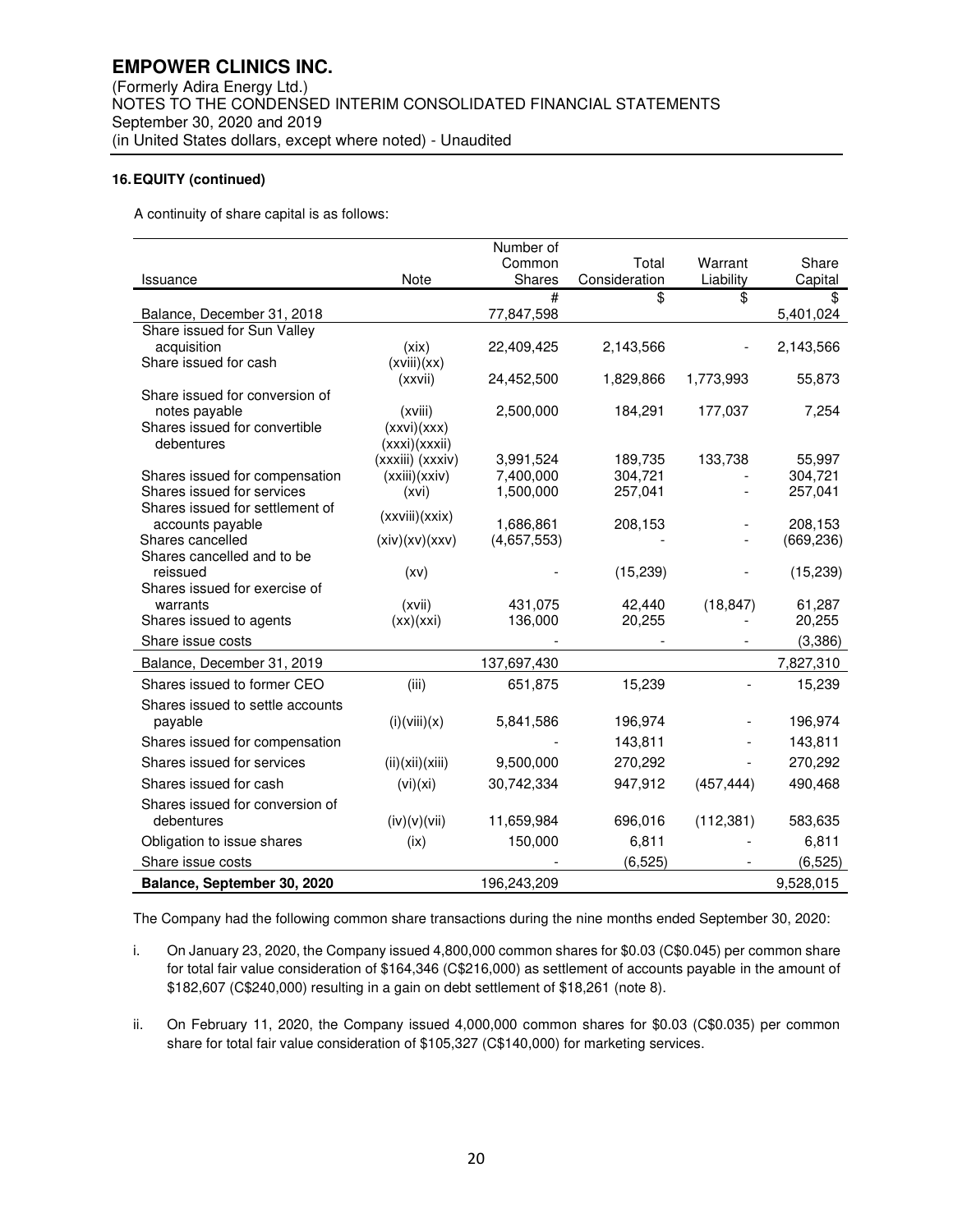- iii. On March 11, 2020, pursuant to the incorrect cancellation of common shares of the former CEO, the Company issued 651,875 common shares.
- iv. On April 7, 2020, pursuant to the conversion of convertible debentures with a face value of \$268,554 (C\$367,500) and accrued interest of \$16,113 (C\$22,050), the Company issued 3,541,366 common shares and 3,541,366 common share purchase warrants. Each warrant entitles the holder to acquire one common share at a price of \$0.07 (C\$0.10) for a period of two years following the closing date of the conversion. At the date of the conversion, the conversion feature was valued at \$nil and the debt was valued at \$258,839. Consideration of \$54,189 was recorded to warrant liability and the residual amount of \$204,650 was recorded to issued capital.
- v. On April 8, 2020, pursuant to the conversion of convertible debentures with a face value of \$147,691 (C\$207,270) and accrued interest of \$8,254 (C\$11,584), the Company issued 1,989,588 common shares and 1,989,588 common share purchase warrants. Each warrant entitles the holder to acquire one common share at a price of \$0.07 (C\$0.10) for a period of two years following the closing date of the conversion. At the date of the conversion, the conversion feature was valued at \$nil and the debt was valued at \$62,301. Consideration of \$30,431 was recorded to warrant liability and the residual amount of \$31,870 was recorded to issued capital.
- vi. On April 16, 2020, pursuant to a private placement financing, the Company issued 16,325,000 units for \$0.03 (C\$0.04) per unit for gross proceeds of \$462,400 (C\$653,000) comprised of cash of \$219,300 (C\$313,000) and the settlement of accounts payable in the amount of \$243,100 (C\$340,000). Each unit is comprised of one common share and one common share purchase warrant. Each warrant entitles the holder to acquire one common share at a price of \$0.07 (C\$0.10) per share for a period of twenty-four months following the closing date of the financing (note 13). Share issue costs included cash payments of \$1,714 (C\$2,400) and the issuance of 60,000 share purchase warrants valued at \$1,082 using the Black-Scholes option pricing model with the following assumptions: a two year expected average life, share price of \$0.04 (C\$0.05); 100% volatility; risk-free interest rate of 0.34%; and an expected dividend yield of 0%. Consideration of \$249,370 was recorded to warrant liability and the residual amount of \$213,029 was recorded to issued capital.
- vii. On May 7, 2020, pursuant to the conversion of convertible debentures with a face value of \$356,720 (C\$500,000) and accrued interest of \$42,180 (C\$56,376), the Company issued 3,064,515 common shares and 3,064,515 common share purchase warrants. Each warrant entitles the holder to acquire one common share at a price of \$0.09 (C\$0.12) for a period of one year following the closing date of the conversion. At the date of the conversion, the conversion feature was valued at \$nil and the debt was valued at \$406,233. Consideration of \$42,433 was recorded to warrant liability and the residual amount of \$363,802 was recorded to issued capital.
- viii. On May 7, 2020, the Company issued 347,142 common shares for \$0.06 (C\$0.09) per common share for total fair value consideration of \$18,651 (C\$27,767) as settlement of accounts payable in the amount of \$23,189 (C\$32,500) resulting in a gain on debt settlement of \$4,538 (note 8).
- ix. On May 20, 2020, pursuant to the issuance of a promissory note payable in the amount of \$188,765 (C\$250,000) (note 9(c)), the Company settled its obligation to issues 150,000 common shares.
- x. On May 20, 2020, the Company issued 694,444 common shares for \$0.03 (C\$0.04) per common share for total fair value consideration of \$17,496 (C\$25,000) as settlement of accounts payable in the amount of \$17,996 (C\$25,000) resulting in a gain on debt settlement of \$500 (note 8).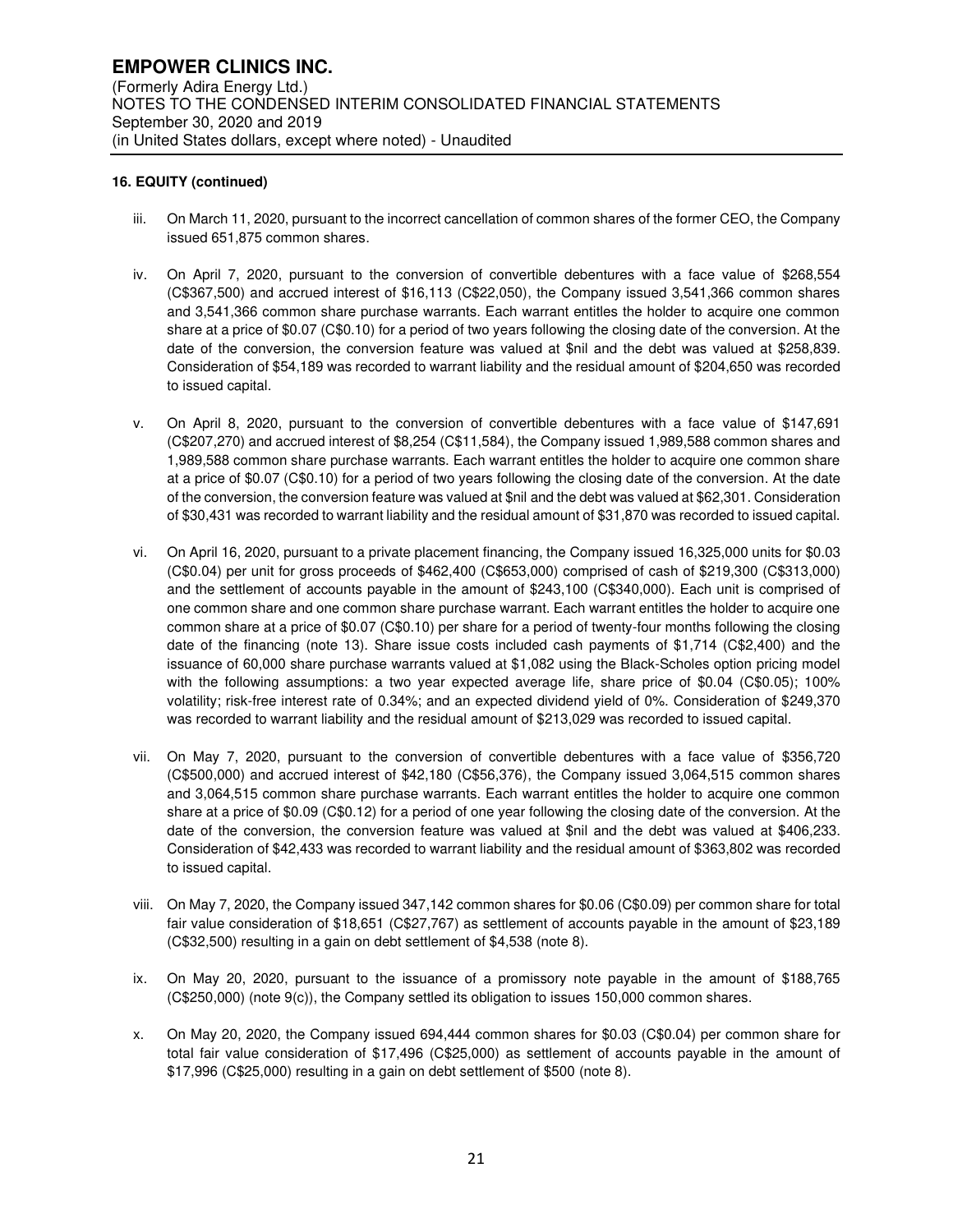- xi. On July 15, 2020, pursuant to a private placement financing, the Company issued 14,417,334 units for \$0.04 (C\$0.05) per unit for gross proceeds of \$532,280 (C\$720,867) comprised of cash of \$335,352 (C\$454,167) and the settlement of accounts payable in the amount of \$196,928 (C\$266,700). Each unit is comprised of one common share and one common share purchase warrant. Each warrant entitles the holder to acquire one common share at a price of \$0.09 (C\$0.12) per share for a period of twenty-four months following the closing date of the financing (note 13). Share issue costs included cash payments of \$3,553 (C\$4,800) and the issuance of 96,000 share purchase warrants valued at \$1,509 using the Black-Scholes option pricing model with the following assumptions: a two year expected average life, share price of \$0.04 (C\$0.06); 100% volatility; risk-free interest rate of 0.24%; and an expected dividend yield of 0%. Consideration of \$227,402 was recorded to warrant liability and the residual amount of \$304,878 was recorded to issued capital.
- xii. On September 22, 2020, the Company issued 2,500,000 common shares for \$0.03 (C\$0.04) per common share for total fair value consideration of \$75,131 (C\$100,000) for marketing services.
- xiii. On September 23, 2020, the Company issued 3,000,000 common shares for \$0.03 (C\$0.04) per common share for total fair value consideration of \$89,834 (C\$120,000) as settlement of accounts payable in the amount of \$112,292 (C\$150,000) resulting in a gain on debt settlement of \$22,458 (note 8).

The Company had the following common share transactions during the year ended December 31, 2019:

- xiv. On January 17, 2019, the Company cancelled 422,678 common shares, which had been issued for \$0.14 (C\$0.18) per common share and issued 417,000 common shares at a deemed price of \$0.14 (C\$0.18) per common share.
- xv. On March 3, 2019, pursuant to the termination agreement with the former CEO, the Company cancelled 2,000,000 common shares. An additional 651,875 common shares were cancelled in error and reissued on March 11, 2020.
- xvi. On March 8, 2019, pursuant to a service agreement, the Company issued 1,500,000 common shares at a deemed price of \$0.17 (C\$0.23) per common share for total fair value consideration of \$257,041 as settlement of accounts payable in the amount of \$257,041 (C\$347,500).
- xvii. On March 22, 2019, pursuant to the exercise of 422,678 common share purchase warrants and late charges, the Company issued 431,075 common shares for \$0.14 (C\$0.19) per common share.
- xviii. On April 2, 2019, pursuant to a private placement financing, the Company issued 21,115,000 units for \$0.07 (C\$0.10) per unit for gross proceeds of \$1,583,189 (C\$2,115,000) comprised of cash of \$1,396,105 (C\$1,865,000) and the settlement of notes payable in the amount of \$184,291 (C\$250,000) (Note 11(g)(h)).Each unit is comprised of one common share and one common share purchase warrant. Each warrant entitles the holder to acquire one common share at a price of \$0.12 (C\$0.16) per share for a period of twelve months following the closing date of the financing (note 17). Share issue costs included cash payments of \$63,324 (C\$84,499) and the issuance of 363,900 share purchase warrants valued at \$26,229 using the Black-Scholes option pricing model with the following assumptions: a one year expected average life, share price of \$0.13 (C\$0.175); 100% volatility; risk-free interest rate of 1.57%; and an expected dividend yield of 0%. Consideration of \$1,951,030 was recorded to warrant liability and the residual amount of \$63,127 was recorded to issued capital.
- xix. On April 30, 2019, pursuant to the acquisition of Sun Valley, the Company issued 22,409,425 common shares at a fair value of \$0.136 (C\$0.18) per common share. Of the common shares issued 14,705,882 were Escrow Shares of which 2,450,978 were release during the year ended December 31, 2019. As at December 31, 2019, there were 12,254,904 Escrow shares remaining.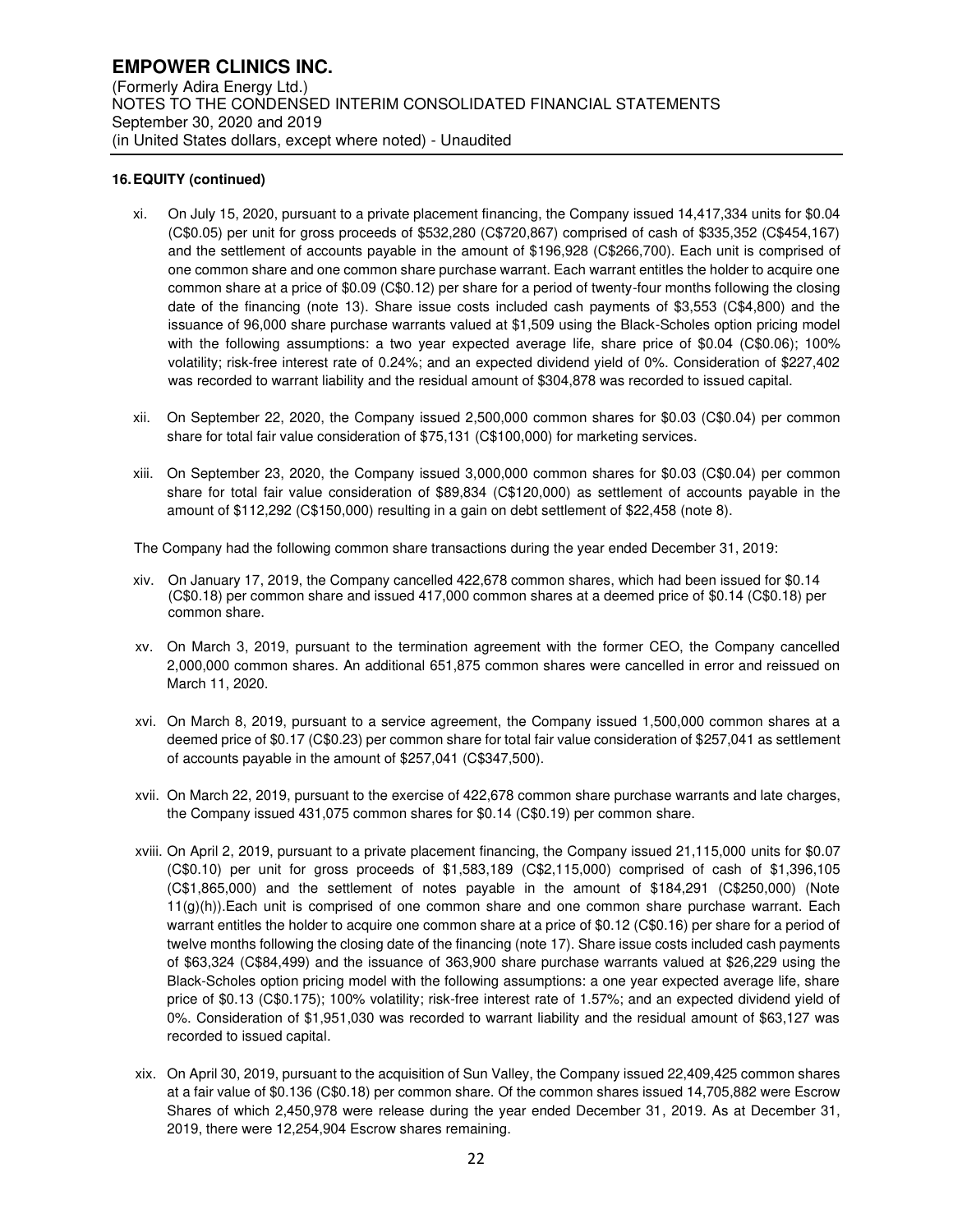- xx. On May 3, 2019, pursuant to a private placement financing, the Company issued 5,762,500 units for \$0.07 (C\$0.10) per unit for gross proceeds of \$429,109 (C\$576,250).Each unit is comprised of one common share and one common share purchase warrant. Each warrant entitles the holder to acquire one common share at a price of \$0.12 (C\$0.16) per share for a period of twelve months following the closing date of the financing (note 16). Share issue costs included cash payments of \$24,928 (C\$33,428) and the issuance of 217,950 share purchase warrants valued at \$18,870 using the Black-Scholes option pricing model with the following assumptions: a one year expected average life, share price of \$0.15 (C\$0.20); 100% volatility; risk-free interest rate of 1.67%; and an expected dividend yield of 0%.
- xxi. On May 3, 2019, pursuant to the terms on the private placement financing, the Company issued 96,000 common shares to agents for a fair value of \$0.15 (C\$0.20) per common share for consideration of \$14,298 (C\$19,200). The amount is included issued capital.
- xxii. On May 3, 2019, pursuant to the terms on the debenture financing, the Company issued 40,000 common shares to agents for a fair value of \$0.15 (C\$0.20) per common share, based on share price on the issuance date, for consideration of \$5,957 (C\$8,000). The amount is included in issued capital.
- xxiii. On June 17, 2019, pursuant to obligations under an employment contract, the Company issued 7,000,000 common shares to the CEO, for a deemed value of \$0.10 (C\$0.14) per common share for total consideration paid to the CEO of \$730,982 (C\$980,000). Of the 7,000,000 common shares, 2,000,000 common shares vested immediately, and the remaining 5,000,000 common shares are held in escrow and vest quarterly with 416,666 common shares vesting each quarter commencing on September 17, 2019. The common shares are subject to a four-month holding period from the date of vesting. As at December 31, 2019 a total of 324,852 common shares had vested,
- xxiv. On June 17, 2019, pursuant to obligations under a consulting agreement, the Company issued 400,000 common shares to the CIO, for a fair value of \$0.10 (C\$0.14) per common share for total consideration paid to the CIO of \$41,770 (C\$56,000). The 400,000 common shares are held in escrow and vest quarterly with 44,400 common shares vesting each quarter commencing September 17, 2019. The Company will record a quarterly expense of \$47,937 to operating expenses on the consolidated statements loss and comprehensive loss as the shares vest.
- xxv. On July 3, 2019, the Company cancelled 2,000,000 common shares with a fair value of \$0.09 (\$0.12) per common share. The common shares were reacquired and cancelled as the Company cancelled the marketing services agreement, pursuant to which the common shares and warrants were originally issued, due to nonperformance of services by the marketing company.
- xxvi. On July 22, 2019, pursuant to the conversion of convertible debentures with a face value of \$83,063 (C\$110,000) and accrued interest of C\$1,529 (C\$2,025), the Company issued 1,018,245 common shares and 1,018,245 common share purchase warrants. Each warrant entitles the holder to acquire one common share at a price of C\$0.16 (\$0.12) for a period of two years following the closing date of the conversion. At the date of the conversion, the conversion feature was valued at \$48,657 and the debt was valued at \$nil. Consideration of \$42,749 was recorded to warrant liability and the residual amount of \$5,908 was recorded to issued capital.
- xxvii. On July 30, 2019, the Company issued 75,000 common shares at a fair value of \$0.02 (C\$0.03) per common share for consideration received from a June 16, 2016 subscription agreement.
- xxviii. On July 30, 2019, the Company issued 1,409,938 common shares at a fair value of \$0.13 (C\$0.175) per common share for services received for total fair value consideration of \$186,466 (C\$246,700) as settlement of accounts payable in the amount of \$198,591 (C\$258,019) resulting in a gain on debt settlement of \$12,125.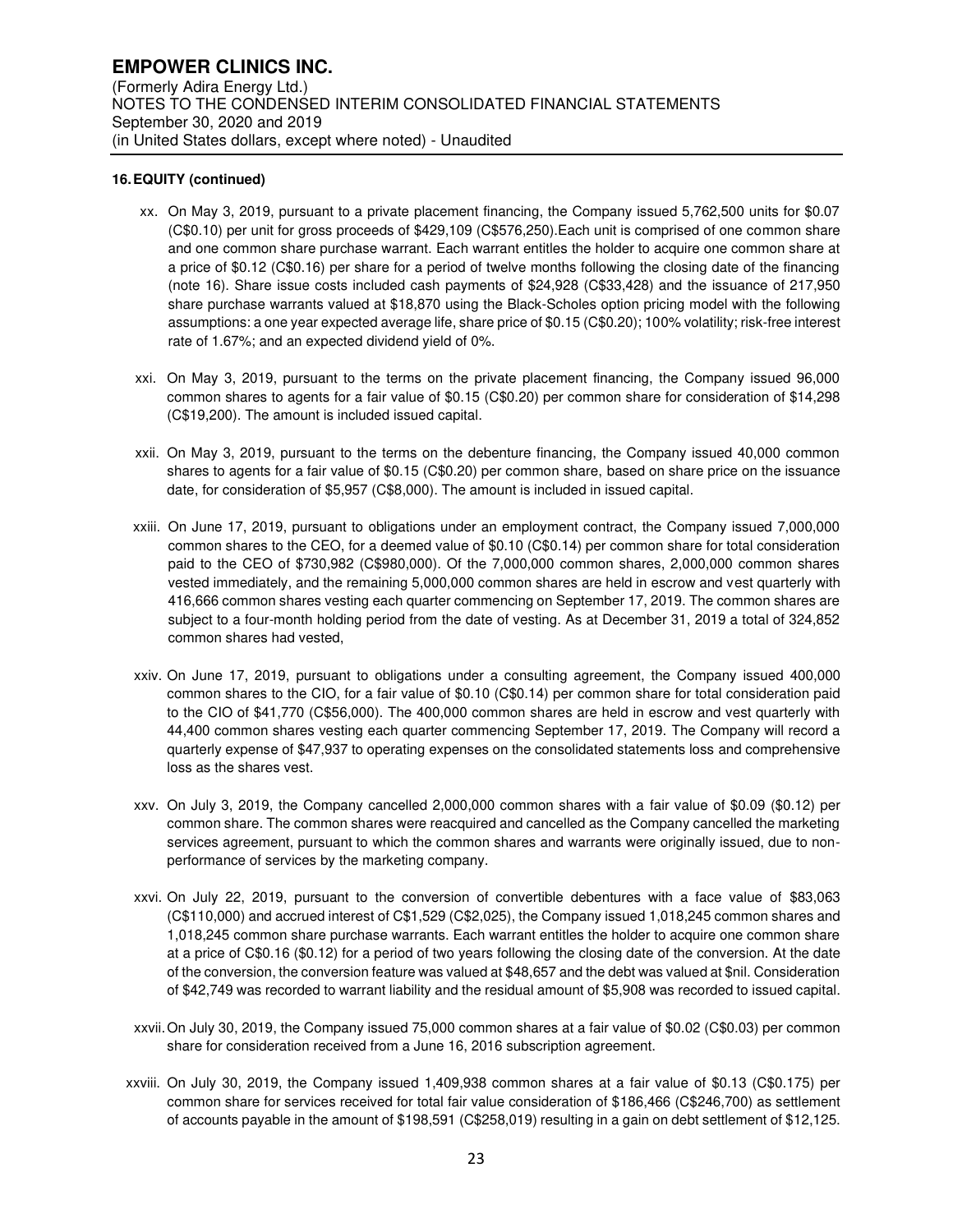- xxix. On July 30, 2019, the Company issued 276,923 common shares at a fair value of \$0.10 (C\$0.13) per common share for services received for total fair value consideration of \$27,697 (C\$36,471) as settlement of accounts payable in the amount of \$24,692 (C\$36,000) resulting in a gain on debt settlement of \$3,005.
- xxx. On August 12, 2019, pursuant to the conversion of convertible debentures with a face value of \$75,512 (C\$100,000) and accrued interest of \$1,651 (C\$2,186), the Company issued 928,817 common shares and 928,817 common share purchase warrants. Each warrant entitles the holder to acquire one common share at a price of \$0.16 (C\$0.12) for a period of two years following the closing date of the conversion. At the date of the conversion, the conversion feature was valued at \$44,898 and the debt was valued at \$nil. Consideration of \$33,745 was recorded to warrant liability and the residual amount of \$11,153 was recorded to issued capital.
- xxxi. On August 19, 2019, pursuant to the conversion of convertible debentures with a face value of \$75,512 (C\$100,000) and accrued interest of \$1,738 (C\$2,301), the Company issued 929,864 common shares and 929,864 common share purchase warrants. Each warrant entitles the holder to acquire one common share at a price of \$0.16 (C\$0.12) for a period of two years following the closing date of the conversion. At the date of the conversion, the conversion feature was valued at \$51,413 and the debt was valued at \$nil. Consideration of \$28,973 was recorded to warrant liability and the residual amount of \$22,440 was recorded to issued capital.
- xxxii. On August 26, 2019, pursuant to the conversion of convertible debentures with a face value of \$75,512 (C\$100,000), the Company issued 909,090 common shares and 909,090 common share purchase warrants. Each warrant entitles the holder to acquire one common share at a price of \$0.16 (C\$0.12) for a period of two years following the closing date of the conversion. At the date of the conversion, the conversion feature was valued at \$39,892 and the debt was valued at \$nil. Consideration of \$23,992 was recorded to warrant liability and the residual amount of \$15,900 was recorded to issued capital.
- xxxiii. On September 13, 2019, pursuant to the conversion of convertible debentures with a face value of \$8,306 (C\$11,000) and accrued interest of C\$225 (\$298), the Company issued 102,696 common shares and 102,696 common share purchase warrants. Each warrant entitles the holder to acquire one common share at a price of \$0.16 (C\$0.12) for a period of two years following the closing date of the conversion. At the date of the conversion, the conversion feature was valued at \$2,206 and the debt was valued at \$nil. Consideration of \$1,800 was recorded to warrant liability and the residual amount of \$406 was recorded to issued capital.
- xxxiv. On September 30, 2019, pursuant to the conversion of convertible debentures with a face value of \$8,306 (C\$11,000) and accrued interest of \$249 (C\$329), the Company issued 102,812 common shares and 102,812 common share purchase warrants. Each warrant entitles the holder to acquire one common share at a price of C\$0.16 (\$0.12) for a period of two years following the closing date of the conversion. At the date of the conversion, the conversion feature was valued at \$2,669 and the debt was valued at \$nil. Consideration of \$2,479 was recorded to warrant liability and the residual amount of \$190 was recorded to issued capital.

## **b) Share options**

The Company has an incentive share option plan ("the plan") in place under which it is authorized to grant share options to executive officers, directors, employees and consultants. The plan allows the Company to grant share options up to a maximum of 10.0% of the number of issued shares of the Company.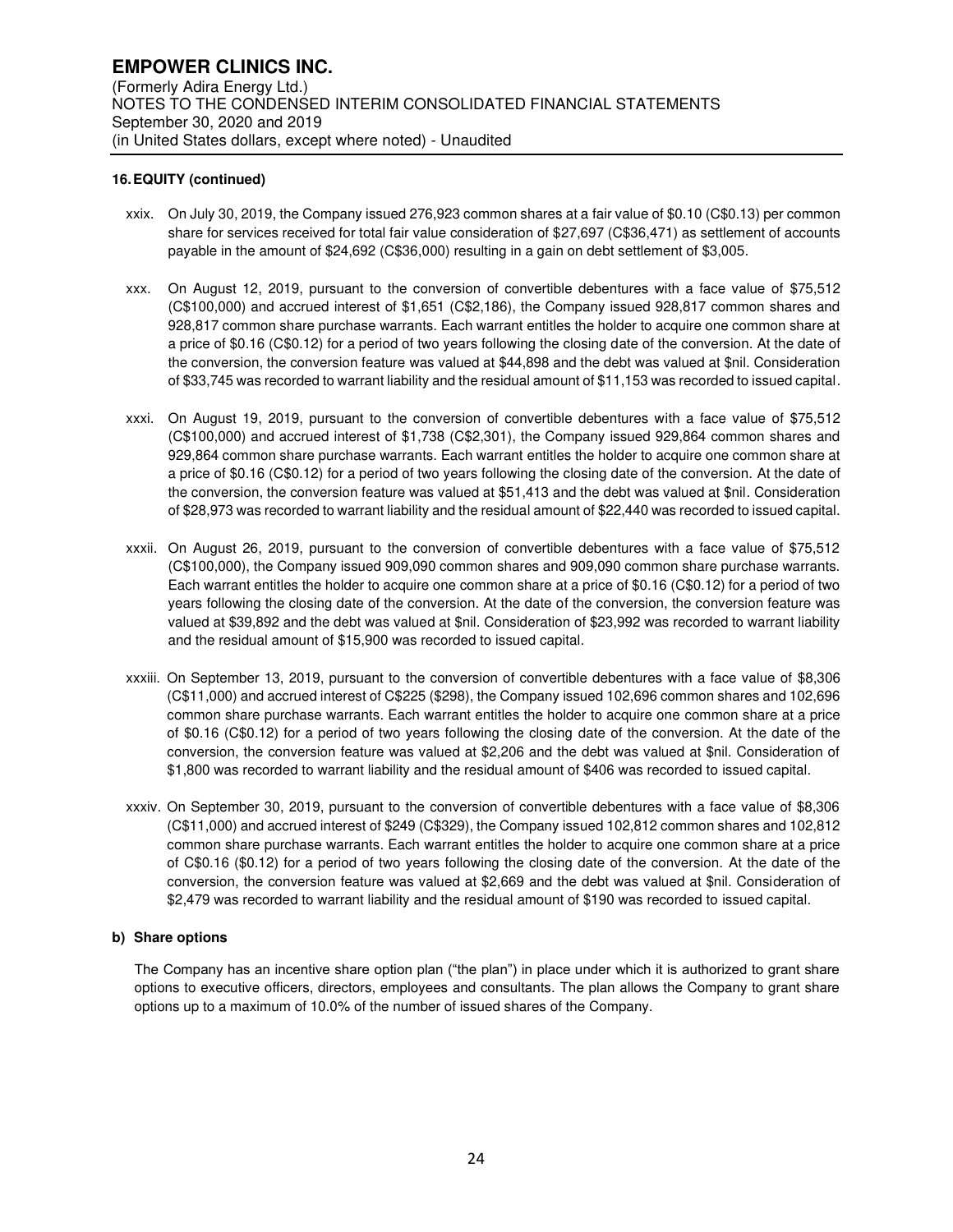Share option transactions and the number of share options outstanding during the nine months ended September 30, 2020 and the year ended December 31, 2019, are summarized as follows:

|                                 | Number of share options | Weighted average exercise<br>price (C\$) |
|---------------------------------|-------------------------|------------------------------------------|
| Outstanding, December 31, 2018  | 7,600,000               | 0.25                                     |
| Cancelled                       | (4,850,000)             | 0.27                                     |
| Granted                         | 7,700,000               | 0.14                                     |
| Outstanding, December 31, 2019  | 10,450,000              | 0.16                                     |
| Granted                         | 1,470,000               | 0.05                                     |
| Outstanding, September 30, 2020 | 11,920,000              | 0.15                                     |
| Exercisable, September 30, 2020 | 11.920.000              | 0.15                                     |

Share options outstanding and exercisable at September 30, 2020, are as follows:

| Exercise<br>price $(C$)$ | Number of<br>options<br>outstanding | Weighted<br>average<br>exercise<br>price $(C$)$ | Weighted<br>average life<br>of options<br>(years) | Number of<br>options<br>exercisable | Weighted<br>average<br>exercise<br>price $(C$)$ | Weighted<br>average life<br>of options<br>(years) |
|--------------------------|-------------------------------------|-------------------------------------------------|---------------------------------------------------|-------------------------------------|-------------------------------------------------|---------------------------------------------------|
| 0.05                     | .470.000                            | 0.05                                            | 2.39                                              | 1.470.000                           | 0.05                                            | 2.39                                              |
| 0.10                     | .400.000                            | 0.10                                            | 1.28                                              | 1.400.000                           | 0.10                                            | 1.28                                              |
| 0.14                     | 7.700.000                           | 0.14                                            | 3.53                                              | 7,700,000                           | 0.14                                            | 3.53                                              |
| 0.26                     | 450.000                             | 0.26                                            | 3.05                                              | 450.000                             | 0.26                                            | 3.05                                              |
| 0.38                     | 900.000                             | 0.38                                            | 2.65                                              | 900.000                             | 0.38                                            | 2.65                                              |
|                          | 11,920,000                          | 0.15                                            | 3.04                                              | 11,620,000                          | 0.15                                            | 3.04                                              |

The fair value of share options recognized as an expense during the three and nine months ended September 30, 2020, was \$1,738 and \$31,592, respectively (three and nine months ended September 30, 2019 - \$7,388 and \$479,508, respectively). The following are the assumptions used for the Black Scholes option pricing model valuation of share options granted during the nine months ended September 30, 2020 and 2019:

|                         | Nine months ended September 30, |           |
|-------------------------|---------------------------------|-----------|
|                         | 2020                            | 2019      |
| Risk-free interest rate | $0.47\% - 1.57\%$               | 1.34%     |
| Expected life           | 3 years                         | 3–5 years |
| Expected volatility     | 100.0%                          | 100.0%    |
| Forfeiture rate         | $0.0\%$                         | $0.0\%$   |
| Dividend rate           | $0.0\%$                         | 0.0%      |

The risk-free rate of periods within the expected life of the share options is based on the Canadian government bond rate. The annualized volatility and forfeiture rate assumptions are based on historical results.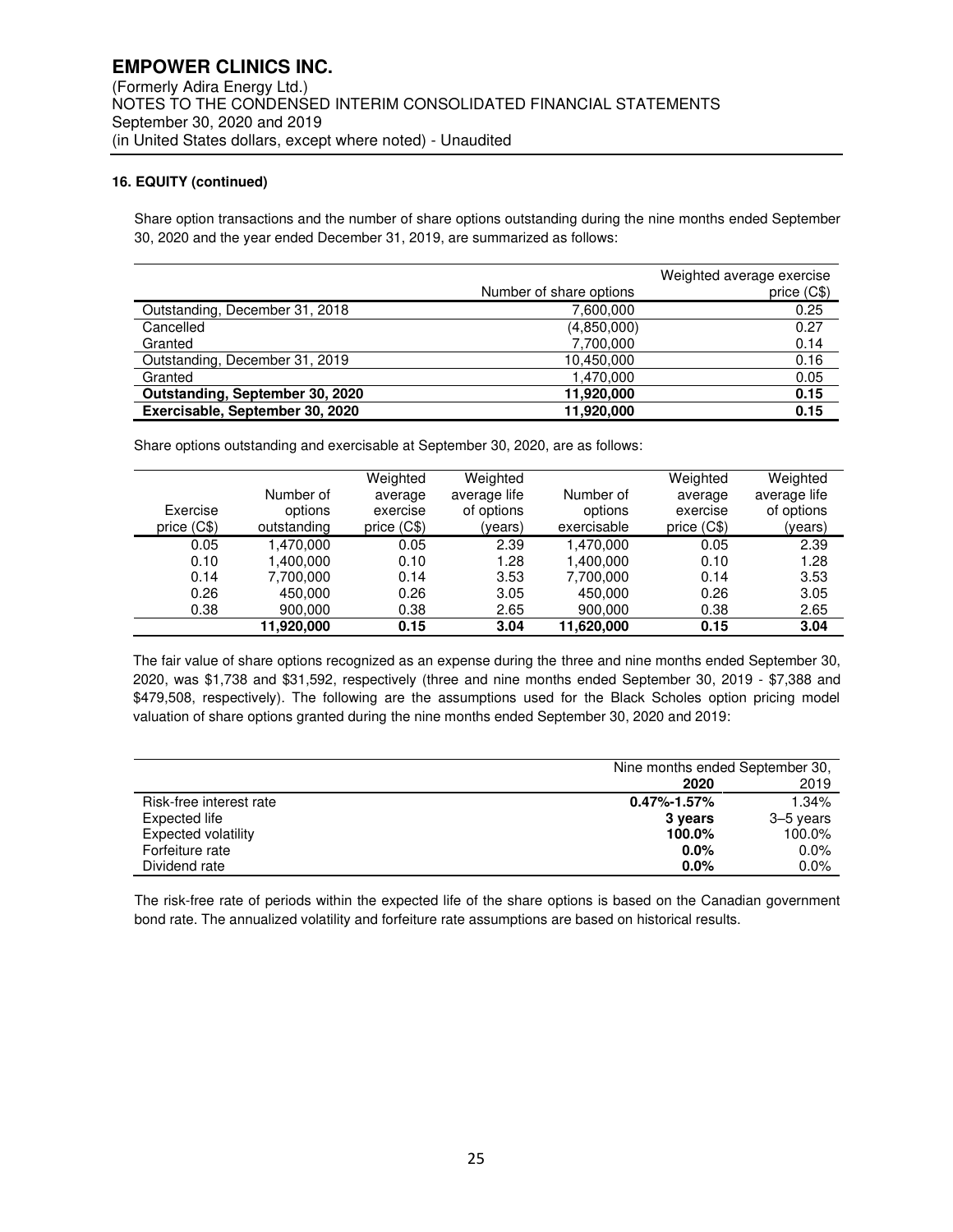#### **c) Agent share purchase warrants**

Agent share purchase warrant transactions and the number of agent share purchase warrants outstanding during the nine months ended September 30, 2020 and year ended December 31, 2019, are summarized as follows:

|                                 | Number of agent share | Weighted average |
|---------------------------------|-----------------------|------------------|
|                                 | purchase warrants     | exercise price   |
| Outstanding, December 31, 2018  | 627.378               | \$0.31           |
| Granted $\sqrt{(1)(2)(3)}$      | 877.440               | \$0.16           |
| Outstanding, December 31, 2019  | 1,504,818             | \$0.24           |
| Granted $(4)\overline{(5)}$     | 156.000               | \$0.10           |
| Exercisable, September 30, 2020 | 1,564,818             | \$0.24           |

- $(1)$  On April 2, 2019, as part of a private placement financing, the Company issued 363,900 share purchase warrants to agents. The share purchase warrants have an exercise price of \$0.12 (C\$0.16) and expire on April 2, 2021.
- $(2)$  On April 2, 2019, as part of a debenture financing, the Company issued 659,490 share purchase warrants to agents. The share purchase warrants have an exercise price of \$0.12 (C\$0.16) and expire on April 2, 2021.
- $^{(3)}$  On May 3, 2019, as part of a private placement financing, the Company issued 217,950 share purchase warrants to agents. The share purchase warrants have an exercise price of \$0.12 (C\$0.16) and expire on May 3, 2021.
- $(4)$  On April 16, 2020, as part of a private placement financing, the Company issued 60,000 share purchase warrants to agents. The share purchase warrants have an exercise price of \$0.07 (C\$0.10) and expire on April 16, 2022 (note 16(a)(vi)).
- $(5)$  On July 15, 2020, as part of a private placement financing, the Company issued 96,000 share purchase warrants to agents. The share purchase warrants have an exercise price of \$0.09 (C\$0.12) and expire on July 15, 2022 (note 16(a)(xi).

#### **17. OPERATING EXPENSES**

|                           |      | Three months ended September 30, |           | Nine months ended September 30, |           |
|---------------------------|------|----------------------------------|-----------|---------------------------------|-----------|
|                           | Note | 2020                             | 2019      | 2020                            | 2019      |
|                           |      |                                  | S         |                                 |           |
| Salaries and benefits     | 20   | 456.487                          | 720,829   | 1,397,438                       | 1,713,074 |
| Rent                      |      | 3.381                            | 5.634     | 35,043                          | 78,325    |
| Advertising and promotion |      | 308,280                          | 258.137   | 543.075                         | 349.417   |
| Telephone and internet    |      | 30.265                           | 40,389    | 80,512                          | 93,189    |
| Other                     |      | 233,157                          | 17,796    | 321,860                         | 109,655   |
|                           |      | 1,031,570                        | 1,042,785 | 2,377,928                       | 2.343.660 |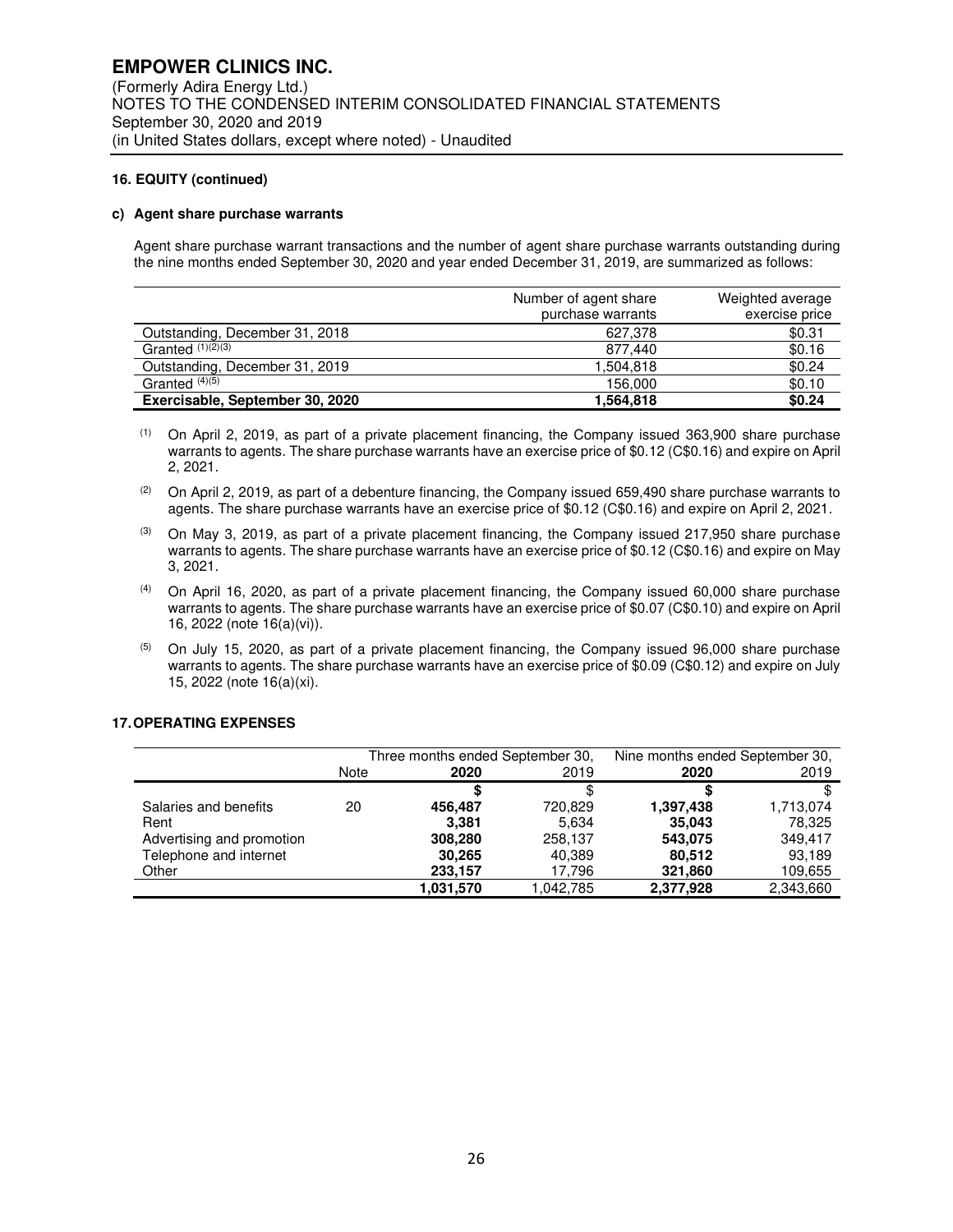### **18. SUPPLEMENTAL DISCLOSURE WITH RESPECT TO CASH FLOWS**

Significant non-cash transactions were as follows:

|                                                 | Nine months ended September 30, |         |           |
|-------------------------------------------------|---------------------------------|---------|-----------|
|                                                 | Note                            | 2020    | 2019      |
|                                                 |                                 | \$      |           |
| Vesting of escrow shares                        | 16(a),20                        | 143.811 | 287,784   |
| Shares issued for acquisition of Sun Valley     | 4,16(a)                         |         | 3,047,682 |
| Warrants issued for services                    | 20                              |         | 208.846   |
| Shares returned to treasury (1)                 | 16(a), 20                       |         | (480,017) |
| Shares returned to treasury (2)                 | 16(a)                           |         | (474,260) |
| Shares issued for settlement of note payable    | 9,16(a)                         |         | 187,084   |
| Shares issued to agents                         | 16(a)                           |         | 21,936    |
| Shares issued as settlement of convertible      |                                 |         |           |
| debentures payable                              | 12,16(a)                        | 583.635 | 161,382   |
| Shares issued as settlement of accounts payable | 8,16(a)                         | 196,974 |           |
| Shares issued for services                      | 16(a)                           | 270,292 | 134,635   |
| Shares issued to former CEO (1)                 | 16(a),20                        | 15,239  |           |

(1) Pursuant to the termination agreement with the former CEO, the Company cancelled 2,651,875 common shares of which 651,875 were incorrectly cancelled and reissued on March 11, 2020 (note 16(a)(xv)).

 $(2)$  The common shares were reacquired and cancelled as the Company cancelled the marketing services agreement, pursuant to which the common shares and warrants were originally issued, due to nonperformance of services by the marketing company.

#### **19. FINANCIAL INSTRUMENTS AND RISK MANAGEMENT**

#### **a) Fair value measurement of financial assets and liabilities**

The Company has established a fair value hierarchy that reflects the significance of inputs of valuation techniques used in making fair value measurements as follows:

Level 1 – quoted prices in active markets for identical assets or liabilities;

Level 2 – inputs other than quoted prices included in Level 1 that are observable for the asset or liability, either directly (i.e. as prices) or indirectly (i.e. from derived prices); and

Level 3 – inputs for the asset or liability that are not based on observable market data.

The carrying values of cash, accounts receivable, due from related parties, promissory note receivable, accounts payable and accrued liabilities, share subscriptions and amounts due to related parties approximate their carrying values due to their short-term nature.

The secured loan payable, notes payable, convertible note payable and convertible debentures are categorized as Level 2 and have been recorded at amortized cost. The carrying value approximates their carrying values due to their relatively short-term nature.

As at September 30, 2020 and December 31, 2019, there were no financial assets or liabilities measured and recognized in the consolidated statements of financial position at fair value that would be categorized as Level 3 in the fair value hierarchy above with the exception of the conversion feature liability (note 12) and warrant liability (note 15), which are a Level 3 fair value measurement.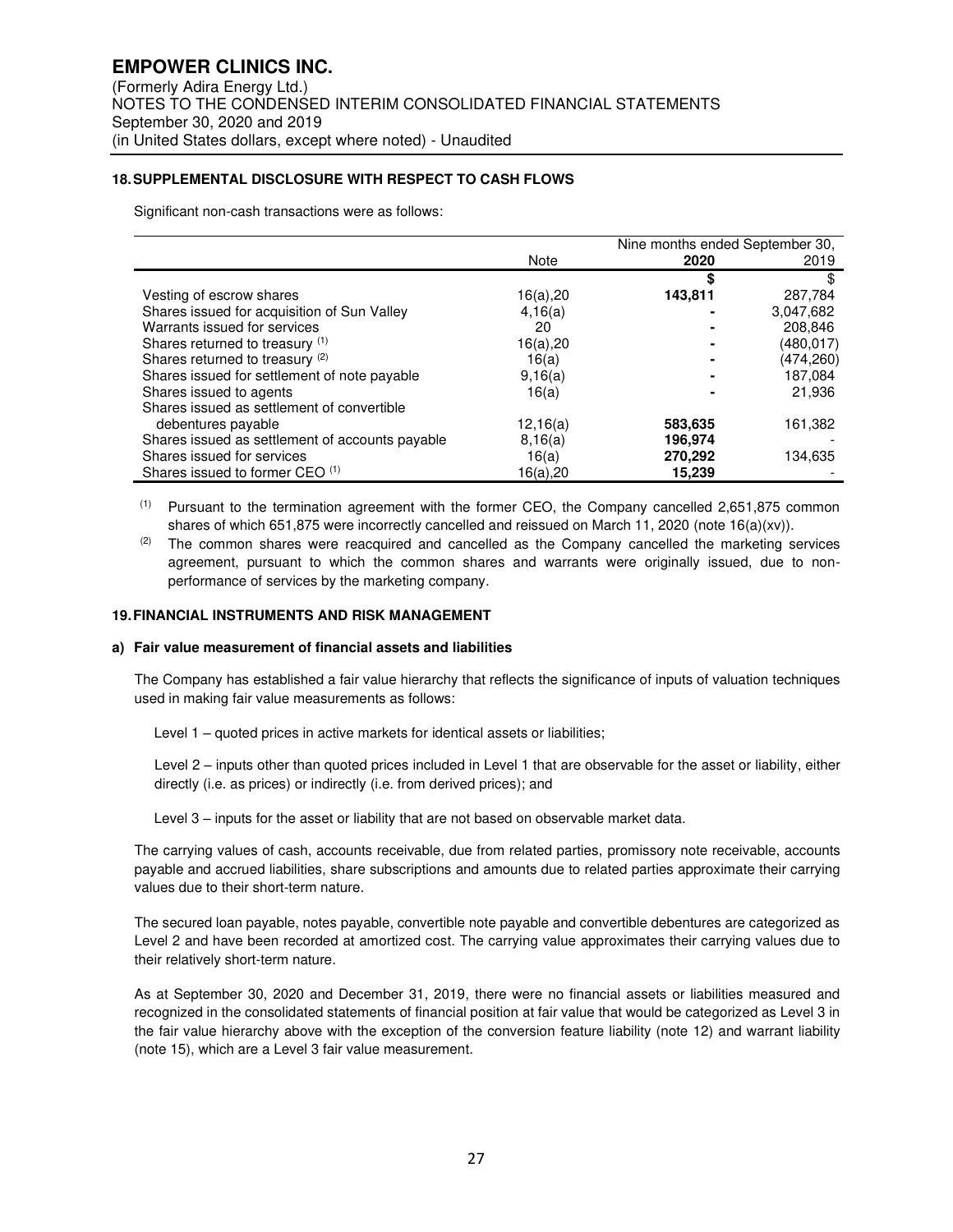## **20. RELATED PARTY TRANSACTIONS**

The Company's related parties include subsidiaries, associates, joint ventures, affiliated entities and key management personnel and any transactions with such parties for goods and/or services that are made on regular commercial terms. During the nine months ended September 30, 2020 and 2019, the Company did not enter into any transactions with related parties outside of compensation to key management personnel as disclosed below.

Key management are those personnel having the authority and responsibility for planning, directing, and controlling the Company. Salaries and benefits, bonuses, and termination benefits are included in operating expenses and share-based payments are recorded as share-based payment expense or share capital.

Key management compensation includes:

|                       |         | Three months ended September 30, |         | Nine months ended September 30, |
|-----------------------|---------|----------------------------------|---------|---------------------------------|
|                       | 2020    | 2019                             | 2020    | 2019                            |
|                       |         |                                  |         |                                 |
| Salaries and benefits | 174,617 | 143.767                          | 516,218 | 465,113                         |
| Share-based payments  | 1,738   |                                  | 12.156  | 472.120                         |
| Directors fees        | 3.750   |                                  | 11.250  |                                 |
|                       | 180.105 | 143.767                          | 539.624 | 937,233                         |

Included in cost of goods sold for the three and nine months ended September 30, 2020 is \$nil and \$11,045, respectively (three and nine months ended September 30, 2019 - \$5,921 and \$18,611, respectively) in product purchases made from Sun Valley Science LLC, an entity controlled by the Senior Vice President Development and Director.

Included in salaries and benefits for the three and nine months ended September 30, 2020 is \$61,846 and \$129,902, respectively (2019 - \$58,007 and \$266,853, respectively) related to common shares awarded to the CEO during 2019 which vested during the nine months ended September 30, 2020 (note 16(a)(xxiii)).

As at September 30, 2020, \$1,196 (December 31, 2019 - \$28,827) is due to the CEO for advances made on behalf of the Company and \$274,924 (December 31, 2019 - \$133,444) is due to the CEO for salaries and benefits. The amounts are unsecured and due on demand.

As at September 30, 2020, \$64,000 (December 31, 2019 - \$140,000) is due to the Senior Vice Present Development and Director and his spouse for consideration related to the Sun Valley acquisition.

#### **21. MANAGEMENT OF CAPITAL**

The Company's objectives of capital management are intended to safeguard the Company's normal operating requirements on an ongoing basis. At September 30, 2020, the capital of the Company consists of consolidated equity, notes payable, convertible debentures payable, convertible notes payable, and secured loan payable, net of cash.

|                                | September 30, | December 31.  |
|--------------------------------|---------------|---------------|
|                                | 2020          | 2019          |
|                                |               |               |
| Equity                         | (3, 182, 455) | (3,514,913)   |
| Notes payable                  | 891,874       | 969,891       |
| Convertible debentures payable |               | 427,320       |
| Convertible notes payable      | 190.460       | 192.717       |
| Secured loan payable           | 796,714       | 761,711       |
|                                | (1,303,407)   | (1, 163, 274) |
| Less: Cash                     | (112, 539)    | (179,153)     |
|                                | (1.415,946)   | (1,342,427)   |